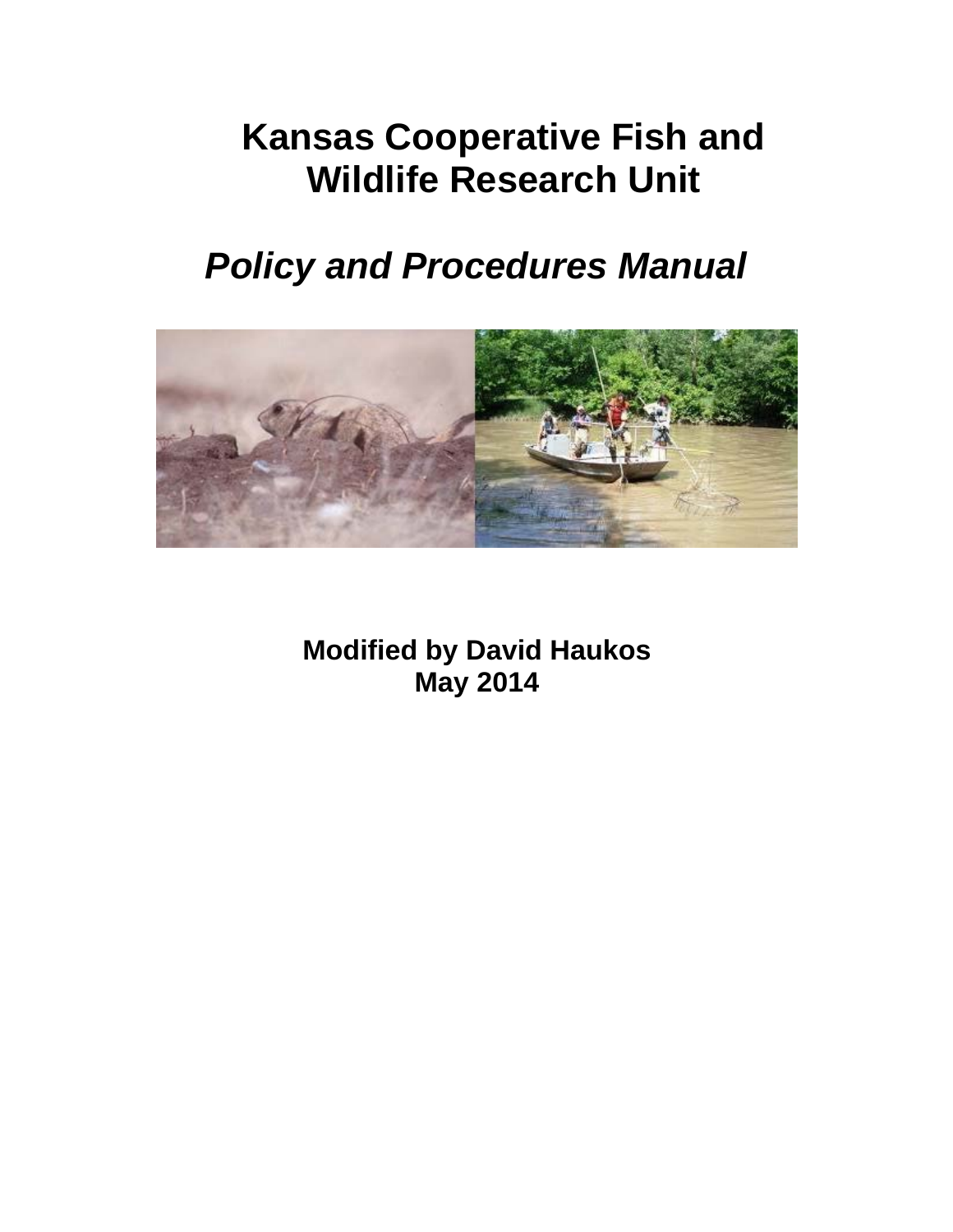# **TABLE OF CONTENTS**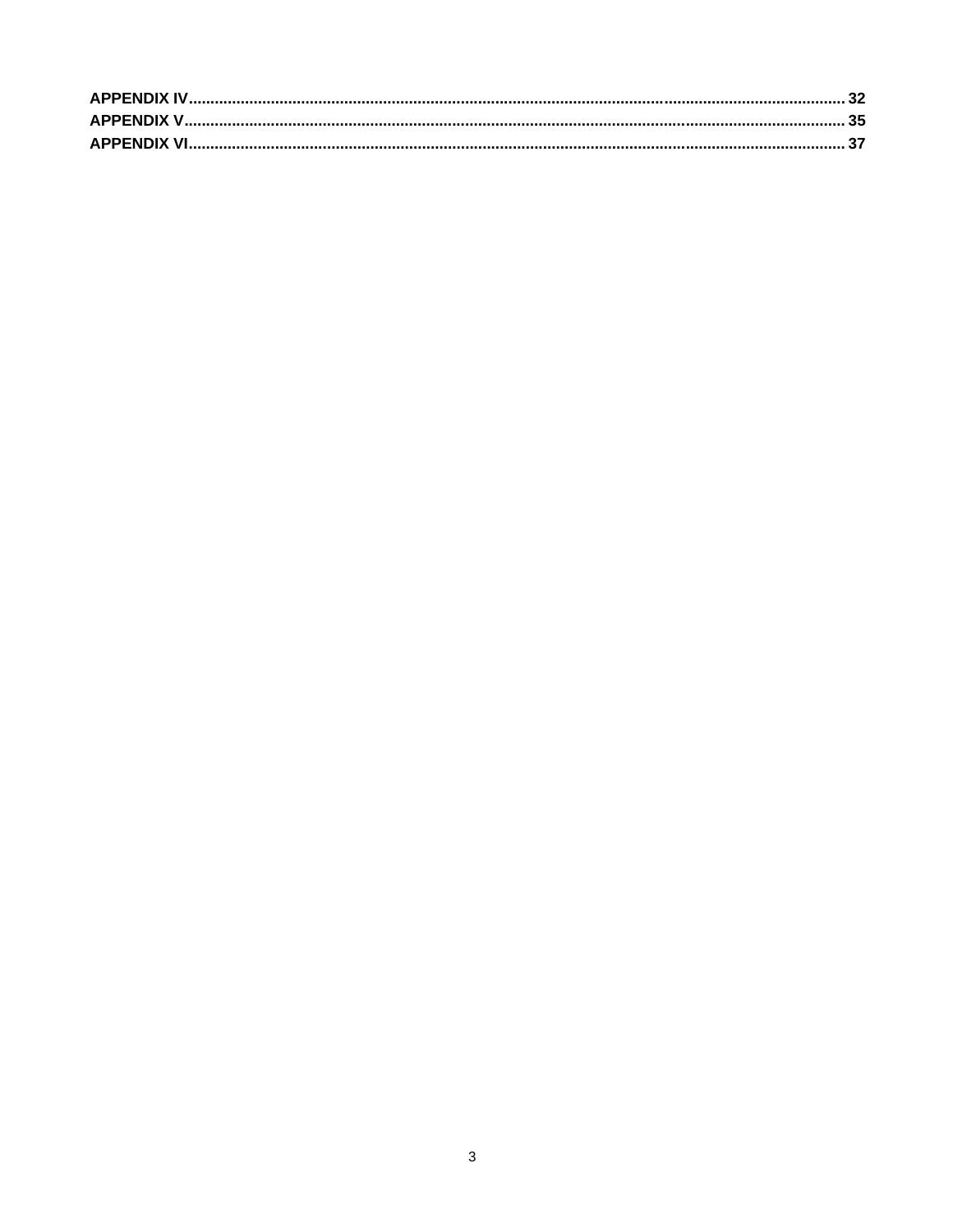# **I. Graduate Degree Guidelines and Expectations**

All students in the Kansas Cooperative Fish and Wildlife Research Unit obtain their degrees from Kansas State University, typically through the Division of Biology. All requirements for the Division apply to Unit students. Much of this information can be found through the Graduate Affairs Committee (GAC) in Biology. Many GAC polices and documents are available on the web.

Responsibilities of all Biology Graduate Students

(for more information on KSU degree requirements, see the appropriate Graduate Catalog section)

1. Graduate students must maintain a 3.0 G.P.A. Students who fail to maintain grade standards will be dismissed from graduate school after two semesters on probation.

2. **All graduate students in the Division of Biology, regardless of the source of their stipend support, must teach in our undergraduate or graduate courses during every semester in residence.** During your first semester in residence you will usually be assigned to one of the larger lab courses (Principals of Biology, Organismic Biology, or Microbiology). In subsequent semesters you can express a preference for these or other teaching opportunities, and if you are planning to pursue a career in academia, it would be prudent to try to teach a broad range of courses. The amount of contact time (time spent in the classroom) can be variable, and depends upon the courses that need to be taught as well as on the number of graduate students in the program. Typically you should expect to commit 6-8 hours to teaching responsibilities per week; details will vary for each course and you will need to communicate with the course coordinators to understand your responsibilities. Your instructional efforts will be evaluated at least once a year; results of these evaluations are helpful in improving your teaching and in documenting excellence (as part of the application for some teaching awards). We will request a release from teaching during your final semester in residence to complete your thesis or dissertation. A Graduate Teaching Handbook is available at the following URL:<http://www.ksu.edu/catl/hdbook.htm>

3. Please keep in mind that your stipend is NOT a wage for doing this instructional job. The purpose of stipend support is to allow you to pursue a graduate degree and conduct a research project. Teaching, coursework, and research are all part of your graduate education, and are equivalent responsibilities for all graduate students in our program. We expect a high level of commitment to all three of these responsibilities from all students whom we admit and support. Development and adherence to a timetable from admission to graduation upon arrival at the Unit will ensure a timely and comprehensive thesis or dissertation.

4. All graduate students must submit an annual progress report in collaboration with their advisor. Forms for completion of this report will be distributed in January, and you and your advisor are responsible for completing appropriate sections of this report and submitting it to the GAC in a timely manner. The information in these reports allows the GAC to stay informed about your progress, and to make informed decisions about future admissions to the program

5. All graduate students are expected to devote their full-time efforts to their teaching, classes, and research. Sufficient (although not extravagant) stipend support is provided to allow full attention to be paid to these responsibilities. The stipend is about \$34,552 (for 2016) and includes about a salary of \$27,300 and \$7,252 tuition supplement during the academic year for students with Graduate Research Assistantships (i.e., paid by external grant). Students accepted into the graduate program with a Graduate Teaching Assistantship will have their tuition paid directly by the Division of Biology. No additional employment may be undertaken without the permission of your research advisor and the Graduate Admissions Committee. If you take on-line or summer courses where tuition exceeds the typical cost for 9 credits/academic semester or during summer, it is possible to be reimbursed, but you need to contact the Biology office and your advisor for final approval of such reimbursement. You are required to enroll in 1 credit course during summer if you plan on defending your Thesis/Dissertation between spring and fall semesters. For more information, see this memo on the GAC web page.

6. All graduate students must have a thesis/dissertation committee formed and a program of study prepared, in collaboration with this committee, by the end of their second semester in residence. This is not just a formality; there are important reasons for this requirement. Advance planning for your courses and other responsibilities will enable you to use your time here most efficiently, will help forestall surprises (e.g. a course that you wanted to take is not offered during the semester that you planned to take it), and will involve your committee members from the initial stages of your research all the way to the end. The KSU Graduate School requires that all programs of study must include 24-30 hours of course work at KSU, and varying amounts of research hours (depending on whether you are getting a master's or doctoral degree). However, it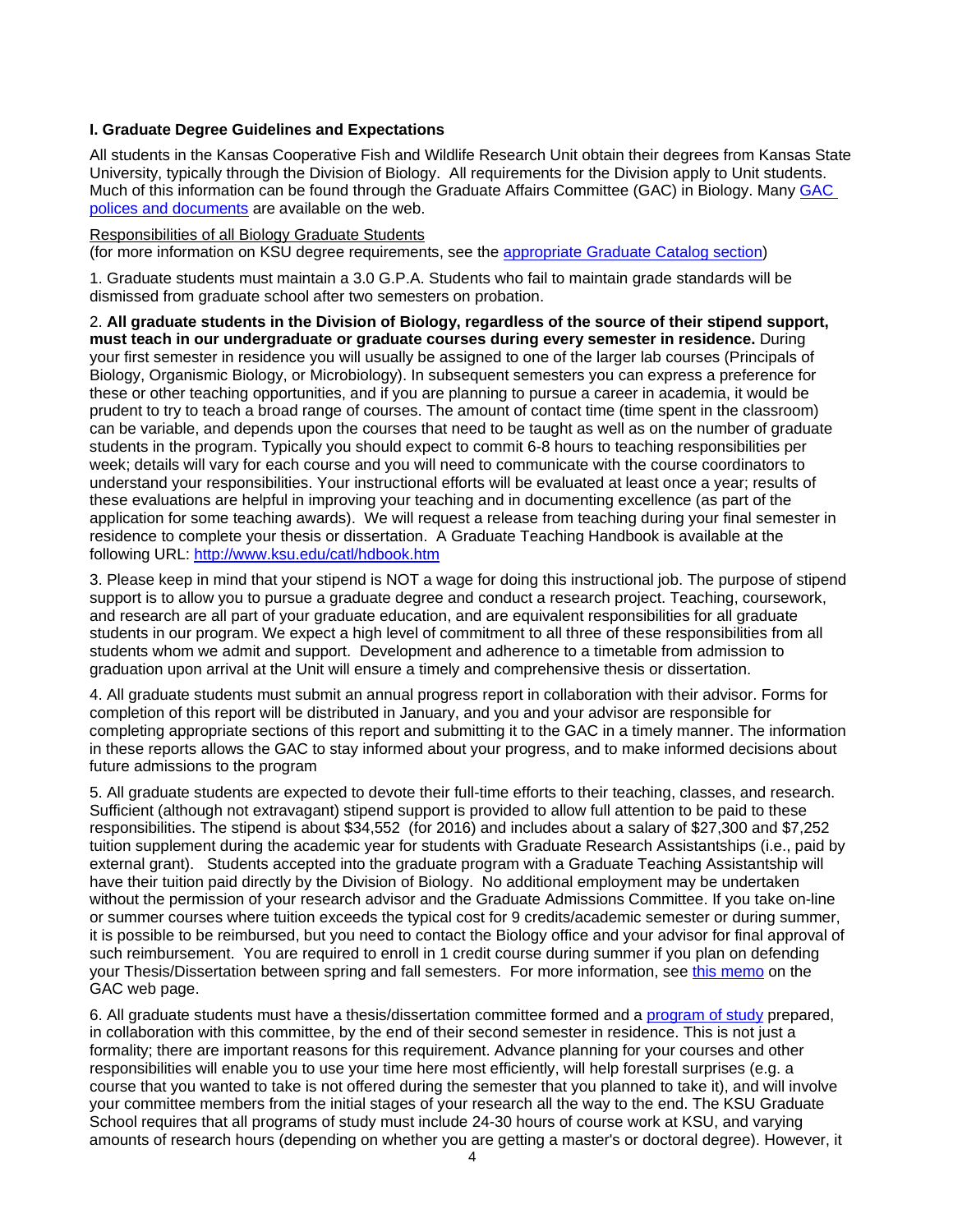is very likely that your committee will have additional recommendations for course work, depending on your individual circumstances, that go beyond this 24-30 hour minimum. The only hard rule is the Graduate School requirement for 24-30 hours of course work; additional course work (or not) is left to the discretion of the thesis/dissertation committee. Please keep in mind that every student is different, and that the purpose of the thesis/dissertation committee is to ensure that your individual graduate education is best adapted for your background, current research project, and career goals. Your research advisor and committee will be dedicated to ensuring that your graduate education is the best that it can be.

7. Doctoral students must schedule preliminary examinations no later than their 5th semester in residence if they enter the doctoral program with a bachelor's degree only, or no later than the 3rd semester in residence if they enter the doctoral program with a master's degree. In some cases, extenuating circumstances might delay the scheduling of the preliminary exam, and waivers can be requested by submitting such requests in writing to the chair of the GAC.

# Expectations for all Biology Graduate Students

1. All graduate students are expected to meet with their advisory committee at least once a year. Although your major professor is the major source of both ideas and advice for you, the other members of your committee can be equally important. Thus it is critical to involve them early and often. Even if your major professor seems reluctant to schedule regular committee meetings, you can schedule them yourself!

2. Your research is expected to generate data that are publishable in peer-reviewed journals. Publication of research results is one standard by which you will be judged by your peers. In that light, guidelines for publication might include these additional expectations, although it is recognized that different research programs, advisors, and/or grant/contract restrictions may modify these expectations in some cases.

- 1. Publish in the top-tier journals in your area.
	- Publish 1-2 peer-reviewed publications from an M.S. thesis.
	- Publish 3-5 peer-reviewed publications from a Ph.D. dissertation.
- 2. Present your research findings regularly at regional, national or international meetings.
- 3. All graduate students are expected to participate in Division activities including:
	- Division Seminars, usually scheduled at 4 PM every Friday, and weekly Ecology and Evolutionary Biology Seminars, usually at noon every Thursday. See the Division of Biology website for lists of scheduled speakers.
	- Meetings with candidates for faculty positions, scheduled after seminar presentations by these candidates.
	- The Biology Graduate Research Forum, scheduled for early spring (around first Saturday in March) every year. Participation in the Forum is required for eligibility for numerous Division of Biology awards.
	- Thesis defenses, which can occur at any time throughout the year.

Most of these activities are scheduled well in advance so that you can plan to participate. These events should have high priority in a graduate student's life, both because of the scientific knowledge which can be gained by participants, and because they provide opportunities to develop presentation and networking skills which will be useful both during and after graduate school.

4. Participation in the KSU Biology Graduate Student Association (BGSA) is strongly encouraged. This organization of your fellow graduate students offers opportunities for scientific as well as social interactions, and is a good avenue for addressing concerns or questions about graduate student expectations. BGSA members are involved in Division events such as orientation. They also schedule social events such as potluck dinners, picnics, and other opportunities to learn more about the lives and lifestyles of the international commUnity to be found in our graduate student population.

# Recommendations

A graduate student:

- 1. is creative and broad-minded.
- 2. sets clear research priorities and career goals. This includes planning their research and dissertation/thesis in detail and ensuring that it is question/hypothesis driven.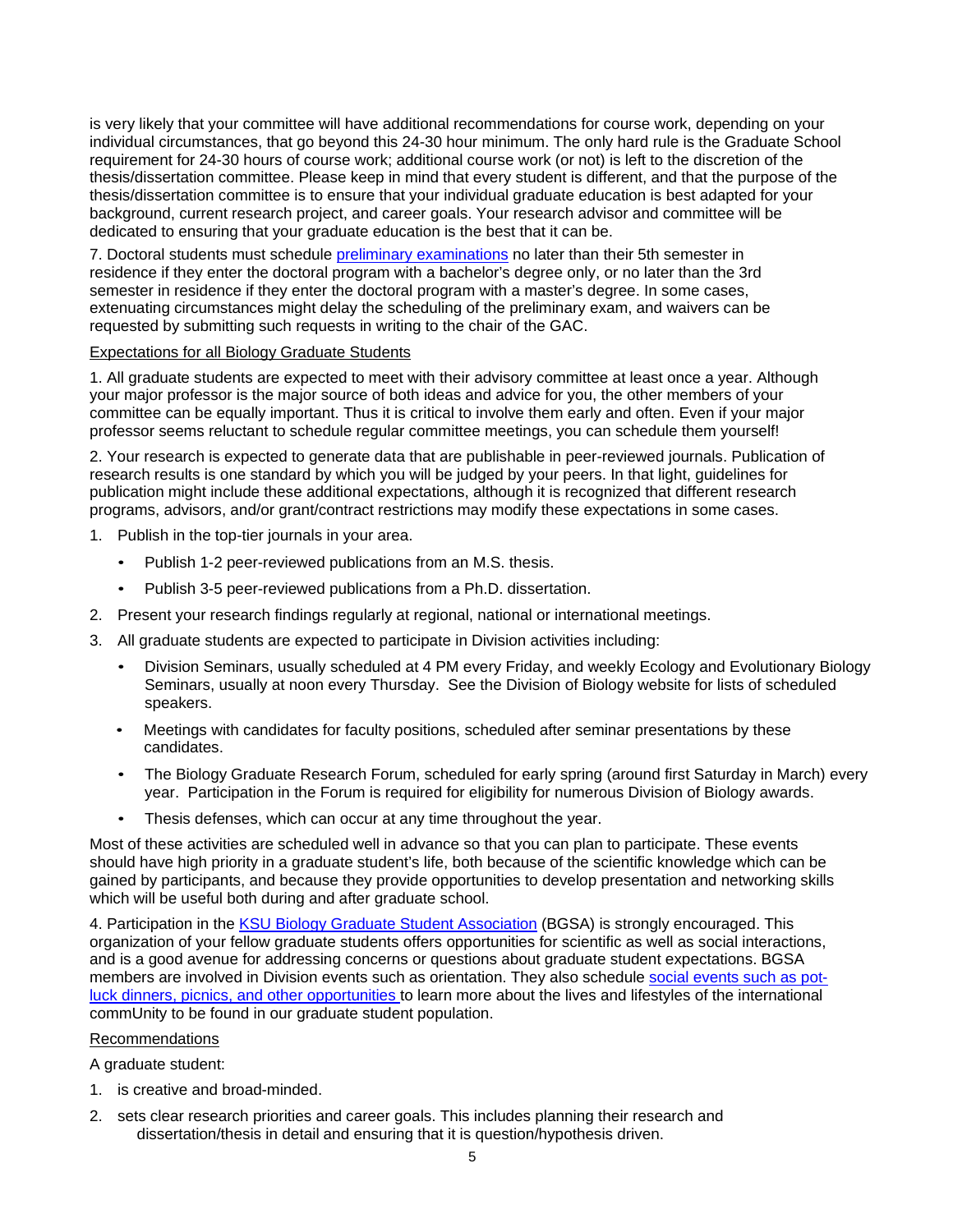- 3. acquires the information and skills necessary to fulfill research and other goals.
- 4. must take the initiative in setting goals and takes responsibility for meeting goals.
- 5. is productive in the currency needed for meeting career goals (e.g., publishing refereed papers for an academic career).
- 6. is task-oriented rather than time-oriented (understands that science is a career, not a hourly job).

7. integrates different ideas, concepts, and bodies of knowledge (part of being creative) and is willing to learn some of the methods, and at least some of the language of other disciplines. This enables a graduate student to think creatively about his/her own subject, and enhances the required ability to collaborate effectively.

8. realizes that it is scholarship (broadly defined), and not just credit hours and data collected that earns one a degree.

9. works well with others and in teams.

10. develops excellent communication skills. Satisfactory completion of your degree requirements will conclude with your public seminar and defense of your research to your committee, both of which require effective communication of your knowledge.

11. recognizes that enthusiasm, optimism and dedication towards achieving their goals, along with satisfying the above criteria, are critical aspects that help provide him/her with the best opportUnity for success.

12. is available to colleagues and students on a regular basis. Balancing research (both experimenting and writing), coursework and teaching will most likely require working nights and weekends.

13. views graduate school from the prospective of professional development, which is different from the undergraduate student's perspective of college. This means that there is always something you can be doing to develop your professional skills (e.g., scan the literature, discuss new theories and ideas with colleagues, look for available grants and fellowships.).

# **II. Unit Equipment and Business Operations**

# *A. Types of Equipment*

There are three types of equipment and office space within the Division (commonly referred to as the Department in this document). First, there is equipment that belongs to the Unit as well as space that is designated for general office work. The Unit Leader is accountable for this equipment and space, and he or she must enforce federal and university regulations and guidelines when administering the use of all Unit property. Ultimately, decisions regarding the use of Unit equipment and space are at the discretion of the Unit Leader, typically in consultation with the Assistant Unit Leaders. These items include vehicles, computers, copiers, and other capital equipment (e.g., boats, ATVs, trailers, servers). In addition, the Unit Leader is responsible for annual safety inspections and compliance with office, lab, and field safety requirements.

Students are provided office and lab space in Leasure Hall. Second, there are departmental resources (e.g., photocopier, FAX, office supplies) and common areas that Unit students and staff may use. Decisions about the allocation of all departmental resources are ultimately at the discretion of the Department Head and Unit Leader, generally in consultation with Assistant Unit Leaders and Unit staff.

Third, through research grants and other means, individual faculty members acquire equipment to support their specific research program. This equipment remains under the direct control of the individual researcher. If you wish to access such equipment, you must receive permission from the individual researcher. Similarly, individual faculty members, both within and outside the Unit, are assigned space in support of their research programs. This space is under the direct control of the individual faculty member. This space must be functional and all safety procedures must be followed; cleaning and organization of your research space will not only facilitate your project but also those of future students.

In addition to the above resource categories, you may be able to access equipment that was obtained for a specific project but currently is not being used. Consult your major advisor to see what resources might be available to you for your project.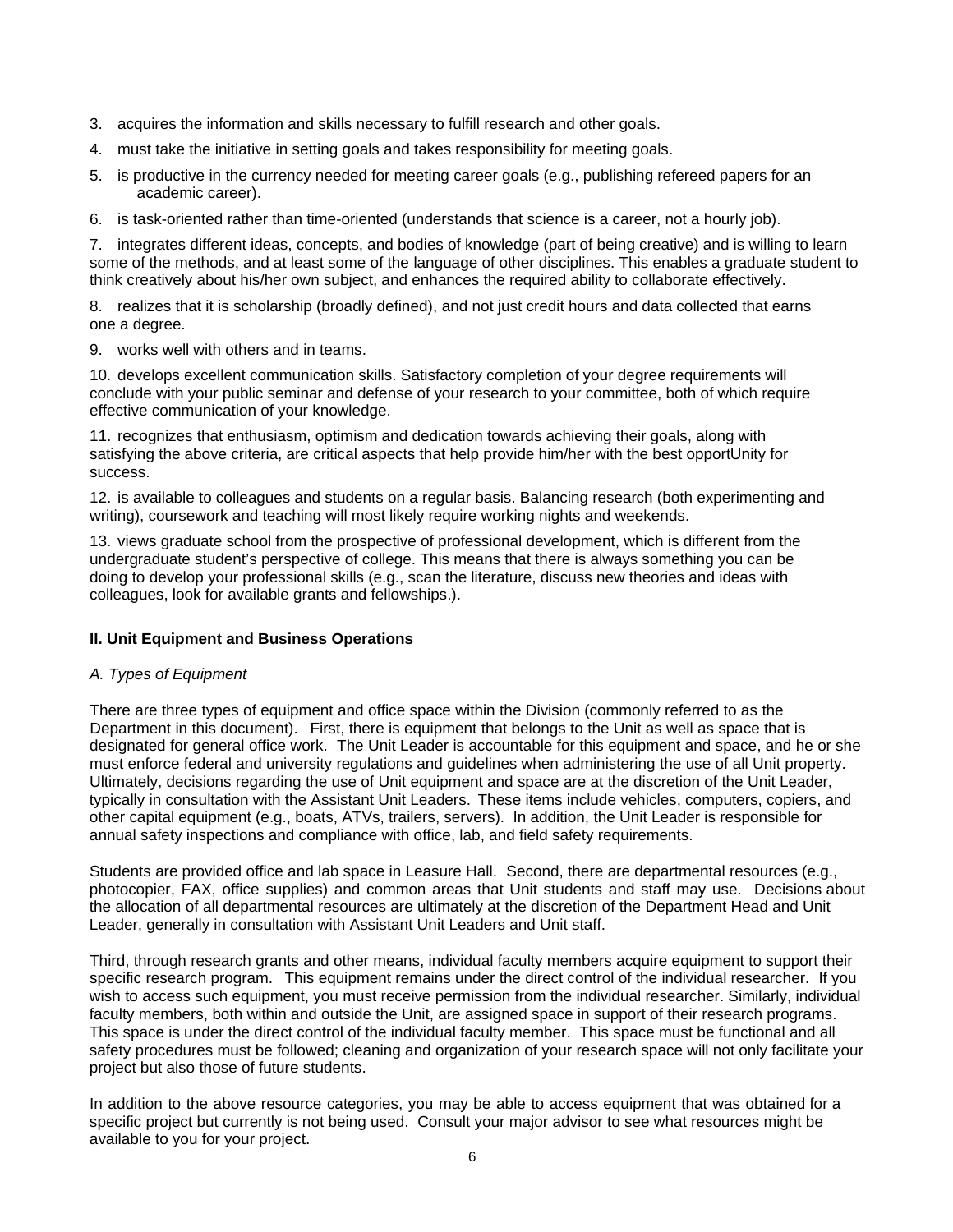# *B. General Equipment Use*

To borrow a majority of the Unit's equipment for research or maintenance purposes (excluding vehicles and watercraft), you must comply with the relevant sign-out procedure with your major advisor. Most equipment is controlled by each faculty member and thus, the checkout procedures are with that member. Under no circumstance should Unit equipment be taken out of the building unless it is first cleared by Unit staff. This can be done at the start of a project or at the beginning of a new field season. If you plan on using a particular piece of equipment for your project, be sure your major advisor (Unit scientist or not) knows this as far in advance as possible. To borrow a Unit vehicle or watercraft, contact the person responsible for vehicle use at your Unit, which is typically your advisor or Unit Leader. Keys are available from the Unit office. Occasionally, equipment will be borrowed to other collaborating faculty members in the Division of Biology and other departments of Kansas State University. Such equipment sharing is necessary to facilitate research activities within the University.

When using laboratory/Unit equipment, you must make sure that all equipment is returned in excellent condition. It is not acceptable to return non-working equipment, even if you did not break it. A spirit of personal and social responsibility is encouraged and has in fact made the Unit a pleasant place in which to work. All Unit personnel should try to ensure that shared equipment is ready for the next user.

If a piece of equipment needs to be repaired, notify your major advisor. It is critically important that all equipment be functional and maintained to avoid lost time or data collection opportunities. Just because you call attention to the repair does not mean that you will be assigned to fix it or that your project funds will be used to cover the repair costs. All projects contribute time and money to equipment repair and maintenance. Your major advisor must approve all repair costs for malfunctioning equipment.

Individuals not associated directly with the Unit may sign out equipment, provided that one of the Unit scientists has given approval.

# *C. Visual Aids*

The Unit encourages all students to present their research. Please use the many sources that are available to prepare your presentation. When possible, take digital pictures of your fieldwork activities so images can be included in presentations and the Unit's biennial report. Check with your advisor to check out a digital camera or video recorder. The Unit has a projector that can be used with a computer to practice presentations, give presentations, and communicate with cooperators. In addition, the conference room (206) in Leasure Hall has a state-of-the-art projection and remote video access facilities; prior to use, become familiar with the operation of the equipment to avoid future software and hardware issues. Please use the University Printing service in the Student Union to print posters for scientific meetings.

# *D. Photocopying*

For most of your research copying needs, you can use the copying machine located in 208 Leasure Hall. The copy machine should only be used for official business, such as copying sampling sheets, data sheets, and all other materials necessary for thesis/dissertation work. Contact your Unit administrative assistant to receive more specific guidelines regarding use of the Unit's copying machine or for special copying needs

# *E. Telephones*

The Unit office has a regular commercial telephone line. Most offices have access to long distance through a calling card. Contact your major advisor for the calling card number should it be necessary for a research project. Under no circumstance should you place a personal long-distance call on the commercial phone and reimburse the Unit for accrued charges. If you must make an emergency long-distance call, you may use the commercial phone after receiving approval first.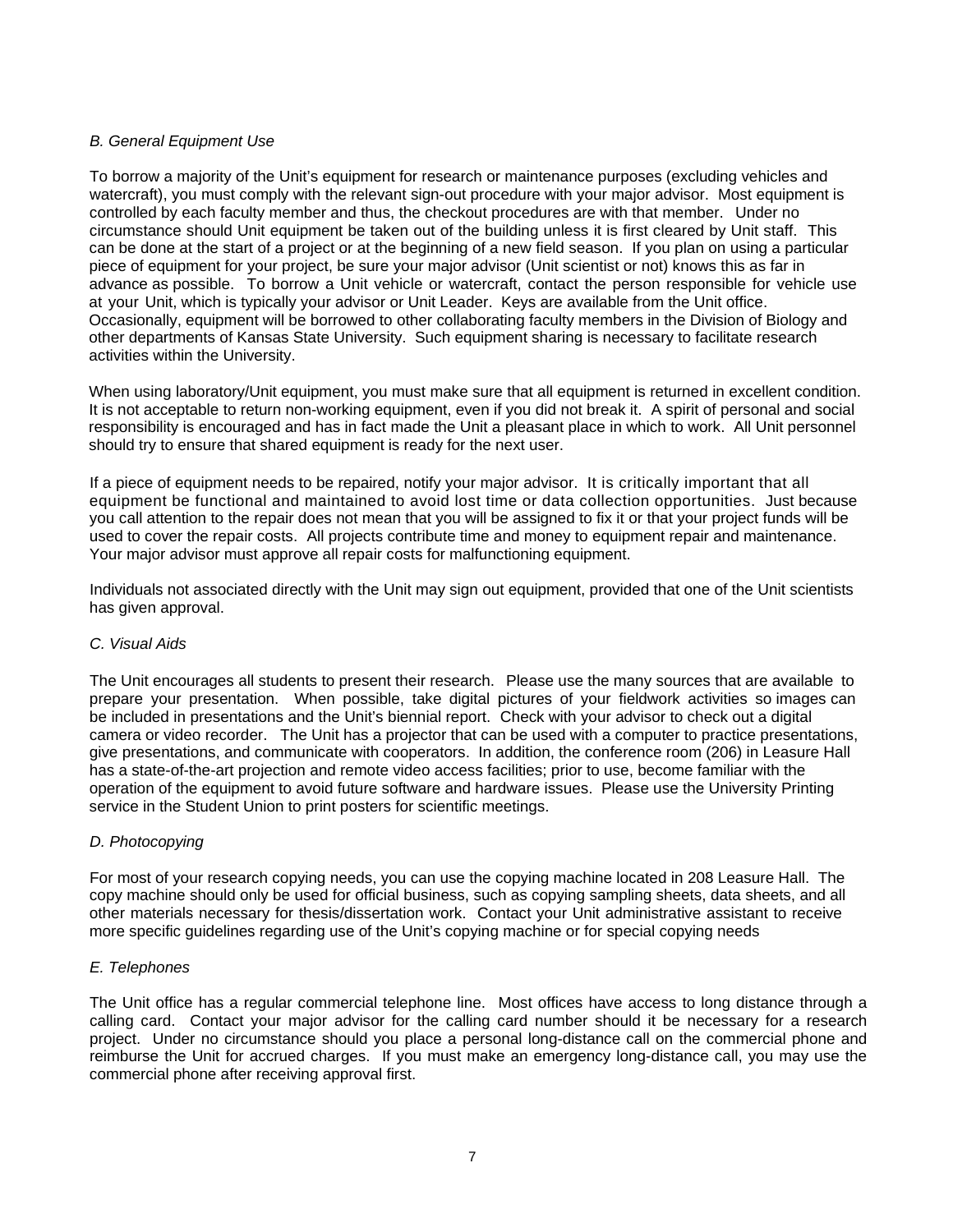# *F. Fax Machine*

The Unit owns one FAX machine located in 205 Leasure Hall (785-532-7159). When sending a fax, use a cover sheet or the small facsimile stickers to identify yourself. Please contact Joyce Brite to obtain approval from your major advisor before sending a long distance fax transmission.

## *G. Mail*

You may use university letterhead, envelopes, or labels only for official business (job inquiries do not count). Stationary (along with other office supplies) are located in 208 Leasure Hall and available for students to use. Stamps are not needed for official business. Postage is charged to a Unit account. Place official business mail in the outgoing mail box to be sent. All students will receive a mailbox in 208 Leasure Hall and in Ackert Hall. You will be responsible for both. Mail can be sent to:

Your name Kansas Cooperative Fish and Wildlife Research Unit 205 Leasure Hall, Division of Biology Kansas State University Manhattan, Kansas 66506

Overnight packages (e.g., Federal Express), need to be approved and sent through the Unit office to ensure that the Unit's account is billed correctly.

# *H. Computer Resources*

The Unit also owns several computers that are typically purchased from research grants. Students are typically provided a desk-top computer for their use. See your advisor about specific computers that are available to you. Laptop computers may also be available for student use. See your advisor for details. When you receive a computer, you are responsible for the care of that computer (desktop or laptop) and must take all precautions to protect it from damage. Do not leave the computer unattended in locations where it could be stolen. Also make sure all of the necessary virus and protection software are installed.

Regarding computer software and hardware supplies, visit with your major advisor about your software needs. If you receive permission to purchase a software program, provide Joyce Brite with the necessary ordering information. You must receive permission to purchase and install a new program on any Unit computer and at no time can you upload non-registered software on a Unit computer. Most of the Unit and departmental computers are already equipped with the following software programs: Windows 7, 8, or 10 and Microsoft Office Suite. Many other programs may be needed (e.g., SigmaPlot, SAS, ArcGIS) and are typically available. See your advisor for details. In addition, K-State offers anti-virus software. See http://www.k- state.edu/infotech/ for information about K-State software.

# *I. Acknowledging Unit Cooperators*

When you present your research or publish in a journal it is important to acknowledge the Unit. All Unit students should acknowledge the Unit as well as other appropriate sources (e.g., funding). In a presentation this can typically be the Unit logo or combination of Unit cooperating agencies. Some suggested verbiage is "The [name of funding source] funded this project through the Kansas Cooperative Fish and Wildlife Research Unit in the Division of Biology at Kansas State University".

When you prepare manuscripts for publication your address line may include the Unit address and byline. However, your byline cannot include USGS. That is reserved only for federal Unit scientists. For example, a typical byline may be:

> John B. Student Kansas Cooperative Fish and Wildlife Research Unit, Division of Biology, 205 Leasure Hall,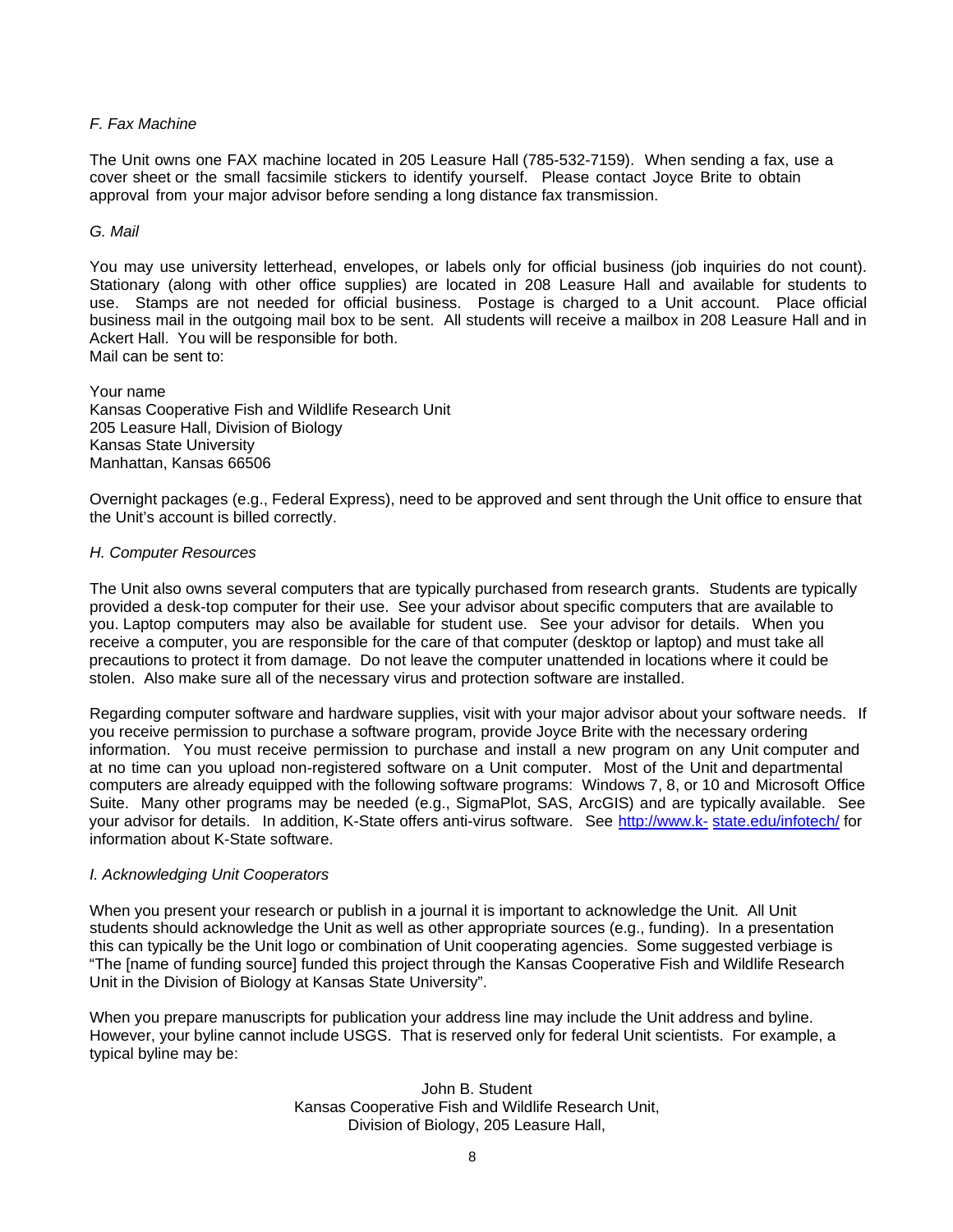## Kansas State University, Manhattan, Kansas 66506

and

# David Haukos and Martha Mather U.S. Geological Survey, Kansas Cooperative Fish and Wildlife Research Unit, Division of Biology, 205 Leasure Hall, Kansas State University, Manhattan, Kansas 66506

You must also acknowledge the cooperators in the acknowledgments section of your manuscripts. The suggested verbiage is:

"The Kansas Cooperative Fish and Wildlife Research Unit is jointly sponsored by the Kansas Department of Wildlife, Parks, and Tourism, Kansas State University, the U.S. Geological Survey, U.S. Fish and Wildlife Service, and the Wildlife Management Institute."

Finally, if any trade names are used in the manuscripts (e.g., SAS, CANOCO, telemetry manufacturer equipment, etc.) you must place a disclaimer in the manuscript. This should be in the acknowledgements:

"The use of trade, product, industry or firm names or products is for informative purposes only and does not constitute an endorsement by the US Government, the US Geological Survey or other sponsoring or participating agencies."

#### **III. Fundamental Science Practices**

Even though you are a scientist in training, your graduate research activities are subject to specific standards and policies that are meant to maximize defensibility of your data and findings and to ensure all publicly funded information that you collect is properly stored and maintained for use by others. Given the many logistical and intellectual challenges of completing a graduate degree, most students do not concern themselves with the administrative details of their research projects. Nevertheless, you will enhance the value of your research if you understand key elements of USGS Fundamental Science Practices (FSP). By following steps required under FSP, you will augment the likelihood that your investigative results will advance the field of fish and wildlife science.

# *A. Design and Approval of Study Plans*

For any scientific investigation, researchers must develop a study plan and have their supervisors approve it before they can initiate any research activity. This is typically a proposal to your graduate supervisory committee. Study plans serve as a communication and planning tool because they contain information about the research project's objectives, experimental or sampling design, methods, supply and equipment needs, quality-control procedures, and timeline. Scientists can amend their study plan whenever new information becomes available during the conduct of a research project. During your graduate training, your thesis or dissertation proposal will serve as your study plan, and you will submit it to your advising committee for its review and approval.

Within USGS, all study plans must meet formal peer-review standards, as directed in FSP. Your research proposal also must fulfill these same peer-review standards because a portion, if not all, of your research project is subject to operational control by a federal Unit scientist. Fortunately, by subjecting your study plan to graduate committee review and incorporating your advisors' feedback into your finalized research proposal, you will meet the FSP peer-review standards. This step is arguably the most critical one for your research endeavor. Rarely (if ever) will defensible and meaningful results emanate from an experimental or study design that is inherently flawed at the outset. Peer-review of your research proposal should preclude you from carrying out inherent flaws, thereby giving you the best chance for success. Take this process seriously because you can count on the fact that others will.

After your advisory committee has reviewed and approved your study plan, your major advisor and committee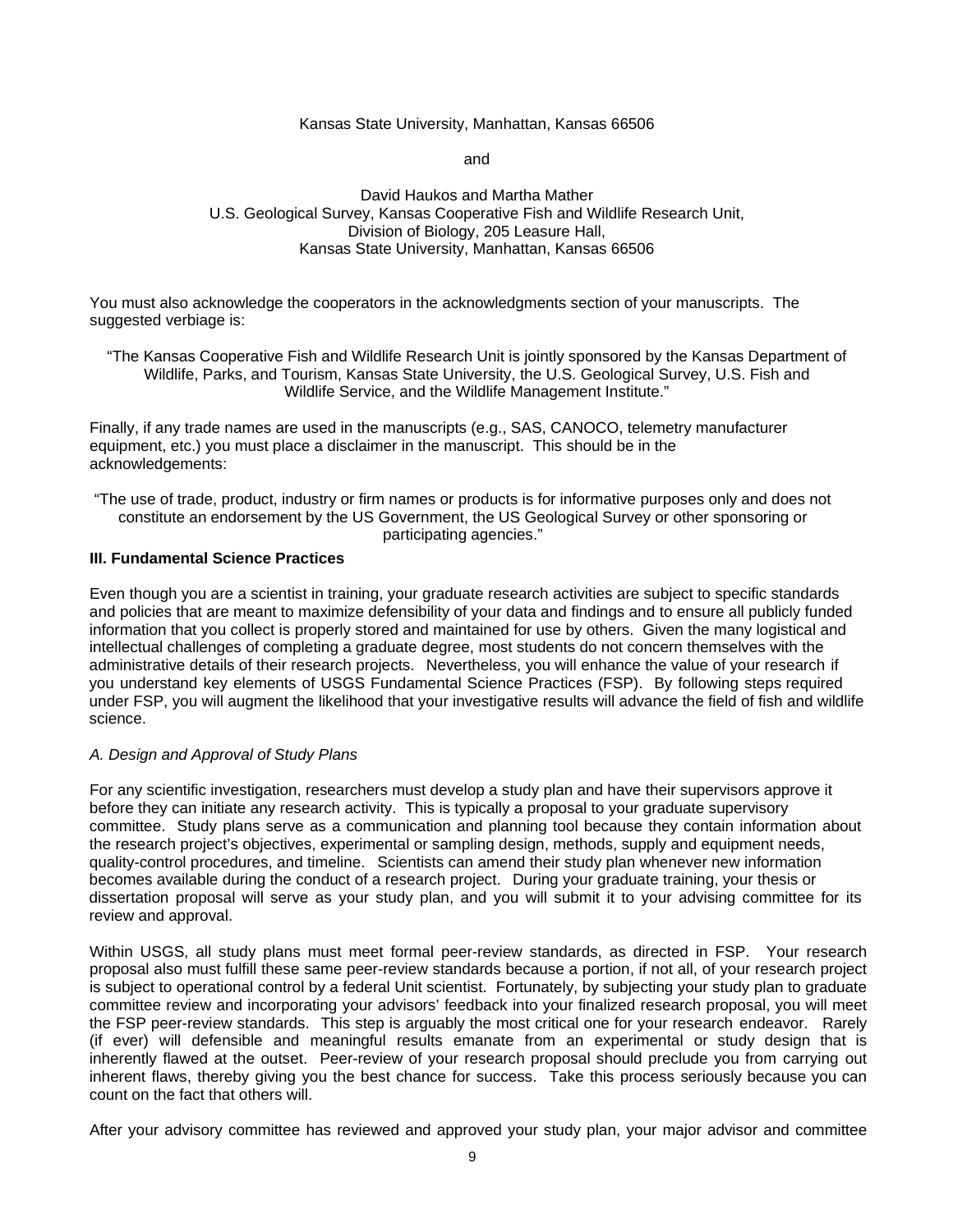will sign a proposal cover page that verifies the study plan has been approved via a peer-review process. Turn in a copy of the cover page to Joyce Brite along with your approved degree programs for the Unit files.

#### *B. Research Products and the Peer-Review Mandate*

Your research project within the CRU Program will generate three products: your thesis or dissertation, a report to your funding partner(s), and most likely a scientific publication(s). The primary product is your thesis or dissertation, which you alone will author. The second product will take the form of whatever deliverable(s) is agreed to in the funding contract for your research study. Most likely, that deliverable will be a modified version of your thesis or dissertation and may include your major advisor as a co-author because he or she serves as your project's principal investigator. Regarding the third product, you are not required to publish your findings in a scientific journal; however, the publication process plays an integral role in completing the research cycle and allows the scientific community to recognize your hard work. Additionally, co-authoring a publication with your major advisor is extremely important to your advisor's standing within the scientific community, as well as your own.

Each of the above products requires peer-review and adequate reconciliation of peer comments before the product can be published or transmitted to a funding partner. Peer-review is the most fundamental practice of all science business practices. Your advising committee will provide peer-review for your university product, which may suffice for the reviews you will need to meet USGS policy as well. Before you can submit any manuscript to a scientific journal that includes a USGS scientist as a co-author, the Unit Supervisor will have to review the paper and usher it through USGS's internal peer-review process following submission through USGS Digital Measures by Unit scientists. While USGS policy dictates that peer-review must be conducted on certain products in certain ways, retrieving additional insightful and critical reviews from willing scientists (often called a "friendly review") will save you much time, especially for products that you intend to publish as peer-reviewed literature.

#### **IV. Conduct of Research Activities**

As you would expect, each study has unique needs; yet, the research experience and quality of all research products can be enhanced if certain steps and considerations are taken during the preparation and conduct of studies, regardless of their specific objectives or approaches. It also is important to know and understand standard norms for handling and reporting research data. This section provides a general guideline for preparing and recording research activities, a code of ethics for the management of research data, and other general considerations for the conduct of research activities.

#### *A. Preparing for Research Activities*

Some federal agencies, such as the U.S. Environmental Protection Agency and the Food and Drug Administration, require that studies submitted for the purpose of creating or influencing regulations be conducted according to specific management systems. These management systems guide the planning, performance, and monitoring of regulation-oriented studies as well as the recording, reporting, and archiving of data. The guidelines are listed in the federal code of regulations and are known as Good Laboratory Practice (GLP)<br>procedures or standards (www.epa.gov/oecaerth/monitoring/programs/fifra/glp.html: procedures or standards [\(www.epa.gov/oecaerth/monitoring/programs/fifra/glp.html;](http://www.epa.gov/oecaerth/monitoring/programs/fifra/glp.html%3B)  [www.fda.gov/ora/compliance\\_ref/bimo/glp\). T](http://www.fda.gov/ora/compliance_ref/bimo/glp))he full rigor of GLP is beyond what individual cooperative Units or perhaps even some of their host universities are able to meet. However, GLP standards serve as a good reference for the development of high-quality and reproducible laboratory and field studies and should be followed to the extent possible. An important aspect of GLP is the study plan, which was discussed previously in this section (*II. Fundamental Science Practices – A. Design and Approval of Study Plans*). You should always have your study plan available as a reference when conducting research in the field or laboratory.

Most study plans are based on standard operating procedures or established methods. The only major uncertainty of these study plans is the validity of their working hypotheses. But if your research calls for the use of a new procedure or technique or for the use of an existing procedure/technique under new circumstances, you should conduct a preliminary study to test the procedure's/technique's performance capabilities. During this relatively short or simple test, you will learn if you can use the procedure/technique to achieve your research objectives; if the answer is no, you may recognize a way to modify the procedure/technique so it is more useful during the official investigation. You should follow the same advice if you ever question the usefulness of a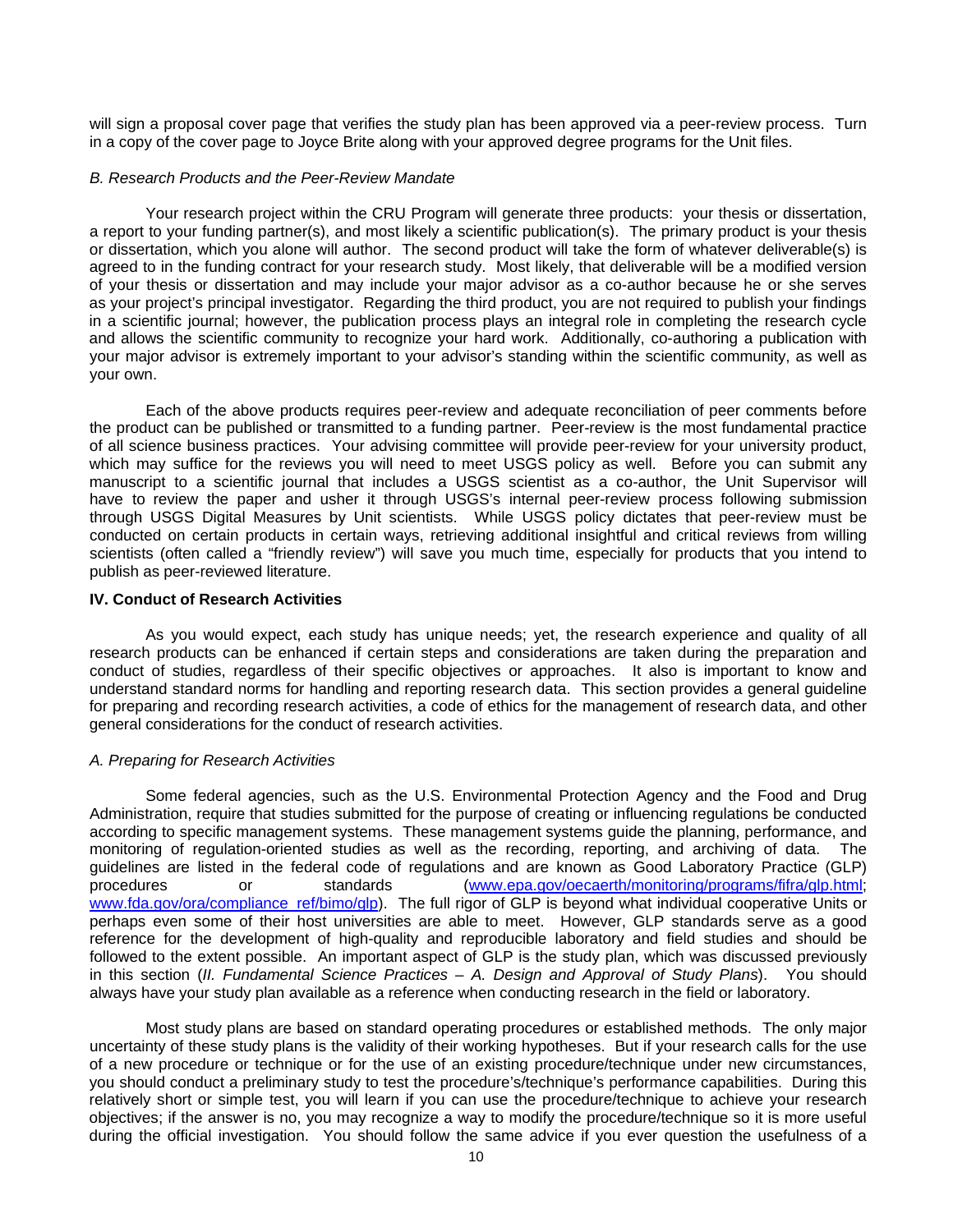research procedure/technique. And remember, do not let methods and equipment limit the direction of your research project and always make certain that you have the resources to accomplish your objectives in a timely manner.

For some graduate students, it is necessary to perform a "dry run" of sampling protocols before the official data collection process starts. By performing a mock sampling experience with the entire staff, you will train your research assistants and identify potential problems and pitfalls in advance. During your dry run, develop and apply various data recording formats and sample labeling schemes to determine which system you should use during the official study. (Do not confuse this "dry run" with a "preliminary study"; see preceding paragraph.)

Before you start collecting data, determine what type of statistical tests you will perform during the analysis stage. It is critical that you initiate this step at the start of your study to ensure you use a sampling design that has the highest possible statistical power and to prevent the pitfalls of pseudo-replication. Whenever possible, consult a statistician as part of the study design process; this is far better than consulting a statistician after all of the data are in hand. Contact someone in the K-State statistics department if you have questions.

Prior to and during the field season you should test and calibrate your equipment. For example, do not wait until your crew is in the electroshocker boat or your blood samples are in the centrifuge to turn equipment on for the first time, only to discover that it does not work. Also, make sure you have all of the supplies your research requires, and at the needed amounts, before you initiate your tests. It is not uncommon for a beginning laboratory researcher, for example, to run out of standard supplies in the middle of a study. Always plan ahead.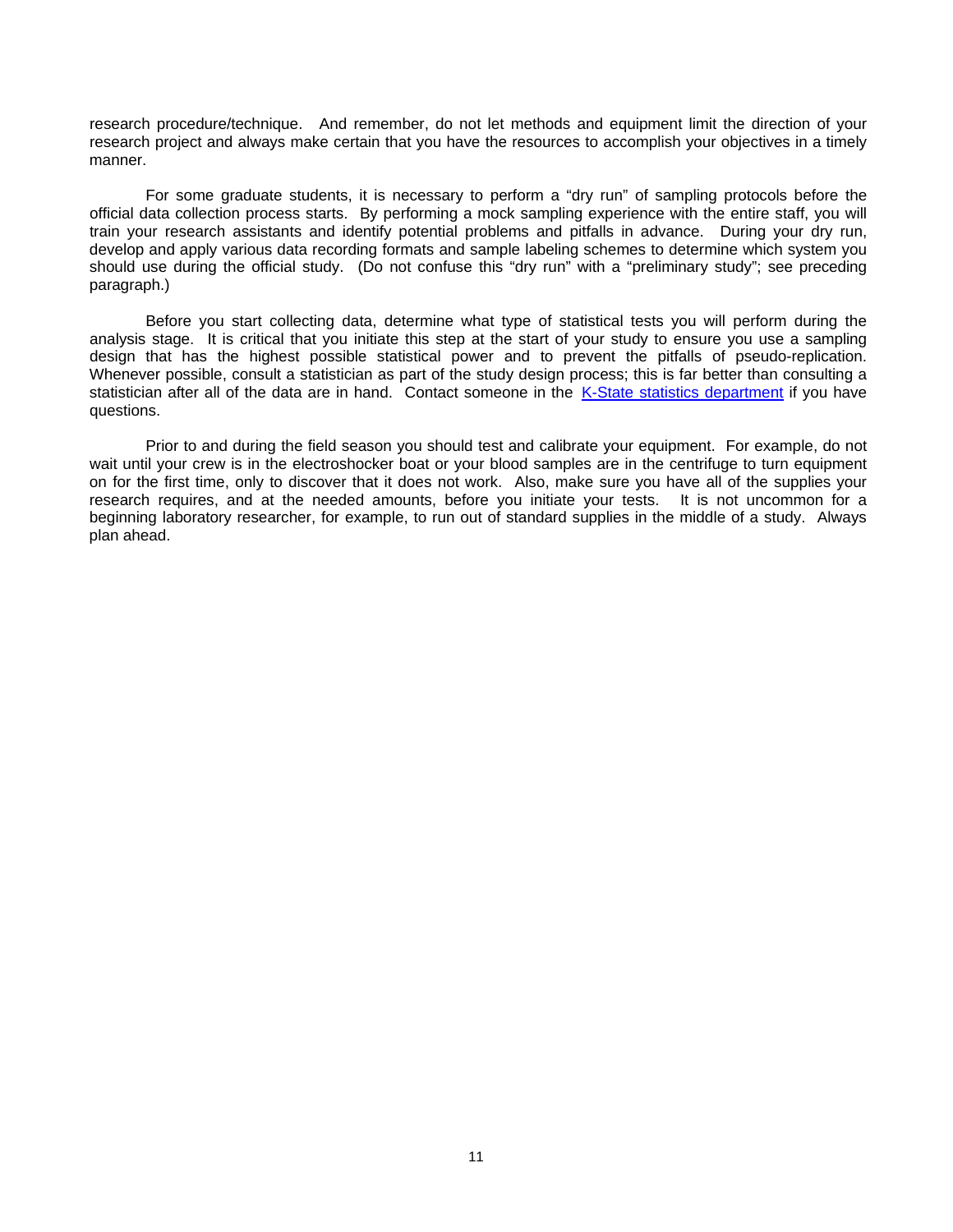It is difficult to think of a study where at least one type of "permit" is not required. Use of certain hazardous chemicals or biological materials (typically in the laboratory) requires approval by a university office or committee that oversees chemical or biological safety (see the following discussion on health and safety). To learn more about the permits and approvals your study may require, read the next *Policies and Procedures: III. Permits and Approvals for Unit Projects*. See the Unit JHA Training document for information specific to the Unit and Kansas State University.

Health and safety are important considerations when preparing for research. Do not use unfamiliar equipment or supplies without consulting your major advisor or designated responsible person and becoming thoroughly familiar with the material's use and potential hazards. For certain equipment, you may have to obtain certification or training before you can initiate research activities (see *VIII. Safety Programs* in this section). The use, transport, and disposal of hazardous chemicals and biological materials need to follow established safety practices. User training and certification are required for certain reagents such as radioisotopes, anabolic steroids, and other regulated chemicals. Flammables and acids require special storage cabinets or Flammables and acids require special storage cabinets or refrigerators. Shipment of potentially hazardous materials (e.g., dry ice and sample vials containing formalin or alcohol) is regulated and may require special packaging and declaration documents. In some cases, special authorization is required before substances can be shipped, regardless of the means (see *III. Permits and Approvals for Unit Projects)*. Laboratory users need to wear adequate attire (e.g., closed footwear, pants, laboratory coats, gloves, face shields, and masks, as appropriate). Field researchers need to pay special attention to "survival" preparations, such as packing enough water, sunscreen, weather-appropriate clothing, first aid kits, and other items that the study site conditions necessitate. All major universities have a Health and Safety Department and Radiation Safety Committee or an equivalent office that you should consult for health and safety information and procedures when planning your research activities.

#### *B. Recording Research Activities*

Whether conducting preliminary or standard studies, it is important that you record all relevant information in laboratory or field notebooks. At a minimum, you must record the following information for each data collection period:

- 1. Date (and if necessary the time of day);
- 2. Your name/initials and those of everyone assisting you;
- 3. Title of the specific study on which you are working (especially important if you are using the same notebook to record data activities for multiple studies);
- 4. Description of how you collected data;
- 5. Description of what you collected, plus all interesting or unexpected observations (they may aid your data interpretation during the analysis stage); and
- 6. Any intentional or accidental deviation from your pre-planned sampling procedures (i.e., what is identified in your study plan).

Consult with your advisor on develop data sheets for your project. Some recommendations include: Write all of your research activity notes in a concise yet clear and complete manner using waterproof or solventresistant ink to minimize accidental erasure. If you discover any errors in your notes at a later date, GLP procedures dictate that you (1) trace a thin line over the incorrect text so you (or anyone else) can still read the original words and (2) write the replacement text next to the original wording; in the margin write the date of correction, reason for your edit, and your initials. Remember that you are not taking notes simply for your personal use but "for the record." Research notebooks can be the subject of federal and state audits and can even end up as evidence in court proceedings. Thus, if your research notes are poorly written, you may find yourself in an embarrassing situation; even worse, you may invalidate the study and damage your reputation as a research scientist.

Raw (original) data can exist in either print or digital form. Examples of print data forms include notebooks and electronically generated printouts (e.g., data-loggers, spectrophotometers, and liquid scintillation counters). Examples of digital data forms include satellite- or aircraft-based imagery and histological microphotographs. Depending on the purpose of your project, your raw data may occur in one or both of the above forms. Regardless of which form your use, it is important that you have an adequate data logging and cross-reference system that allows easy finding and retrieval of specific information (i.e., create a metadata document). Additionally, it is critical that you maintain duplicate records of all raw data and that you store the duplicate data sets in separate locations (e.g., different buildings). This precaution is especially important for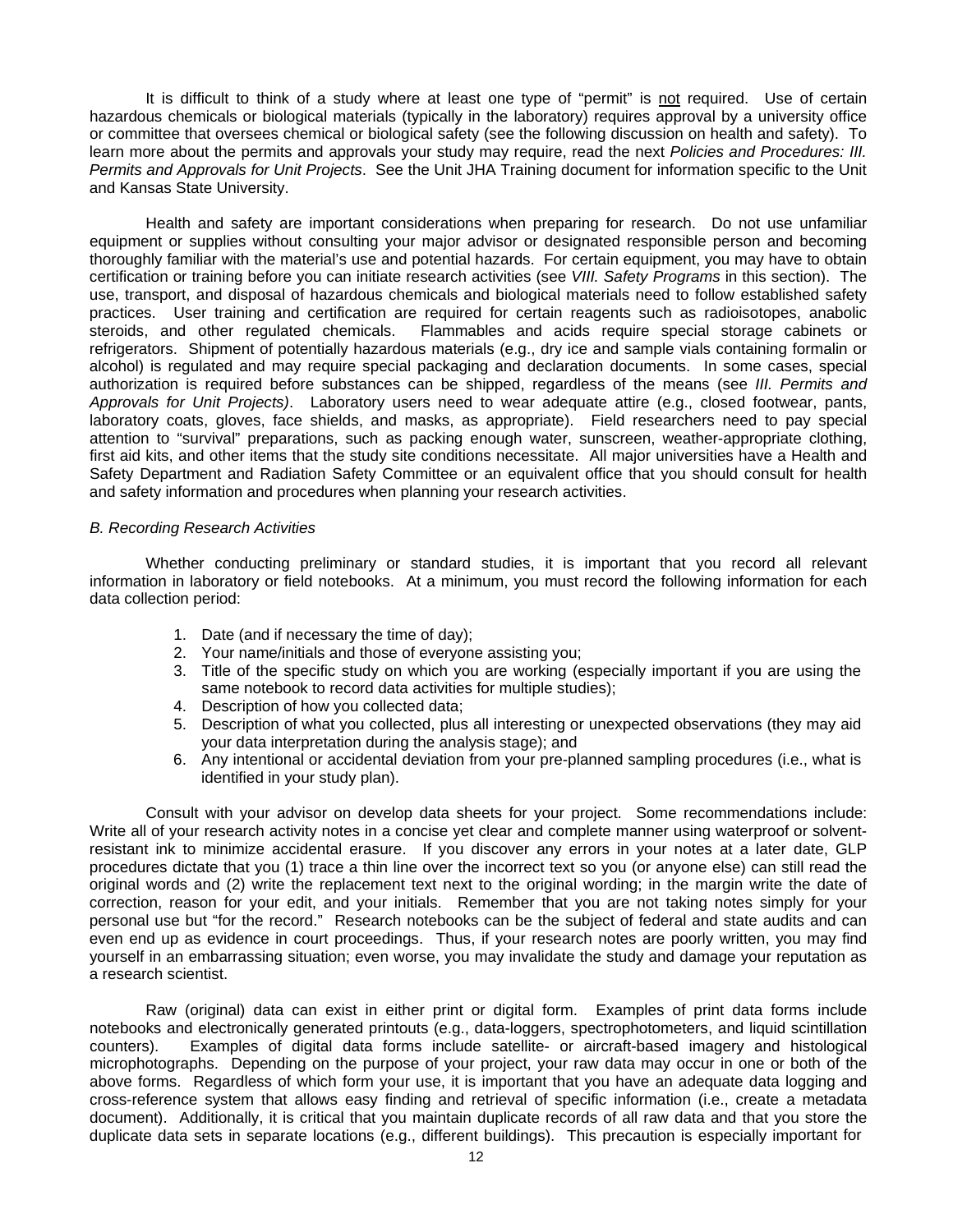managing raw data that cannot be recovered if they are stolen or misplaced and for managing derived data that are difficult or time-consuming to generate, such as maps or results of statistical analyses and model simulations. Please be aware that if for any reason you quit or otherwise leave your Unit project, the data sets and metadata document must be left with your major advisor.

Usually raw data are stored "forever," which can pose a dilemma if you do not employ a good labeling and archiving system. At the start of your study, discuss with your major advisor who will archive all data for your project (e.g., you, the Unit, or the funding source) and identify how the data will be archived. If you will be storing your data in an electronic format, consider the nature of the software and hardware you intend to use. Will it be accessible in the future? At a minimum, you should record on the outside of the data source (or in your research notebook) the name of the software/hardware program you used to store the raw data (e.g., Microsoft Excel Version x.x).

# *C. Code of Ethics for Data Handling and Reporting*

The USGS Code of Scientific Conduct (see *Appendix III*) lists several clauses that generally reflect the opinion of most scientists. Two of the clauses include aspects concerning the handling and reporting of research data and apply to everyone, including Unit students:

Clause 1: I will maintain scientific integrity and will not engage in fabrication, falsification, or plagiarism in proposing, performing, or reviewing scientific activities and their products.

Clause 2: I will be diligent in creating, using, preserving, documenting, and maintaining collections and data.

Data fabrication (reporting data that were never collected) and plagiarism (stealing data from someone else) are unethical activities under any circumstance. Data falsification refers to the selective alteration or reporting of data often for the purpose of reaching a biased conclusion. Falsification cannot be justified, even if conclusions generated from falsified data are correct. However, there are times when alteration or exclusion of data may be permitted for scientific or statistical reasons without being considered as falsification. For example, a number of approaches have been proposed for handling values that fall below the "detection limit" of a measured quantitative variable, from censoring (excluding) these data to assigning them a fixed value that is typically below the detection limit. Outlier (extreme) values could be the result of accidental or chance anomalies that occur during the collection or generation of data. You can exclude an outlier(s) from an analysis on statistical or scientific grounds as long as you noted and recorded an anomaly when collecting the datum (or data); that recorded anomaly should reasonably explain the existence of the outlier(s). Additionally, you must describe in your study reports and publications all data that you modified or excluded during the analysis stage and explain why you altered the data in the specified way.

Compliance with Clause 2 can be achieved by following the guidance for data recording (see preceding discussion on *Recording Research Activities*) and by complying with Clause 1.

#### *D. Other Considerations*

Depending on the data you are collecting, you may have to handle and/or store your data samples in a special way. At a minimum, you should write on all data storage labels your name, title of project, and date of collection and/or storage. Make sure these storage labels are legible from the outside of the container. If you must freeze your samples, it is best to use a modern frostless freezer for two reasons. First, if the freezer breaks, you will be able to read the storage label quickly so you can determine which samples have the highest priority for alternative storage space. Second, you will prevent desiccation of your samples.

#### *E. Technicians*

It is common to hire research technicians to help out on graduate student projects. However, this will depends on need and funding. See your advisor for details about possible technician help. If a technician is hired to help in your research, keep in mind the technician is intended to supplement your project and not replace your work. You, as the graduate student, will be expected to work just as many hours and without a technician.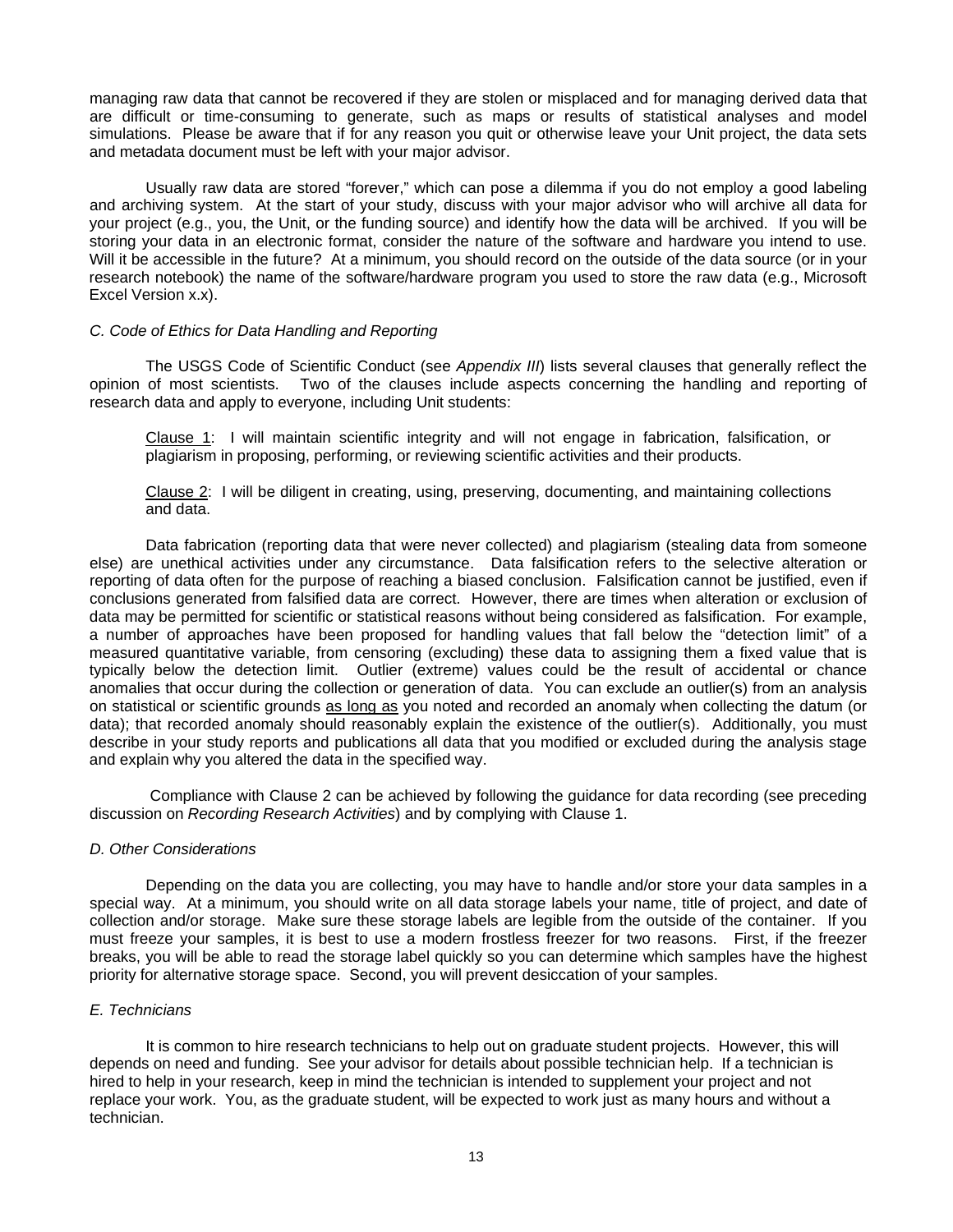You will typically be responsible for the technician. You will be his/her supervisor. It is your responsibility to inform the technician of the rules and responsibilities of the Unit and university, fill out the necessary university and Unit forms, and sign time sheets. Wages for the technician will be determined with consultation of your advisor.

## *F. Purchase of Supplies and Equipment*

It is common to use research dollars to purchase supplies and equipment. Always discuss this with your advisor first. However, there are some general rules from the university. Check with Joyce Brite or Tari Philips to determine if a particular purchase is OK. For example, no computer supplies can be purchased without consent, and other supplies (e.g., office furniture, filing cabinets, office supplies, etc.) cannot be purchased with research funds. Vehicle batteries, tires, toner cartridges, and bulletin boards are examples of other supplies that must be purchased through approved vendors (under contract). If you are unsure whether an item is under contract, check with Joyce or Tari.

K-State has several accounts at various vendors in the area and many times a student can charge at these vendors. If not, Biology has a credit card you can use. Check with Tari Phillips on its use. After purchases are made, give the receipt to Joyce Brite or Tari Phillips with your name (**written legibly!!**) and account number. This includes gas and any other receipts. It is critical you provide this to Joyce ASAP after purchasing. Delay in turning in receipts means that the vendor gets paid later than expected. Chronic late payments may cause a vendor to refuse us further credit on the account.

#### *F. Travel*

Travel is typically an integral part of the research conducted by students. This may include travel to research sites and/or travel to meetings and conferences. Most projects have funding specifically for these travels and check with your advisor prior to traveling to meetings and research activities.

Research activities: You typically will get reimbursed if you had to stay in a hotel and may get per diem if you stay overnight. Per diem rates will vary based on location and advisor approval.

Meetings: It is expected that you will present your research at professional societies and participate in professional activities. It is common to get reimbursed for all your travel and expenses particularly if you are presenting your work. However, this will depend on cost of the meeting and advisor approval. If you use your personal vehicle to drive to a meeting instead of flying, a cost comparison must be completed prior to travel. A traveler cannot be reimbursed for mileage for more than the cost of what the airfare would have been.

Regardless of the purpose of the trip, if you are planning on travelling out of state you must submit an out of state travel request to Joyce Brite. Do this at least 2 weeks prior to travel. In addition, make travel plans well in advance. Airfare and hotel process can increase substantially so make plans as soon as possible. The Unit will not reimburse excessive travel costs or costs which could have been reduced by planning ahead.

# **V. Permits and Approvals for Unit Projects**

#### *A. Scientific Collection Permits*

If your research requires the collection of wild animals, you must carry the proper permits with you at all times when you are working in the field. Regardless of which animal you are collecting, you must possess a scientific collecting permit from the relevant state natural resource agency. In addition to the scientific collecting permit, you must retrieve a Federal Endangered Species Permit from the FWS if you intend to collect or possess any threatened or endangered species. Likewise, you also must receive a Federal Migratory Bird Permit from the FWS if you will collect or possess a migratory bird. All permits should be in your name or your advisors name. Assisting technicians only need to obtain their own set of permits if they will be required to collect animals alone. To ensure you have the required permits before you enter the field, apply for each permit as soon as you know your research duties include animal collection. Forms for the state collecting permit are available online; contact your major advisor if you need to apply for a state or federal permit.

Holders of scientific collecting permits must submit an annual summary of their collecting activities to all permit issuers. These summaries must identify when, where and how each animal was collected; how many individuals of a given species were collected (and for some species, the weight of each specimen); and how the animals were disposed.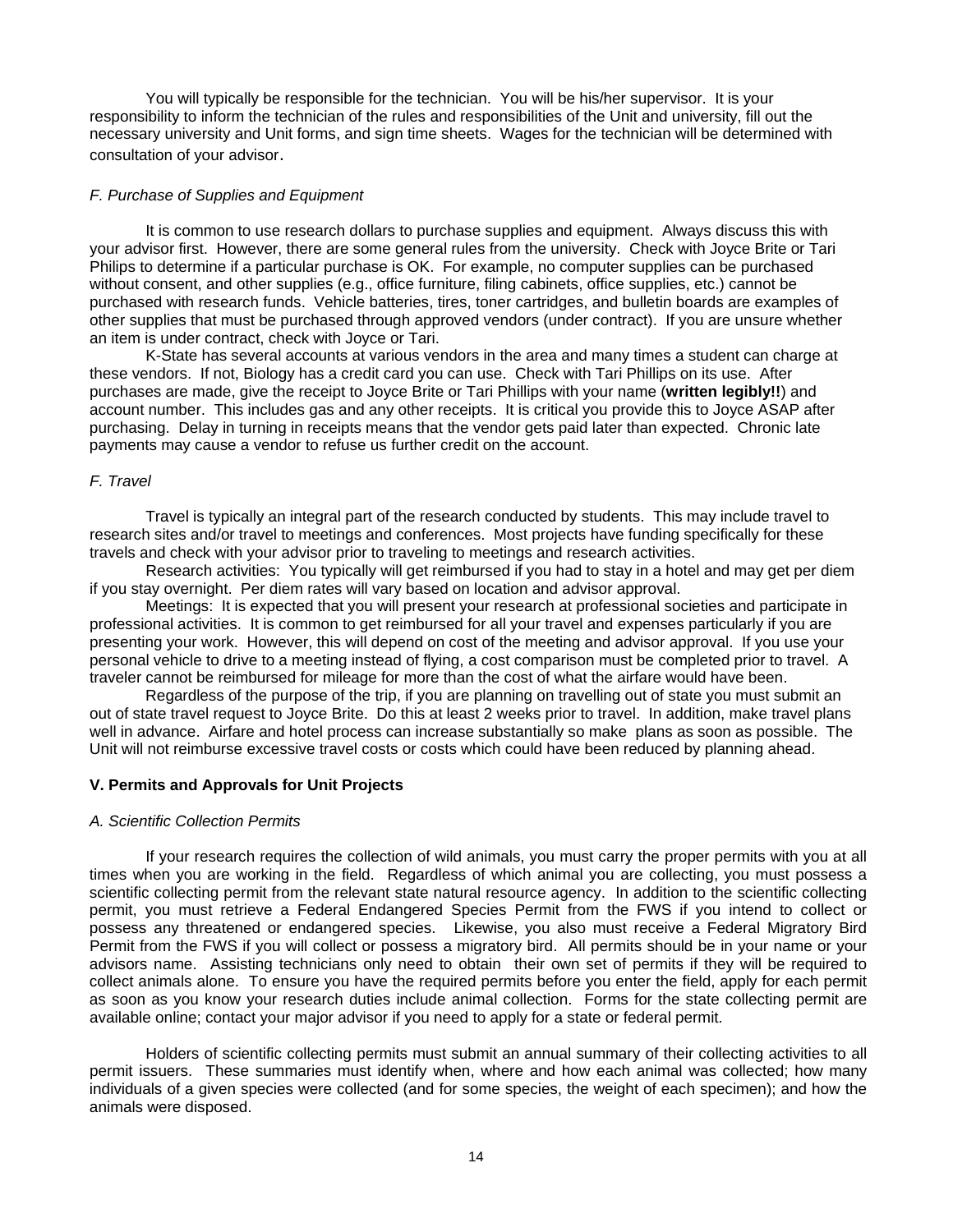# *B. Animal Care and Use*

All Unit projects involving the direct study of vertebrate animals must comply with several specific requirements as stipulated by the Animal Welfare Act, the Health Research Extension Act of 1985, and subsequent amendments to both statutes. This is a university policy and is implemented by the *Institutional* Animal Care and Use Committee (IACUC). Scientists who use animals are morally and legally obligated to care for and use all research animals in a proper and humane manner. All Unit scientists, personnel, and students involved in the use of animals are directly responsible for promoting and protecting the animals' welfare according to the instructional, extension, or research programs of the university.

If you use vertebrates for research, you must abide by the following legal requirements.

- 1. Research protocol review: The IACUC must review and approve all research projects and educational or extension activities that use vertebrate animals under the jurisdiction or control of either the Unit or university. Visit with your major advisor to determine whether or not this review has already been completed.
- 2. Facility inspection: If you intend to hold and maintain vertebrates in captivity, IACUC must inspect and approve your holding facility during the protocol review process.
- 3. Personnel training: To work with experimental animals, you must either complete the IACUC's certification training program (which is typically available online and is valid for 3 years) or work under the supervision of an IACUC certified individual. Contact your major advisor for more information.

For additional information about how to conduct animal experiments in a humane and ethical manner, refer to the following sources:

- Louis J. DeTolla, S. Srinivas, Brent R. Whitaker, Christopher Andrews, Bruce Hecker, Andrew S. Kane, and Renate Reimschuessel. 1995. Guidelines for use of fishes in field research. Institute for Laboratory Animal Research Journal 37(4).
	- o Available online at [http://dels.nas.edu/ilar\\_n/ilarjournal/37\\_4/37\\_4Guidelines.shtml](http://dels.nas.edu/ilar_n/ilarjournal/37_4/37_4Guidelines.shtml)
	- o Relevant to fish, amphibians and reptiles
- Guidelines for the care and use of ectothermic vertebrates. 1988. Animal Subjects Committee, University of California – San Diego, La Jolla, California.
	- o The 2002 revision is available online at<http://iacuc.ucsd.edu/policies/Policy15.02.pdf>
- Abbot S. Gaunt and Lewis W. Oring (editors). Guidelines to the use of wild birds in research. 1997. The Ornithological Council, Special Publication, Washington, D.C.
	- o Available online at [http://www.nmnh.si.edu/BIRDNET/GuideToUse/Guidelines\\_2d\\_edition.pdf](http://www.nmnh.si.edu/BIRDNET/GuideToUse/Guidelines_2d_edition.pdf)
- William L. Gannon, Robert S. Sikes, and the Animal Care and Use Committee. 2007. Guidelines of the American Society of Mammalogists for the use of wild mammals in research. Journal of Mammalogy 88(5) 809-823.

# *C. Research Involving Human Subjects*

Research involving the use of human subjects requires the Principal Investigator to address two considerations related to informed consent. The first is specific to research funded with direct federal dollars that requires approval through the Office of Management and Budget. The second is the general issue of informed consent required for research conducted at any university involving human subjects. See your advisor for details.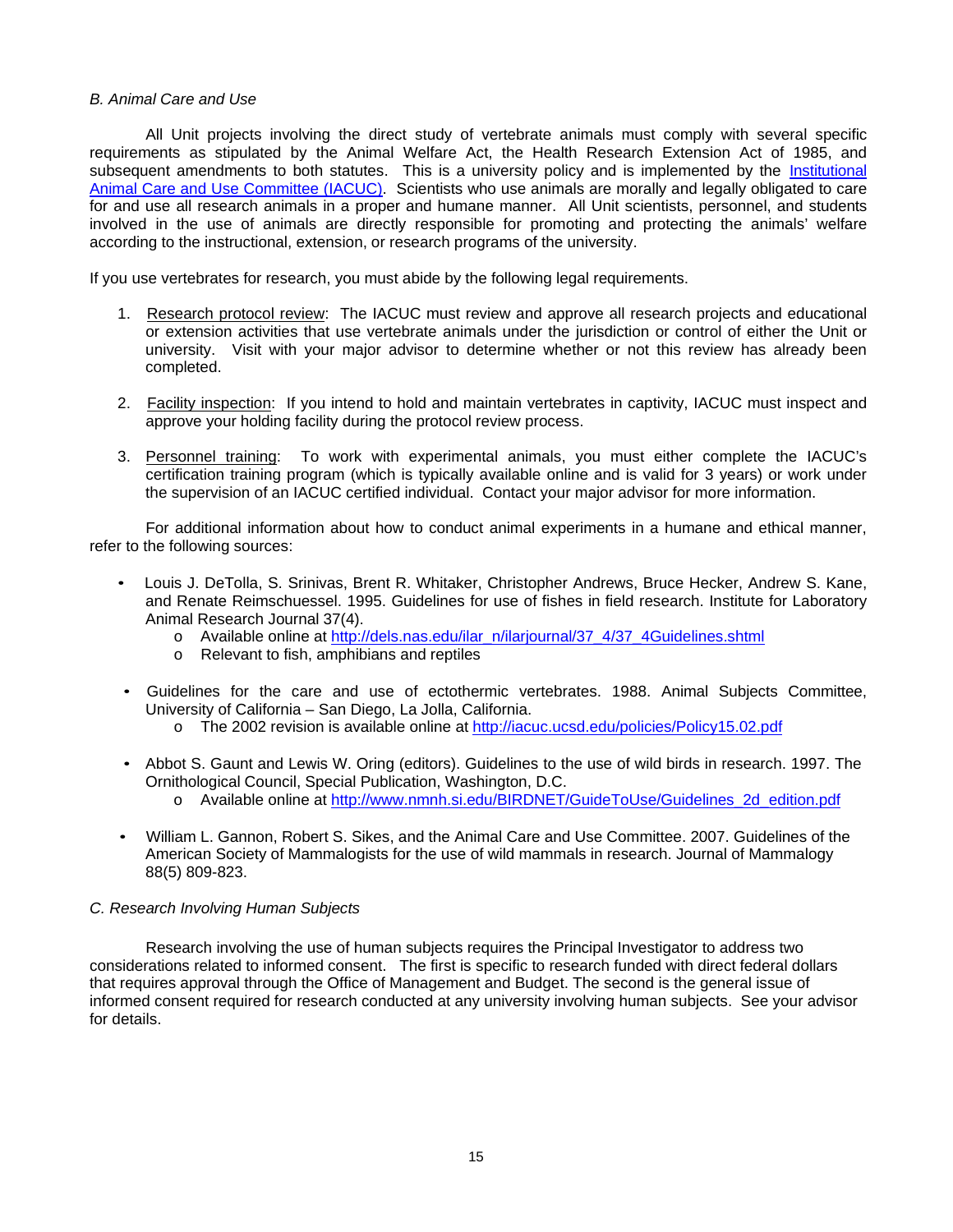# *Information Collection under the Paperwork Reduction Act (PRA 44 U.S.C. 3501-3520)*

Any information that is collected from the public by a federal agency must comply with the Paperwork Reduction Act of 1995 (PRA). Such information includes data collected by social surveys or other collection methods conducted, funded, or sponsored by the federal government. The Office of Management and Budget (OMB) provides oversight of compliance with PRA, which is applicable to federally supported social surveys whenever identical questions are asked of 10 or more people. The PRA is intended to reduce the paperwork burden the government places on the public as well as minimizing costs of information collection and assuring the information collected has practical utility and meets the specific needs of the agency. The PRA requirement does not apply to research conducted by the University for a state agency or other non-federal entity.

The U.S. Geological Survey outlines information collection clearance requirements in its Service Manual in Section 431.10 - Information Collection Requirements (URL:<http://www.usgs.gov/usgs-manual/410/431-> 10.html). Detailed information and requirements for the approval process can be obtained from the designated Information Collection Clearance Officer with the U.S. Geological Survey:

Information Collection Clearance Officer Fred Travnicek (Acting) Geospatial Information Office Phone: 703-648-7231 Contact: [atravnic@usgs.gov](mailto:atravnic@usgs.gov)

Please do note that the standard OMB approval process for information collection efforts takes a minimum of 6 to 7 months to complete, with two required public review notices published in the Federal Register. Proposed studies must take these requirements into consideration to assure timely completion of research.

Because RWOs often involve funding conducted for other federal agencies and not the U.S. Geological Survey, the Information Collection Clearance procedure can be initiated either via through the U.S. Geological Survey or the point of contact at other federal agencies for which the research is being conducted. Because CRU scientists and collaborators often conduct research for the U.S. Fish and Wildlife Service and the National Park Service (NPS), URL links describing the contacts and procedures for those agencies are provided below. The National Park Service does have approval for an expedited, programmatic review process and Unit scientists are encouraged to use that process when conducted any social research for the NPS.

# *Paperwork Reduction Act process within the USFWS*

281 FW 4 Information Collection Program and Budget<http://www.fws.gov/policy/281fw4.html>

281 FW 5 Information Collection Clearance Procedures<http://www.fws.gov/policy/281fw5.html>

Contact within USFWS: Hope Grey Division of Policy and Directives Management USFWS Telephone: 703-358-2482/Fax: 703-358-2269 M/S 222, Arlington Square

# *Paperwork Reduction Act process within the NPS*

Expedited review process overview: <http://www.nature.nps.gov/socialscience/expedited.cfm>

<http://www.nature.nps.gov/socialscience/survey.cfm>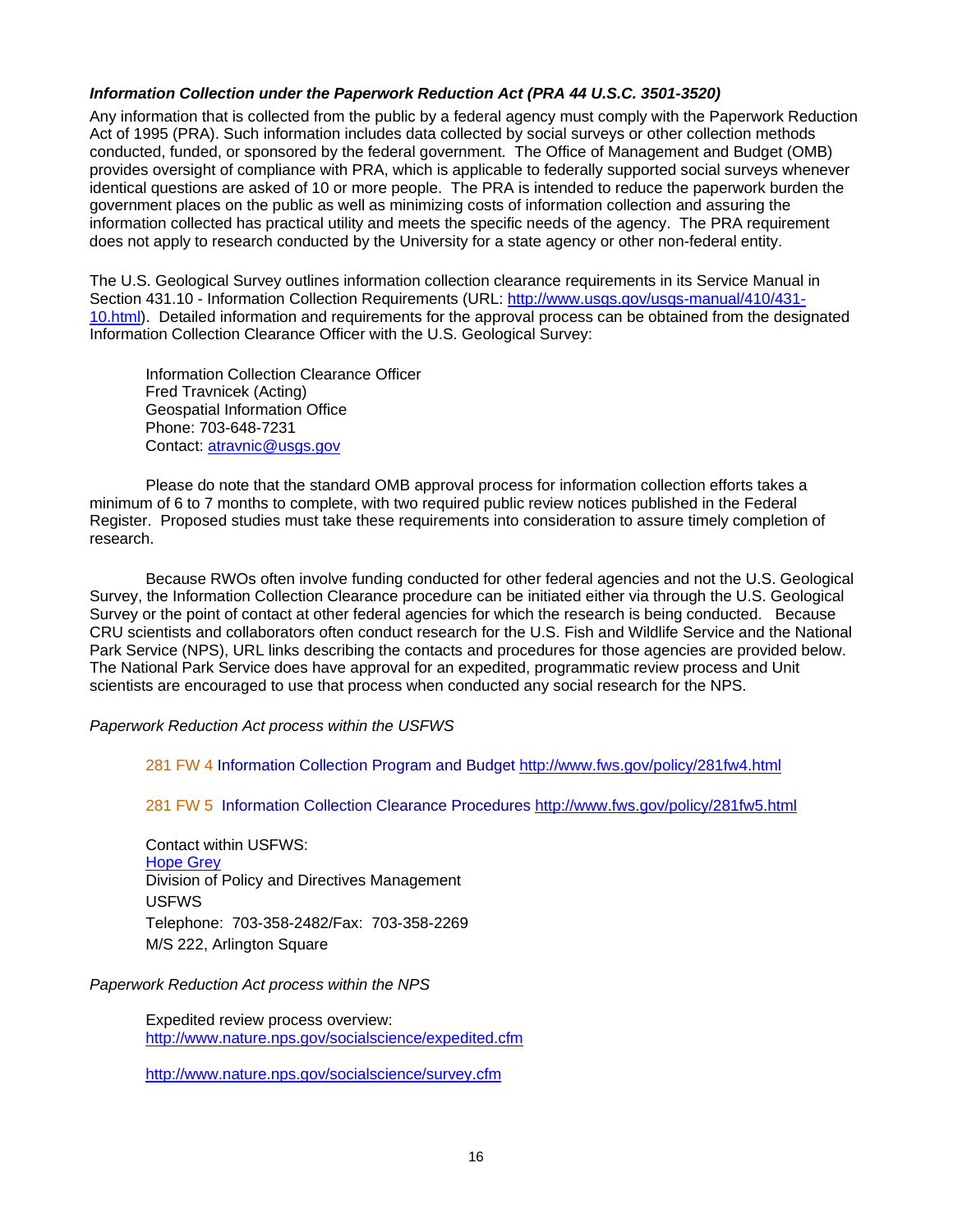Contact within NPS: Megan McBride

Senior Research Associate National Park Service Academy Place, 4th floor PO Box 25287 Denver, CO 80225 Phone: 303-969-2814 Fax: 303-969-2822

## *Human Subjects Review/Institutional Review Board*

There are additional human subjects requirements beyond the information clearance procedures required by the PRA. For all research involving human subjects regardless of the funding source all academic research institutions require review of proposed research to ensure that two broad standards are upheld: first, that subjects are not placed at undue risk; second, that they give uncoerced, informed consent to their participation.

With representation from a wide range of scientific disciplines and from outside the academic commUnity, human subjects committees or institutional review boards (IRBs) at most universities give rapid but individualized attention to the numerous research projects at their institutions. See the website for further details.

Typically a project is first reviewed in its proposal stage - even before subjects are recruited. Each approved project is reevaluated at least annually. The IRB works with investigators to modify projects to ensure adequate protection for its subjects' welfare and right of self-determination.

Most IRBs' processes for protecting human research subjects reflects federal regulations developed in response to such cases as the Public Health Service syphilis study and the U.S. government radiation experiments. The Department of Health & Human Services (HHS) Office for Human Research Protections (OHRP) oversees the operation of the IRB, and the Food and Drug Administration (FDA) enforces regulations for the use of experimental drugs and devices.

In assessing the adequacy of human subjects' protections in research, IRBs consider a number of basic criteria – specifically whether:

- risks to subjects are minimized;
- risks to subjects are reasonable in relation to anticipated benefits;
- selection of subjects is equitable;
- informed consent is sought from each prospective participant or legally authorized representative, and properly documented;
- adequate preparation is taken to protect the privacy and confidentiality of subjects; and
- adequate provisions are made for the ongoing monitoring of the subjects' welfare.

The assessment also includes additional factors important in the context of the individual proposal. Depending on the nature of the research university IRB's typically have different levels of review. Most research conducted via surveys, interviews, and focus groups on topics related to environment and natural resources management will qualify for an exemption or an expedited review. CRU scientists and collaborating PI's must contact and determine the appropriate procedure at their universities.

The information provided here was taken from the IRB homepage at the University of Minnesota-Twin Cities. A informative resource concerning IRBs and their procedures can be found in:

*Oakes, J.M. 2002. Risks and wrongs in social science research: An evaluators guide to IRB. EVALUATION REVIEW, Vol. 26 No. 5, October 2002 443-479*

<http://www.research.umn.edu/irb/applying/EvaluatorsGuidetoIRB.pdf>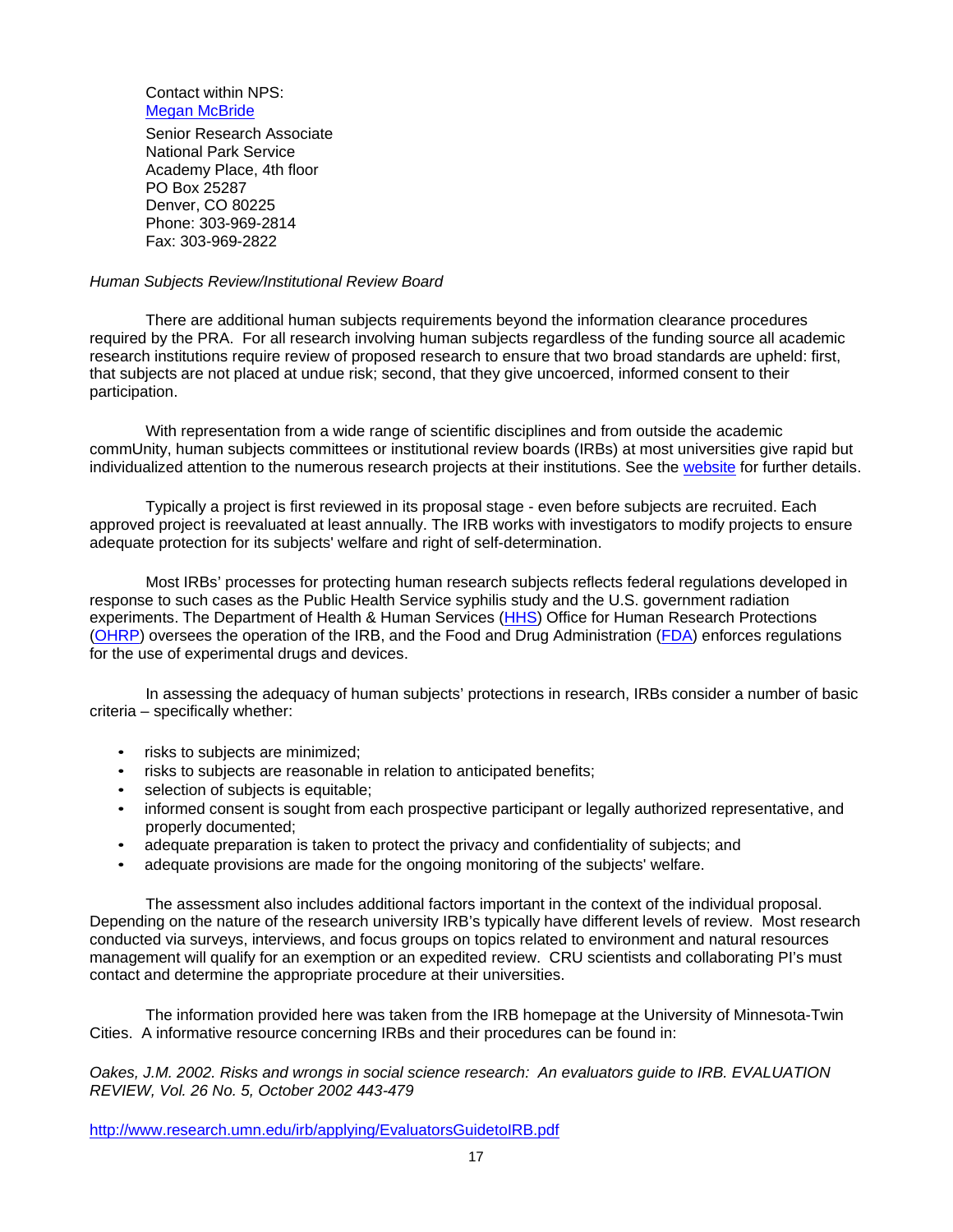# *D. Hazardous Chemicals*

K-State has an office of department of health and safety that implements federal and state regulations for the use of certain hazardous chemicals and biologicals in research, such as radioisotopes, potential carcinogens, recombinant DNA, and others. The shipment of hazardous materials is regulated by the United States Department of Transportation (DOT; 49 CFR 100-185). According to these regulations, shipment needs to follow proper procedures for packaging, marking, labeling, and mailing, and the person preparing the package must be trained in these procedures. A list of the materials that fall under DOT regulations is provided in 49 CFR 172-101 [\(http://www.setonresourcecenter.com/transportation/49CFR/172\\_101tb.pdf\)](http://www.setonresourcecenter.com/transportation/49CFR/172_101tb.pdf)). The list includes materials commonly used in research, such as ethanol, formalin, dry ice, and others. As a rule of thumb, consult your university's department of health and safety or your major advisor before you handle or ship any chemical.

#### *E. Private Lands Access*

**Your affiliation with the university and Unit does not provide any special rights of access to private lands**. Without permission to access private property, you are trespassing. This is particularly relevant in Kansas where the majority of the land and streams are privately owned. Legal issues aside, requesting access is the courteous thing to do and helps build a cooperative relationship between you and the landowner. Many landowners have come to the aid of students in need when a Unit student was working on the landowner's property. Additionally, private landowners can make significant contributions to a study because of their unique knowledge of their property.

Please be aware that for some types of studies, Congress requires written access permission from private landowners. You should consult with your major advisor to confirm that the appropriate landowner permission has been obtained for your project; if not, seek guidance on how this permission should be obtained. Some states, such as Texas, also may have specific requirements for conducting research on private property.

#### *F. Radio Frequency*

Within the United States, the Federal Communications Commission (FCC) retains sole responsibility for managing radio frequency use by non-federal governments and private entities (including universities). If your research involves wildlife or fish tracking, you must apply for an FCC license to use a designated bandwidth in the radio-frequency spectrum. Additionally, you will need to honor all regulatory requirements stipulated in Title 47 of the Code of Federal Regulations, Part 90.248 – "Wildlife and ocean buoy tracking". Your major advisor will help you receive proper authorization for your wildlife tracking activities.

To learn more about the use of radio-telemetry in wildlife research, read A. Lawrence Kolz's article, "Radio Frequency Assignments for Wildlife Telemetry: A Review of the Regulations," which was published in 1983 in *Wildlife Society Bulletin* 11(1): 56-59.

# **VI. Data Ownership and Use**

During your graduate training you will conduct research on a specific project. Depending on the source of your project's funding, data you collect are the property of the university, the Unit and, if federally funded, the federal government. The general public may access your finalized data under the state or federal Freedom of Information Acts; however, generally this is not done until data are interpreted and published. When preparing your thesis/dissertation, you may use all, part, or none of the collected data, but you must make this decision after visiting with your major advisor because your thesis/dissertation may serve as the final report for your project sponsors.

It is your responsibility to type and make arrangements for binding your thesis/dissertation. Currently K-State requires electronic submission of MS thesis and PhD dissertations. Contact your major advisor to receive complete information on this topic.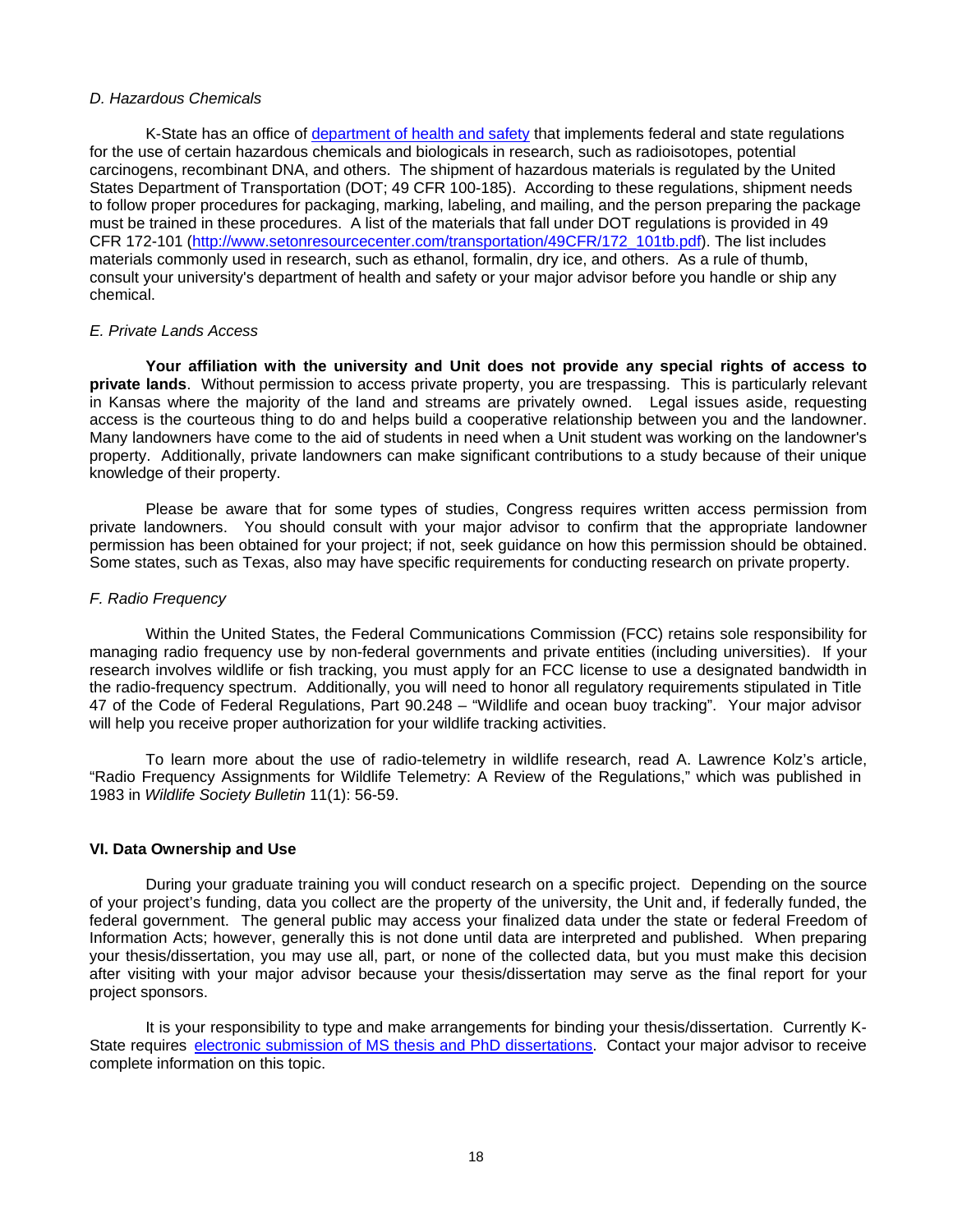#### **VII. Communications with Other Agencies and the Public**

The following procedures have been developed in consultation with personnel from other agencies. The major reason for these procedures is to assure uniformity of correspondence among representatives of the Unit and other agencies that fund Unit projects, and to assure that all project personnel are apprised of these correspondences. Adherence to these procedures is especially important for Unit projects that are controversial in nature.

As a Unit student, you represent each cooperating entity of the Unit program: Kansas State University, Kansas Department of Wildlife and Parks, USGS, and the Wildlife Management Institute. You cannot speak publicly for any of these cooperators without their written or verbal approval. All formal correspondence from the Unit, whether written or verbal, must be approved by one of the Unit scientists. During the conduct of your research activities, it will be necessary for you to communicate via e-mail, phone, or in person with personnel from other agencies. These types of communications are necessary and expected but please keep the Unit leader aware of such informal exchanges.

The public often approaches Unit personnel during routine fieldwork. You are likely to be confronted with a wide variety of general questions, such as, "What are you doing?" "How's the hunting and fishing?" "What is the objective of your study?" and the like. When this happens to you, please remember that the primary purpose of your Unit program is to conduct scientific research; public relations and education activities play a much smaller role in the Unit's mission. It is important for you to maintain that distinction. When responding to public inquiries, you are encouraged to explain the objectives of your study, your affiliation with the Unit, your project supporters, and any finalized results. However, representatives of the news media may not always identify themselves, and what might appear as innocent conversation could turn up in some newspaper column. *Thus, do not express any value judgments about an agency's management program*; leave it to the agency's personnel to answer public questions about the agency's management program, future policy decisions, et cetera. In such situations, it is best to refer questioners to your major advisor or the Unit leader.

#### **VIII. Safety Programs**

Students, non-federal employees, and volunteers associated with the Unit must participate in the USGS Volunteer Program and complete an Individual Volunteer Services Agreement Form (see *Appendix V*). Submission of this form will not affect your normal work or research within the Unit. Instead it will cover you for purposes of tort claims and injury compensation. From the Unit's perspective, your participation in the program makes it easier to justify your use of federal government vehicles and equipment. No one may drive or ride in a Unit vehicle unless they have filled out an Individual Volunteer Services Agreement Form and have a driver's license.

Each employee of the Unit will be provided with a Jobs Hazards Analysis form that outlines the required USGS training, but includes all of the associated university training as well. It is your responsibility to comply with the training requirements and inform the Unit Leader upon completion of all of the training modules. Several of the most common safety programs and policies for the operation of motorized and specialized equipment and for the participation in select activities (e.g. aerial flights, carrying firearms, underwater diving, and electrofishing) are highlighted below. However, this is not an all inclusive list. For example, blasting and rocket netting also have specific training requirements but are not listed below, because they are infrequently used by Unit students. All activities requiring specific training or equipment can be found in the USGS Safety Manual [\(http://www.usgs.gov/usgs-manual/handbook/hb/445-2-h.html\).](http://www.usgs.gov/usgs-manual/handbook/hb/445-2-h.html)) In addition to outlining training needs for specific activities, the USGS Safety Manual also provides a lot of helpful "how to" information, making it a valuable reference.

The highlights below are brief and are intended to familiarize you with the most common safety programs. As indicated previously, these safety policies and procedures apply to all USGS employees, volunteers, and individuals supervised by a Unit scientist (including Unit students). Additionally, these programs and policies apply to all projects for which a Unit leader or assistant Unit leader has some level of operational control (including cooperative projects with university faculty members).

## *A. Vehicle Use Procedures*

To borrow a Unit vehicle for official research duties, you must request this from your advisor or the Unit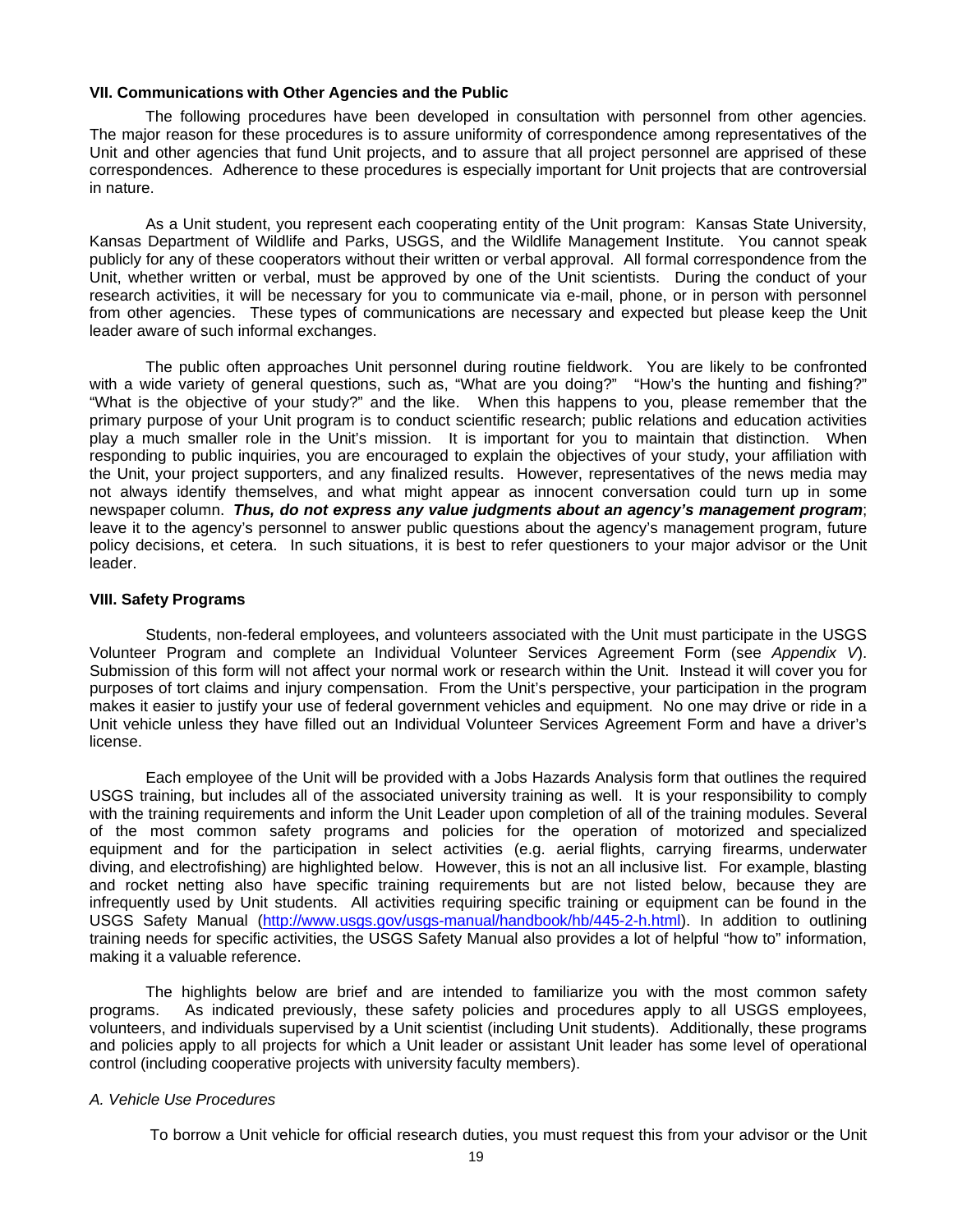leader. Vehicles are typically coordinated by your advisor, except for a few vehicles used for general Unit activities (travel to meeting). If no Unit vehicles are available for your requested time period, you may be able to rent a vehicle from the university motor pool or obtain mileage reimbursement for the use of your personal car or truck. You must receive prior approval from your advisor before using your personal vehicle for official research duties. Regardless of which vehicle you do use to conduct official business, you must complete the following steps before you can initiate your research activities:

- 1. Complete a defensive driving course through the USGS, National Safety Council, or local American Automobile Association; refresher training is required every 3 years.
- 2. Provide Joyce Brite (the Unit administrative assistant) with an Annual Motor Vehicle Operator's Certification form (see *Appendix VI*).
- 3. Attach a drive-any-vehicle rider attached to your personal vehicle insurance policy. This rider annually costs \$20 or less and extends your liability to any vehicle you drive. If you do have an accident that was your fault while operating a Unit or university vehicle, you may be personally liable for incurred damages; however, because you are a university employee, you may receive limited or complete liability coverage from your university.

If you intend to operate an off-highway vehicle (OHV; includes snowmobiles) during your research project, you must complete an operator training course from either the vehicle's manufacturer or another appropriate source (e.g., certified USGS employee). After completing the course, you must submit documentation of your OHV operator training and field instruction to your major advisor. Refresher training, including a check ride, is required every 3 years, or sooner if you operate the OHV for less than 24-hours over an extended period of time or if you intend to operate a new class of OHV. No one is allowed to operate a 3 wheeled vehicle.

Before you initiate your fieldwork using an OHV, conduct a field risk assessment in partnership with your major advisor. Collectively, the two of you should evaluate your field conditions and circumstances to ensure it is safe for you to proceed with your assignment aboard an OHV. When conducting this assessment, use the Risk Management Worksheet that is found in the USGS Safety Manual (see *References* below). Your major advisor should sign this document and keep it in your research files. Additionally, you should identify a person to accompany you in the field. If you cannot locate a partner, your major advisor can authorize a solo OHV operation as long as you supplement the field risk assessment with a specific ride plan. Lastly, when riding an OHV, always wear the appropriate personal protective equipment to protect your eyes, face, skin, and extremities. This personal protective equipment must include a helmet that is certified by the Department of Transportation or the American National Standards Institute.

# References

- Vehicle Safety Chapter of USGS Safety Manual, [http://www.usgs.gov/usgs-manual/handbook/hb/445-2](http://www.usgs.gov/usgs-manual/handbook/hb/445-2-) h/ch16.html
- The National Safety Council's defensive driving course, <http://4tdds.com/default.aspx>
- Field Risk Assessment Worksheet for OHV use, [http://www.usgs.gov/usgs-manual/handbook/hb/445-2](http://www.usgs.gov/usgs-manual/handbook/hb/445-2-) h/445-2h-app16-3.pdf
- Central Regional Safety Manager: William Andrle, 303-236-9169, [wandrle@usgs.gov](mailto:wandrle@usgs.gov)

# *B. Aircraft Policy and Safety Procedures*

If your official duties/activities necessitate participation in aerial flight, you must complete the Department of Interior's B3 (Basic Safety) course before initiating any flying activity. This course consists of five training modules that may be taken through online and classroom formats. The Aviation Management Directorate (AMD) within the Department of the Interior administers the training program. Certification is valid for a 3 year period and you must retake the training course to obtain re-certification.

You are required to follow all aviation safety requirements that are presented in the B3 training modules. If you will be conducting hazardous aviation activity, such as capturing an animal or participating in one-skid landings, you may need to obtain additional training. All flights must be conducted only with AMD certified pilots and aircraft, and pilots must file Flight Plans and ensure Flight Following is conducted. All pilots must process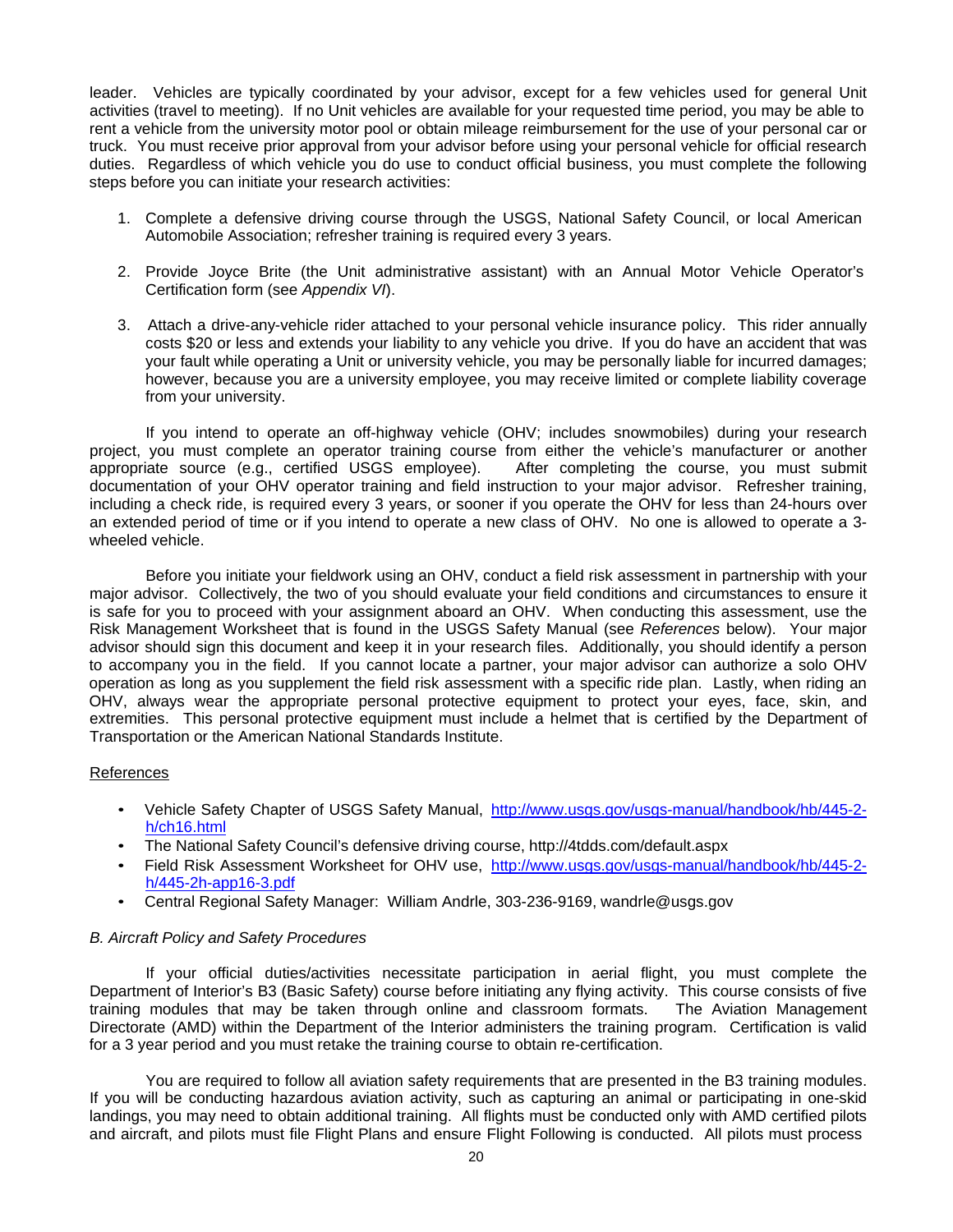and certify an OAS-23 form for payment. You can search for AMD approved pilots and aircraft online at [http://amd.nbc.gov/fc/ara\\_order.htm.](http://amd.nbc.gov/fc/ara_order.htm)

You must provide your major advisor with all documentation that verifies you have completed the aviation training program. Your major advisor will maintain your records in the Unit office. Your project's official agreement (e.g., research work order, cooperative agreement, grant) must include language that specifies how "all persons onboard aircraft under the operational control of USGS are subject to the directives" in USGS Safety Manual 445-2-H.

This training requirement does not apply to international USGS activities; however, it should be followed to the extent possible. The policy also does not apply to travel on a commercial air carrier.

#### References

- Appendix VII USGS Aviation Program Fact Sheet
- Aviation Safety Chapter of USGS Safety Manual, [www.usgs.gov/usgs-manual/handbook/hb/445-2](http://www.usgs.gov/usgs-manual/handbook/hb/445-2-) h/ch27.html
- Home page for AMD Aviation Safety program and Online course offerings, <http://amd.nbc.gov/safety/index.htm>
- OPM 06-2 for Flight Plans and Flight Following,<http://amd.nbc.gov/library/opm/06-02.PDF>
- Interagency Aviation Mishap Response Guide and Checklist, <http://amd.nbc.gov/safety/library/iamrp.html>

#### *C. Firearms Policy and Safety Procedures*

If you will be handling, carrying, or storing a USGS-owned or personally-owned firearm while conducting official business, you must complete the relevant firearms safety training course. This includes firearms used to collect specimens; to discharge blanks, hypodermic darts and cracker shells; and for protection against wild animals. The period of certification and re-certification requirements vary by course type.

When you are responsible for a firearm during the conduct of Unit business, you must keep the firearm and its ammUnition in a secure location "under lock and key" when you are not using it in the field, when you are transporting it between sites, and when it is not under your direct control. The firearm must be unloaded with its trigger safety lock engaged. If you misplace or lose the firearm or its ammUnition, you must contact your advisor/supervisor immediately so he or she can inform the USGS and/or Regional Firearms Manager within 24 hours.

If you will be transporting a firearm and ammUnition aboard a commercial plane when traveling to a field site, you must declare the firearm and ammUnition when checking in and affix a signed FAA tag to the firearms case that states the firearm is unloaded. You must transport the ammUnition in a factory-sealed container and in a location separate from the firearm (ammUnition cannot weigh more than 11 pounds). If you will be traveling aboard a field aircraft, inform the pilot or authorized representative about your firearm and ammUnition before boarding the aircraft.

When you are carrying/handling a firearm during your fieldwork, always abide by the relevant state and municipal laws that govern (1) the transportation and mode of carry of firearms in a motorized vehicle and (2) the personal carry of firearms.

#### References

- Appendix VIII USGS Firearms Safety Program Fact Sheet
- Firearms Safety Chapter of USGS Safety Manual,<http://www.usgs.gov/usgs-manual/handbook/hb/445-> 2-h/ch29.html
- USGS/National Training Center's course information for firearms safety (Basic Defense Against Wild Animals), [http://training.usgs.gov/ntc/courses/Course\\_Info/course\\_catalog.cfm?db\\_course\\_id=252](http://training.usgs.gov/ntc/courses/Course_Info/course_catalog.cfm?db_course_id=252)
- USGS/National Training Center's course information for firearms refresher certification, [http://training.usgs.gov/ntc/courses/Course\\_Info/course\\_catalog.cfm?db\\_course\\_id=253](http://training.usgs.gov/ntc/courses/Course_Info/course_catalog.cfm?db_course_id=253)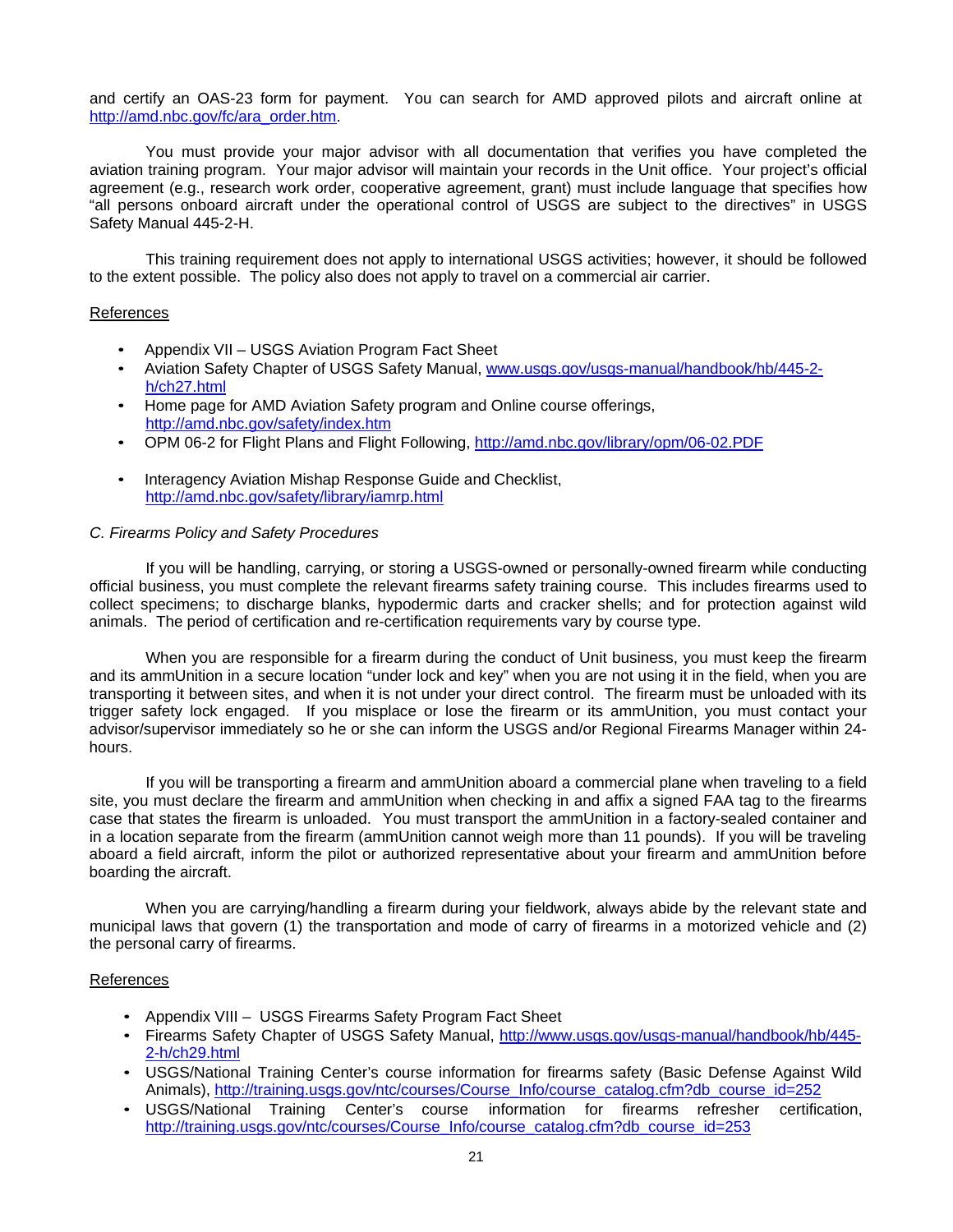## *D. Motorboat Policy and Safety Procedures*

If you will be operating a motorboat (65 feet or less in length) when conducting your research, you must complete the Motorboat Operator Certification Course (MOCC). Certification is valid for 5 years; re-certification is available online and in the classroom. In general, this policy does not apply to individuals who are employed by a USGS cooperator or have their work directed entirely by a cooperating entity (e.g., state natural resource agency). However, these individuals must complete MOCC training if they intend to borrow a USGS-owned watercraft.

The only time at which a non-certified individual can operate a watercraft is when he or she is operating the boat to gain experience for motorboat certification. This individual must have a certified motorboat operator overseeing him or her at all times.

In addition to MOCC certification, there are several operational procedures that you must follow when working from a watercraft.

- 1. You must file a written float plan with a responsible party (e.g., major advisor, project supervisor) before initiating your research activity. This float plan must include your anticipated time of return, location of operation, and boat description. If your trip extends into non-work hours, you must receive verbal commitment from someone who can be aware of your itinerary and actively monitor your return. Example float plans are included in the MOCC manual you will receive upon successfully completing the MOCC course. Copies may also be available in the Unit's administrative office.
- 2. All boats should be outfitted with all safety equipment as required by state law and USGS policy.
- 3. All boat operations shall consist of at least two people, one of whom is the dedicated boat operator.
- 4. Everyone aboard a watercraft must wear a US Coast Guard-approved personal flotation device (PFD) at all times. To meet additional USGS safety regulations, the **PFDs must be international orange in color and bear retro-reflective tape**. Inspect all PFDs before and after each boating activity; replace any PFD that does not meet the required safety code.

If your research requires you to operate a motorboat in a specific situation (e.g., on fast moving water) or to operate special equipment (e.g., airboat or hovercraft), you will need to complete additional training modules. MOCC is a pre-requisite for all of these other training programs.

#### Protect yourself against carbon monoxide poisoning

Asphyxiation from carbon monoxide can occur during boating activities, but it is easy to overlook because its symptoms typify flu, motion sickness, and other health problems. Before you participate in a boating activity, make sure you understand how carbon monoxide poisoning can be prevented, how to identify its symptoms, and how to address the health concern if a fellow boat passenger does become sick.

#### References

- Appendix IX USGS Watercraft Safety Program Fact Sheet
- USGS Motorboat Safety policy,<http://www.usgs.gov/usgs-manual/handbook/hb/445-2-h/ch31.html>
- USFWS/National Conservation Training Center's course information for motorboat operator certification, <http://training.fws.gov/learn/courses.htm>
- Boat Owners Association of the United States (BOAT/US), [http://www.boatus.com](http://www.boatus.com/)
- National Safe Boating Council, [http://www.safeboatingcouncil.org](http://www.safeboatingcouncil.org/)
- Reference Guide to State Boating Laws, [http://www.uscgboating.org/regulations/boating\\_laws.htm](http://www.uscgboating.org/regulations/boating_laws.htm)

# *E. Electrofishing Procedures and Operations (Boat and Backpack)*

Unit staff and students may only conduct electrofishing if at least one person in the sampling party (the team leader) has received electrofishing certification from the U.S. Fish and Wildlife Service. The FWS instructs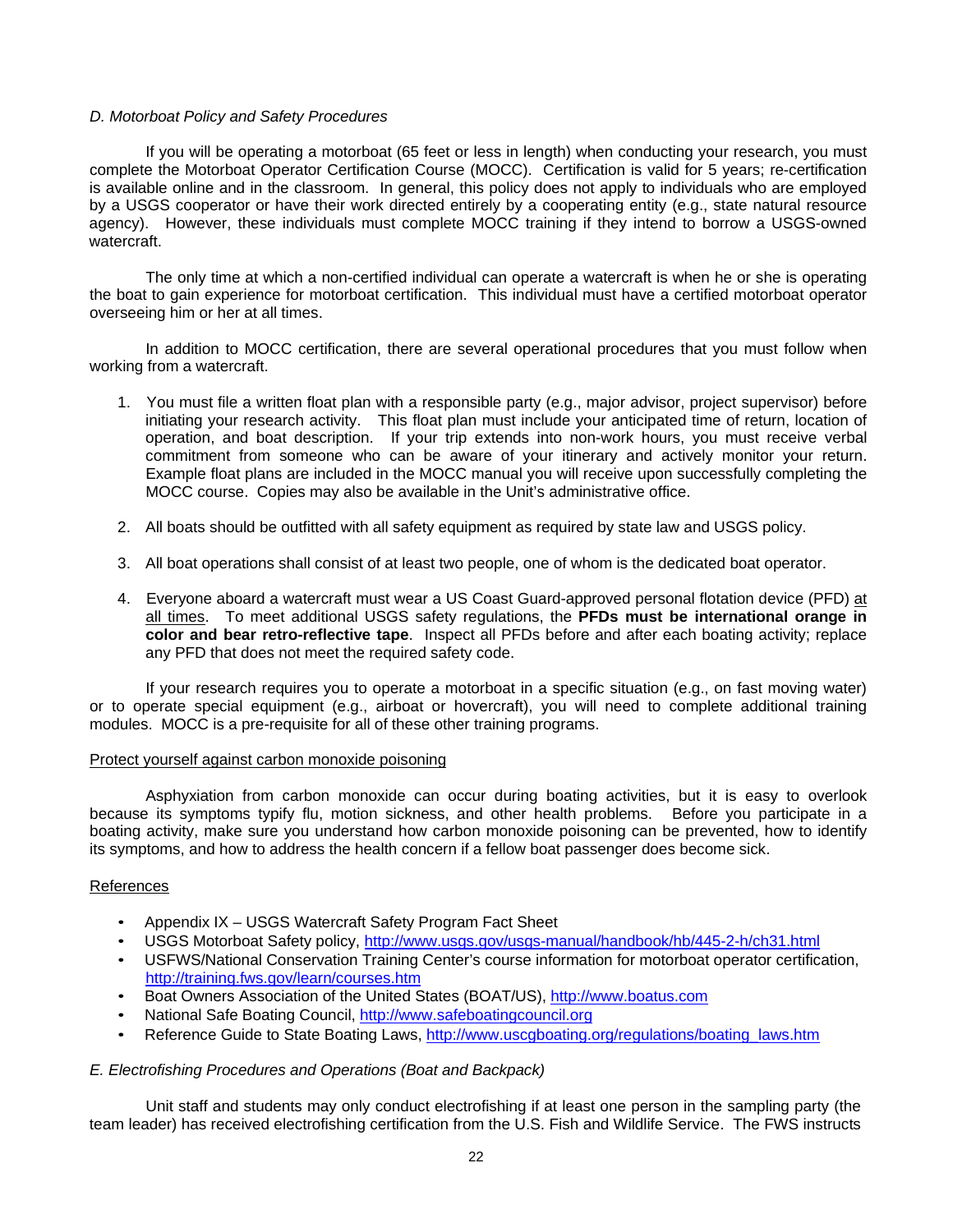the electrofishing course (FIS2201) at its National Conservation Training Center. A correspondence version of the course is also available (FIS2C01). Certification is valid for 5 years; re-certification is available through both classroom and online settings. Contact your major advisor to arrange training if electrofishing is required for your research project and you will serve as the project's team leader.

For all electrofishing projects, the operator of a shocking boat must complete the Motorboat Operator's Certification Course (see preceding discussion on *Motorboat Policy and Safety Procedures*). All members of the electrofishing crew must maintain valid first aid/CPR certification, whether they are working from a boat or in a stream.

When using electrofishing equipment, safety is of primary concern and must not be taken lightly. Whether you are using a boat or backpack Unit, a potentially fatal situation may arise during your electrofishing event. Potentially hazardous situations include spilled fuel around the generator, fumes from the generator exhaust system, and contact with the electrodes or electrified water. Every electrofishing crew member must abide by the safety requirements when shocking from a boat or in a stream.

# References

- USGS Electrofishing Safety Policy,<http://www.usgs.gov/usgs-manual/handbook/hb/445-2-h/ch42.html>
- USFWS/National Conservation Training Center's course information for electrofishing certification, <http://training.fws.gov/learn/courses.htm>

# *F. Underwater Diving Policy and Safety Procedures*

If you will be diving underwater with a breathing apparatus (excluding a snorkel) on a Unit related project, you must complete the required training, physical examinations, and logged dives before diving on the project. Furthermore, your diving operation must comply with the requirements set forth in the USGS Diving Safety Manual. A copy of that manual is available through the CRU Website's Intranet (see *References* at end of discussion). These requirements also apply to all cooperative divers of a project for which a Unit leader or assistant Unit leader has some level of operational control.

To gain authorization for a diving assignment, you must meet the following requirements:

- 1. Complete a training course and receive a SCUBA certification card from a nationally (or internationally) approved diving organization; see USGS Diving Safety Manual for certification maintenance requirements.
- 2. Maintain current certification in first aid/CPR as well as in Emergency Oxygen Administration.
- 3. Pass a comprehensive physical examination, including a drug test.
- 4. Demonstrate your proficiency and competency in diving to the USGS dive program manager.
- 5. Submit a copy of your SCUBA certification card and dive logs through the USGS field dive officer to the agency's Diving Safety Board; the Board must approve your dive.
- 6. Provide the USGS Human Resources Office with a copy of your original medical examination, medical history, and test results.

Before you participate in an authorized dive, you must test your diving equipment according to industry and/or Occupational Safety and Health Administration requirements. You also must prepare a written diving plan that includes an activity hazard analysis for the diving operation; provide your major advisor with a copy of the plan. Remember that during your dive you must be in constant contact with a fellow diver.

# References

- Appendix X USGS Diving Program Fact Sheet
- USGS Diving Safety Information,<http://internal.usgs.gov/ops/safetynet/diveweb.html>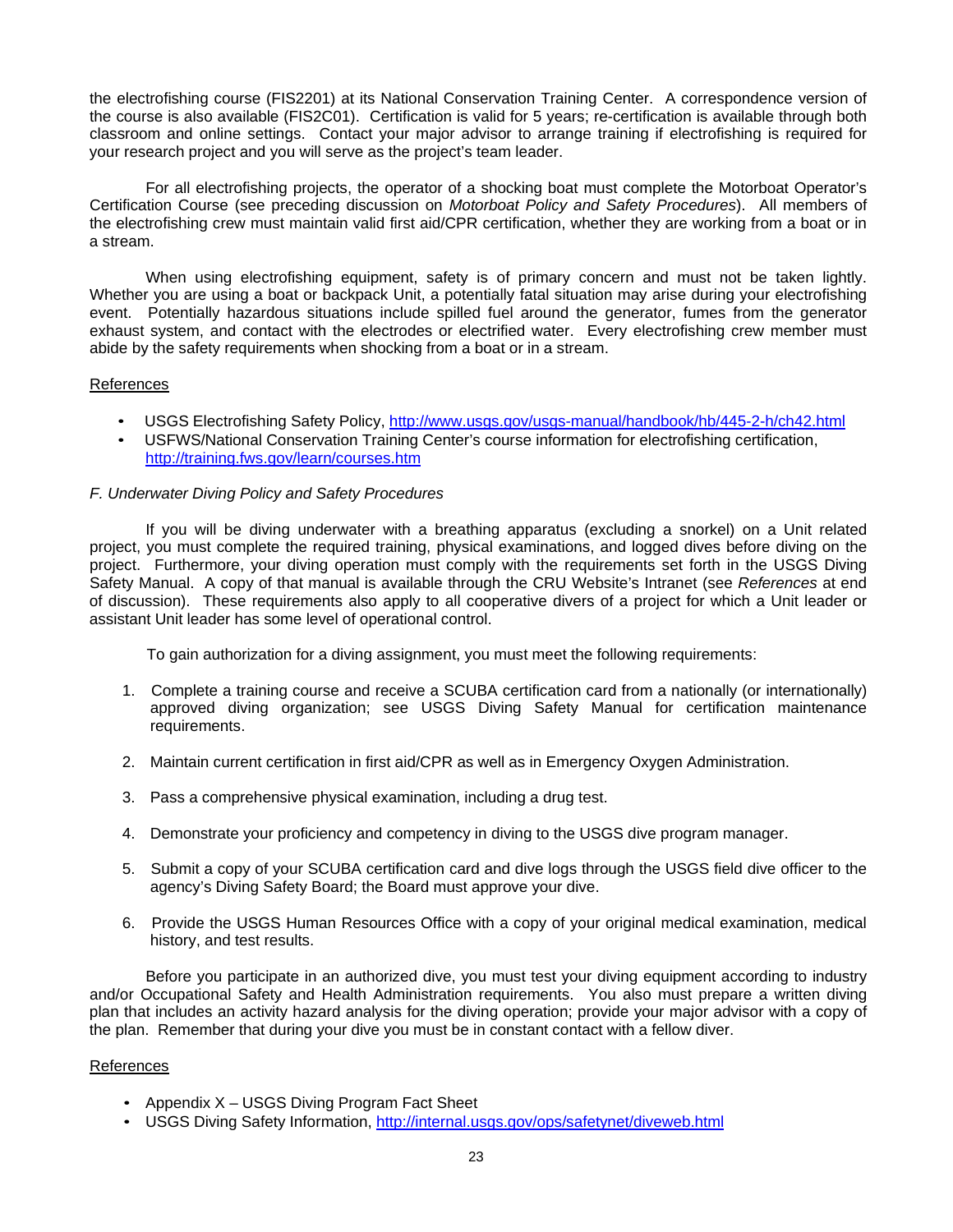- Diver's Alert Network, [http://www.diversalertnetwork.org](http://www.diversalertnetwork.org/)
- American Academy of Underwater Sciences, [http://www.aaus.org](http://www.aaus.org/)

#### *G. Other Safety Considerations*

Again, the above discussions represent common Unit research activities that require specific safety training under USGS policy. Prior to field sampling, please review the USGS Safety Handbook and consult with your major advisor to ensure you have completed the appropriate training to safely and successfully accomplish your research.

#### **IX. Accident Reporting and Emergency Medical Treatment**

If you experience an accident while conducting your research in either the field or laboratory, remain mindful of your three responsibilities. First, you must ensure the safety of all people involved or who might become involved in the accident. Second, you must report the accident to the appropriate authorities, including your Unit office. Third, remember that you are the public face of the CRU Program. Therefore, you need to act responsibly and cooperatively in all aspects of the accident investigation and resolution process.

#### *A. Responding to Accidents at the Scene*

The most common accident among Unit students involves the operation of a federal or state vehicle while conducting field research. Many guidelines presented here refer to that specific situation. Accidents, however, also can occur in boats or the lab and while hiking, climbing, or teaching. In general, the emergency response procedures to follow are the same and include a cessation of activity, checking for safety, administering or obtaining emergency medical treatment (and any other assistance) if needed, and then recording details of the accident to ensure all critical information is reported to the proper authorities. Consult you major advisor to learn more about your Unit's general emergency response procedures.

Only those individuals who have training in emergency medical treatment should administer such services at the scene of an accident; however, it may be necessary for you to administer first aid or cardiopulmonary resuscitation (CPR) before an emergency medical team arrives**. It is for this reason that all graduate students should obtain basic training in first aid and CPR before commencing their research activities**. First aid/CPR training may be available through your university; if not, it could be arranged through the American Red Cross. Also, consider the range of hazards to which you might be exposed in the field or laboratory. Will you be sampling data in locations where a poisonous snake could bite you? Will you be hiking on rugged terrain where you could easily twist an ankle? Will you be working with firearms or noxious chemicals? Regardless of what the unique hazard may be for your research site, make sure you know how to avoid it and how to address a serious accident if one should occur before you enter the field or laboratory. To obtain information about emergency response procedures specific to your field site, consult your major advisor and current and past graduate students who worked in the same area.

When administering first aid, you need not only proper training but also proper supplies. Thus, before you operate a Unit vehicle or boat, confirm it is has a complete first aid kit. If you will be working a considerable distance from your vehicle or boat, purchase a backcountry first aid kit from a local outdoors store and make sure it is readily available.

In many cases, the administration of first aid is just that – "first" aid intended to stabilize the injured individual(s). Additional treatment is often necessary. Therefore, before you initiate your research activities, familiarize yourself with the local towns so you know how to access emergency medical treatment as fast as possible. Many towns now have urgent care centers that can treat a wide variety of injuries. If the nearest town to your field site has no medical facilities, drive to the nearest police or fire department to seek medical assistance.

When seeking medical help, inform the care providers whether or not your accident was work-related and explain that you are a university employee to ensure you complete the correct medical insurance form. If the medical staff does not have the proper form and the correct form is not in your Unit vehicle, contact Becki Bohnenblust, Division of Biology (Note: Becki handles all worker's compensation claims) so the proper form can be faxed to the medical facility. While insurance filing and payment of services are definite concerns, they are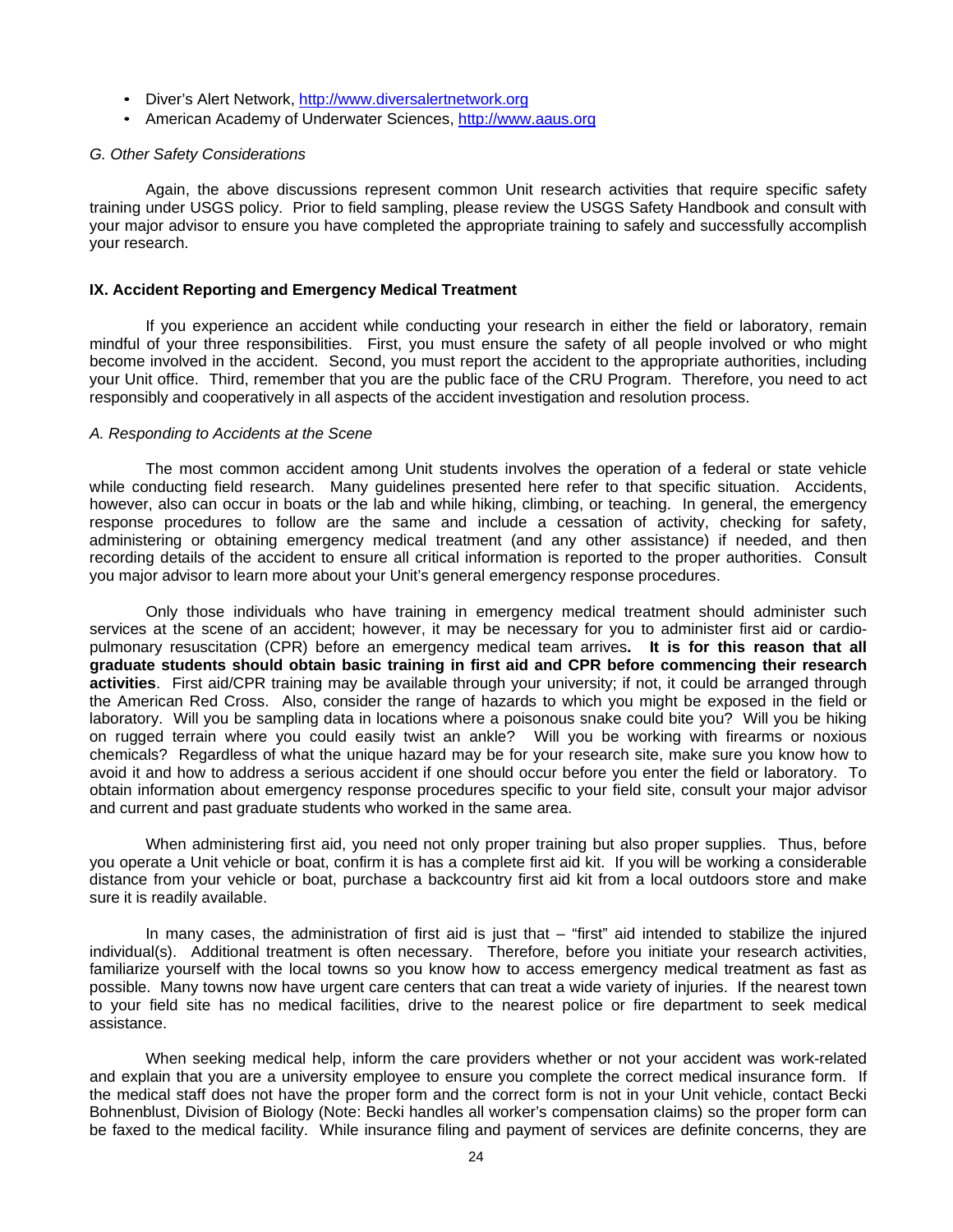secondary to ensuring that you and other injured individuals receive prompt medical attention.

While it is not possible to summarize responses for all accident types, the guidelines below provide some guidance. If you are not sure what information needs to be recorded, err on the side of gathering too much data. Consider including both text and photos. Many of us carry digital cameras in the field or cell phones that have a built in camera. Photos of the accident scene, vehicle/boat damage, or obstruction that caused an accident represent valuable pieces of information.

- 1. In the case of a vehicle accident, stop immediately. In the case of a boat accident, use caution and secure the boat as soon as possible.
- 2. Check the scene. Prevent danger to yourself and others. In the case of a vehicle accident, it is usually best not to move the vehicle until the police arrive. If necessary for safety purposes, move the vehicle off the road to avoid further damage. If a vehicle is on fire, move away from it immediately then determine if you have the ability to put the fire out (fire extinguisher should be on board). Boat fires are a different situation – moving away from a boat that is on fire is not always easy or safe! If your boat engine is on fire you should try and use the on-board extinguisher to put it out. (Check your on-board extinguisher frequently to make sure it is current and charged.)
- 3. Dial 911 to enlist emergency services, if necessary. If you are boating you should have contact numbers for the coast guard or local state agency law enforcement officers. Prior to initiating field work, you should request specific emergency contact numbers for your location. For example, dispatchers for state natural resource agencies, U.S. Forest Service districts, U.S. Army, or National Park Service lands may be a better 'first call' if your location is remote. These contacts often know the area better than a 911 dispatcher might. In a remote setting your first call may need to be via radio, if you are so equipped. Be prepared to sit and wait in remote settings. Do you have emergency supplies like extra water, a space blanket, an emergency whistle, and food bars? Consider packing iodine tabs to purify water if necessary. You can stash all of these in the bottom of your pack or boat and generally forget about them until they are needed.
- 4. Administer first aid /CPR to injured victims, if applicable. Treat yourself before helping others. Do not move victims until medical assistance arrives, unless there is a life-threatening situation. In a remote setting it is possible that you may be faced with the decision of whether or not to stay with an injured coworker or leave him or her to retrieve help. This is obviously not a decision to be made lightly. If you must leave someone to retrieve help, do your best to place the individual in the most stable situation possible. Provide your co-worker with food and water, warm clothes, and shade if necessary. Also use your GPS Unit to mark the co-worker's location or erect a marker that could be seen from a search plane.
- 5. Notify police.
- 6. In a vehicle or boat accident, obtain the following basic information:
	- a. License plate or boat registration number, make, model, and year for all vehicles/boats involved in the accident.
	- b. The name, address, phone number, driver's license number, registration number, and insurance policy name and number for all drivers involved in the accident.
	- c. Date, time, and location of the accident.
	- d. The name, badge number, and station of all police personnel reporting to the scene.
- 7. Locate any witnesses that were present at the time of the accident. If they are willing, have them complete a witness form that is found in your vehicle's accident packet. Do not force witnesses to complete forms and do not rely on the police to find witnesses.
- 8. Request a police report.
- 9. Do not sign any papers or make any statements concerning responsibility for blame because any admission may impair the insurer's ability to defend a case of questionable legal liability. For accidents involving USGS-owned vehicles, the Board of Survey may convene an investigation concerning the accident.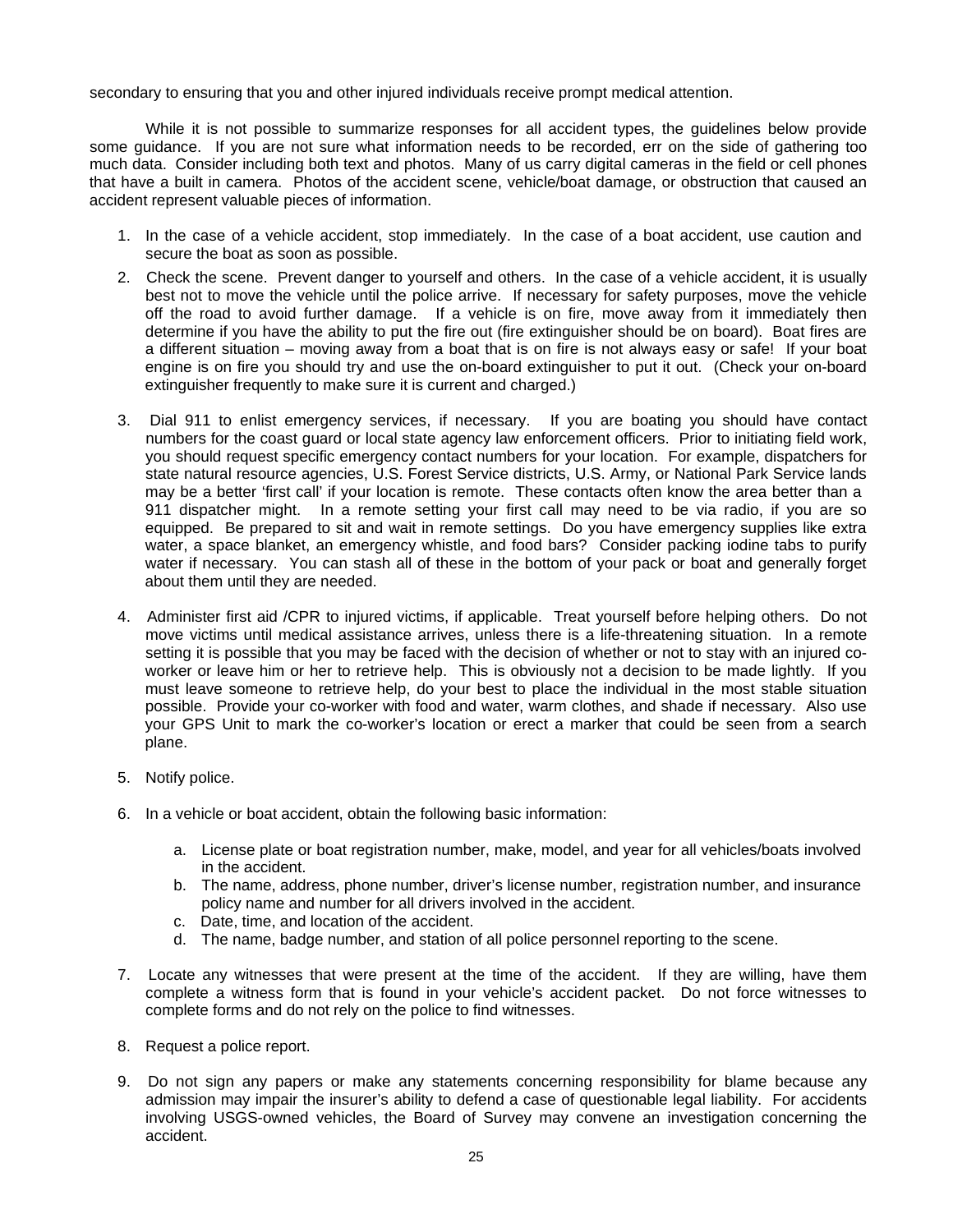10. Notify the Unit staff as soon as possible. If the accident occurs during an evening or weekend, notify Unit staff at home.

#### *B. Reporting Accidents*

Before operating a state or federal vehicle, confirm the vehicle has a current insurance card from the respective agency (USGS or state of Kansas) in the glove compartment. Additionally, each Unit vehicle and boat should have an emergency contact card that lists the names and phone numbers (work, cell, and home) of the Unit and Assistant Unit Leader, Unit administrative assistant and select university staff, such as the department head and his or her administrative assistant. If you ever have an accident, call Unit staff as soon as possible, be it day or night, to learn how you should proceed. The Unit administrative assistant will likely be your best "first call." Most Unit administrative assistants have handled these situations before and will be able to tell you exactly what to do. If you are working in an area near fellow graduate students, it would be wise to carry their contact numbers for they may be able to respond and provide aid or support more quickly than the distant Unit scientists.

Whenever an accident occurs that involves you or another member of the Unit, it is critical that you report the accident as soon as possible to the Unit office; even if you are not at fault or there appears to be no damage to your vehicle, boat, or a person. By informing the Unit office as soon as possible, Unit scientists will be able to process claims, repairs, and paperwork in a timely and efficient manner. Additionally, prompt accident reporting maximizes the likelihood that you will relay important details to the Unit scientists. It is not uncommon, especially for students, to fail to realize that Unit scientists will need specific detail about the accident when filing an official report to the CRU headquarters or university. Thus the sooner you initiate the official accident reporting process, the easier it will be for the Unit scientists to file the necessary forms correctly the first time around. Do not be embarrassed about reporting a "stupid" accident or concerned about being reprimanded. If in doubt as to whether or not you need to report an accident to the Unit office, call and ask. Never assume a report is unnecessary.

If you are involved in an accident while operating a state, federal, or university-owned motor vehicle or boat, you must comply with the reporting procedures established by the respective entities. Compliance is also required for accidents occurring in privately-owned vehicles while conducting official business. The accident reporting procedures are presented below and must be followed under all circumstances, regardless of fault or lack of damage to the vehicle. A copy of these procedures and of the accident report forms is available in the vehicle log notebook in each Unit vehicle.

- 1. Federal vehicles: Fill out the appropriate forms in the Department of the Interior "Motor Vehicle Accident Reporting Kit." The information you record at the scene should suffice for filling out the forms. Return the completed forms to the Unit office as soon as possible.
- 2. State and university vehicles: Fill out the "Accident Report Form." An accident report form must be submitted to the state motor vehicle administration. Your Unit administrative assistant will help you complete this form and will handle the additional insurance paperwork for reporting accidents.
- 3. All vehicles (including privately-owned vehicles): Prepare a written accident report that describes the specific details of the incident (Who? What? Where? When? Why? How?). Submit this report to the Unit administrative assistant with the completed state or federal forms.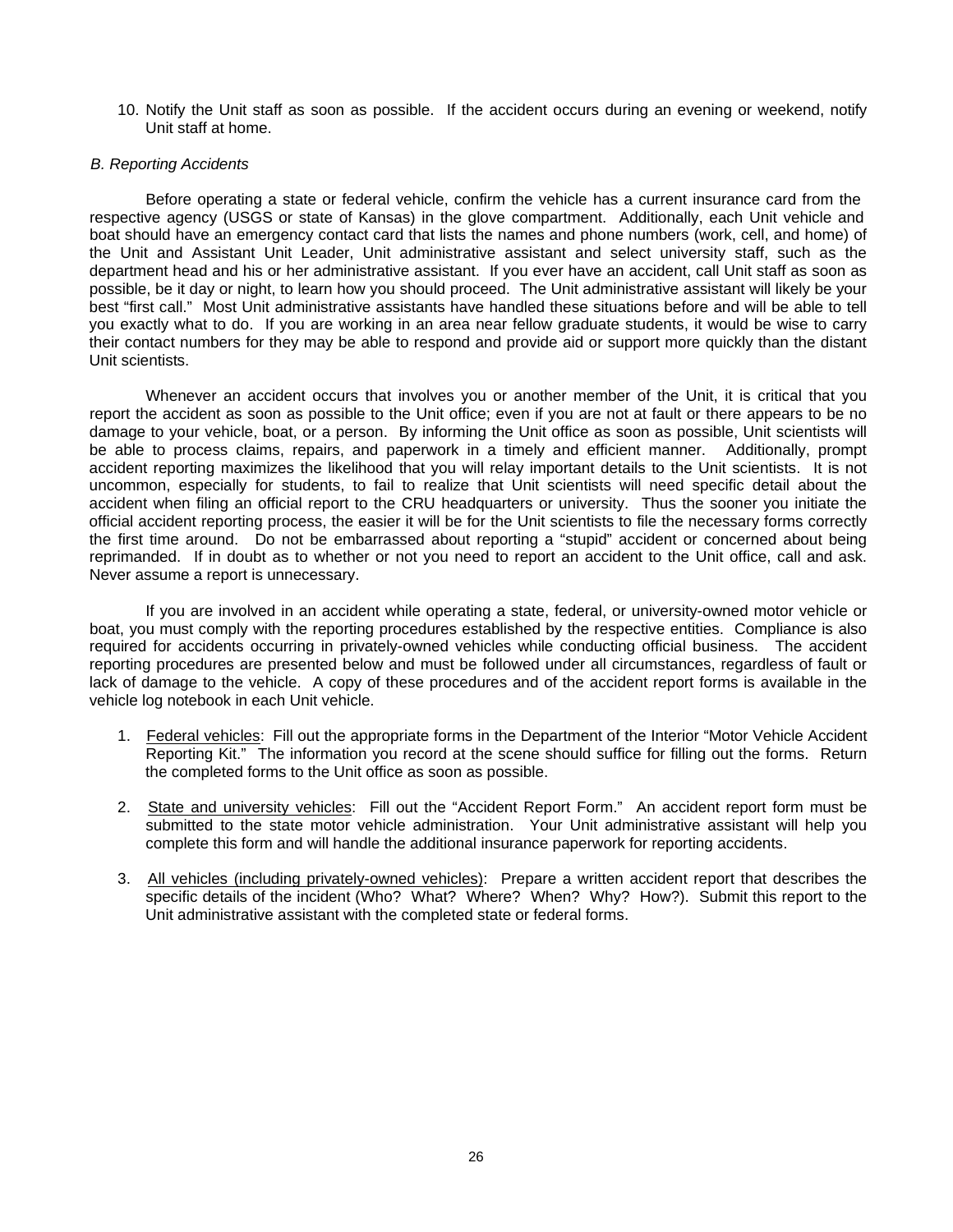# **APPENDIX I**

# U.S. DEPARTMENT OF THE INTERIOR

# U.S. Geological Survey

# **INDIVIDUAL VOLUNTEER SERVICES AGREEMENT**

| 1a. Name of Volunteer (print or type) | 1b. Social Security No.                    | 1c. Date of Birth |  |
|---------------------------------------|--------------------------------------------|-------------------|--|
| 1d. Address (include zip code)        | 1e. Home Telephone No. (include area code) |                   |  |
| 2a. Person to Notify in an Emergency  | 2b. Relationship to Volunteer              |                   |  |
| 2c. Address (include zip code)        | 2d. Telephone No. (include area code)      |                   |  |

- 3. Agreement by Volunteer: I offer and agree to perform the services described below without compensation to assist the U.S. Geological Survey (USGS), in accord with the following understandings:
	- a. I will contribute my services from  $(mm/dd/yyy)$  to approximately (mm/dd/yyyy).
	- b. The volunteer service will not confer on me the status of a Federal employee; however, while acting within the scope of this Agreement, I am covered under the provisions of the:
		- (1) Federal Tort Claims Act, which protects a Federal employee from liability for injury or damage to others while the employee is acting within the scope of his or her duties, and
		- (2) Federal Employees Compensation Act, which authorizes compensation for work-related injury.
	- c. If I am less than 18 years old, my parent or guardian consents to this agreement by signature below.
	- d. I understand the health and physical conditions requirements for performing services described in item 4 below, and certify that I know of no physical condition or limitation that may adversely affect my ability to perform these services.
	- e. Either I or the USGS may terminate this Agreement at any time by notifying the other party in writing.
	- f. Because volunteers are not Federal employees, their volunteer service will not be creditable for leave accrual, retirement, or other benefit purposes if they later accept a Federal appointment.

| Signature of Volunteer             |                            | Date |
|------------------------------------|----------------------------|------|
| Signature of Parent<br>or Guardian |                            | Date |
|                                    | (If volunteer is under 18) |      |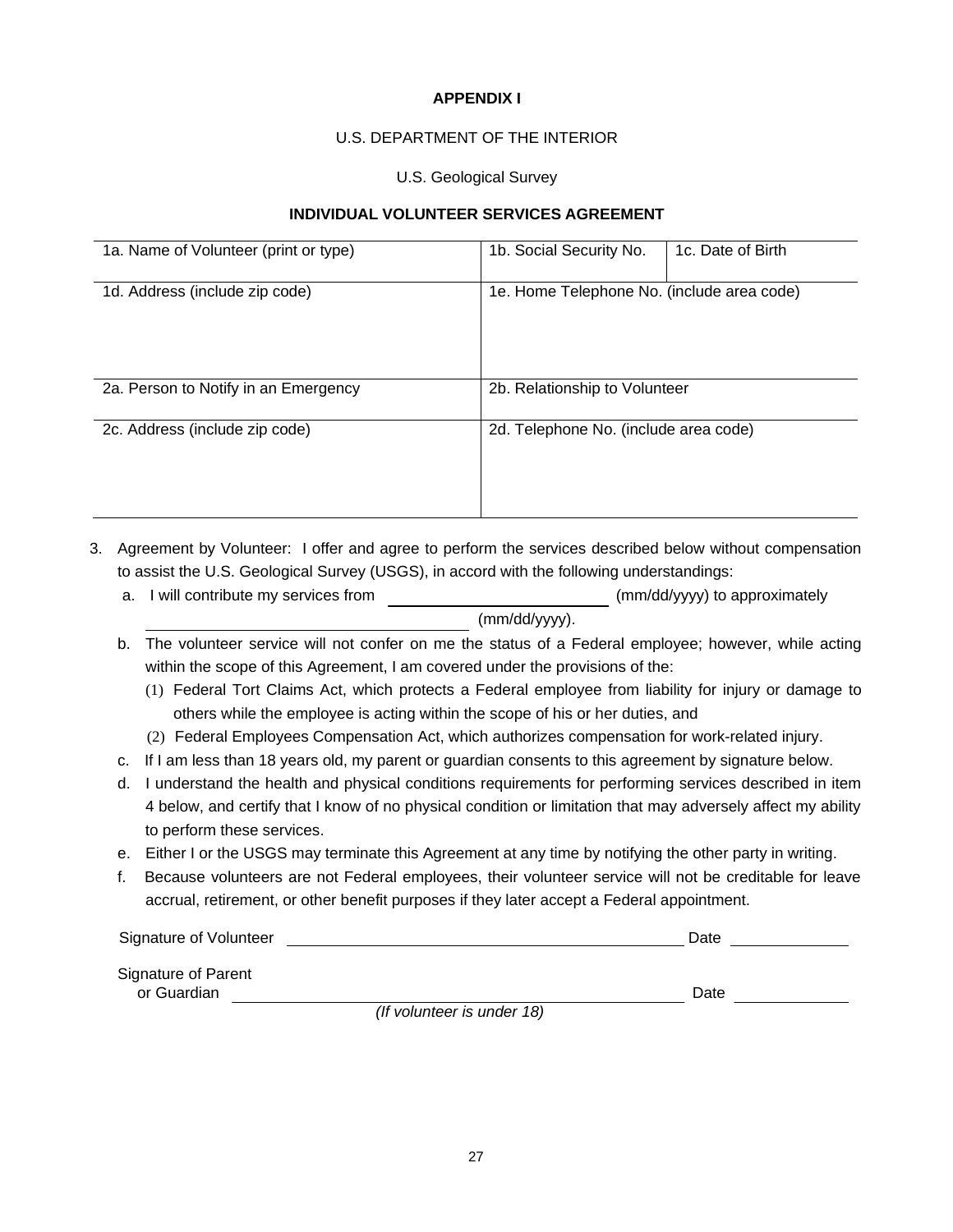4. Project Description (Attach an additional sheet as necessary):

| <b>USGS Project Supervisor</b> | <b>Title/Position</b> |
|--------------------------------|-----------------------|
| Division/Office/Location       | Telephon<br>e         |
| Organizational Code:           |                       |

- 5. Agreement by USGS: Under the authorities of Public Law 99-591, Public Law 100-202, and current Department of the Interior Appropriations Act, the USGS accepts this offer*.* While this Agreement is in effect:
	- a. The volunteer is covered by the provisions of the Federal Tort Claims Act and the Federal Employee Compensation Act.
	- b. The USGS will provide for such materials and supplies, equipment, support services, and facilities as are needed and are available to accomplish this project, except as may be specified in

| c. an attachment marked |  |
|-------------------------|--|
|                         |  |

| Signature of USGS Official |                 | Name (print or type) |      |  |
|----------------------------|-----------------|----------------------|------|--|
| Title/Position             | Office/Location |                      | Date |  |

1. Time and Attendance: The volunteer must maintain a timesheet to ensure coverage in case of injury and to verify creditable experience for employment purposes.

# 2. Additional Information:

|                                                      |                               | Signature of USGS Official       |              |           | Signature of Volunteer |                                 |             |
|------------------------------------------------------|-------------------------------|----------------------------------|--------------|-----------|------------------------|---------------------------------|-------------|
|                                                      | b.                            | This Agreement was terminated on |              |           |                        |                                 | (mm/dd/yyy) |
| Total number of hours contributed by volunteer<br>a. |                               |                                  |              |           |                        |                                 |             |
| 3.                                                   | Termination of the Agreement: |                                  |              |           |                        |                                 |             |
|                                                      |                               |                                  |              |           |                        |                                 |             |
|                                                      | $e_{-}$                       | Student                          | $\sqcap$ Yes | $\Box$ No | School                 |                                 |             |
|                                                      | d.                            | Faculty                          | Yes          | $\Box$ No | School                 |                                 |             |
|                                                      | $C_{\rm{eff}}$                | <b>Scientist Emeritus</b>        | $\sqcap$ Yes | $\Box$ No |                        |                                 |             |
|                                                      | b.                            | <b>USGS Retiree</b>              | $\sqcap$ Yes | $\Box$ No | <b>SAVE</b>            | Yes<br>$\overline{\phantom{a}}$ | l INo       |
|                                                      | a.                            | Volunteer Source (Be specific)   |              |           |                        |                                 |             |

# PRIVACY ACT STATEMENT

The following information is provided to comply with the Privacy Act of 1974 (5 U.S.C.552a): 5 U.S.C. 301 authorizes collection of the information requested and Executive Order 9397 authorizes use of social security numbers to identify individual personnel records. The personal data will be used when emergency contact is necessary. Furnishing this information is voluntary, but failure to provide may result in non-acceptance.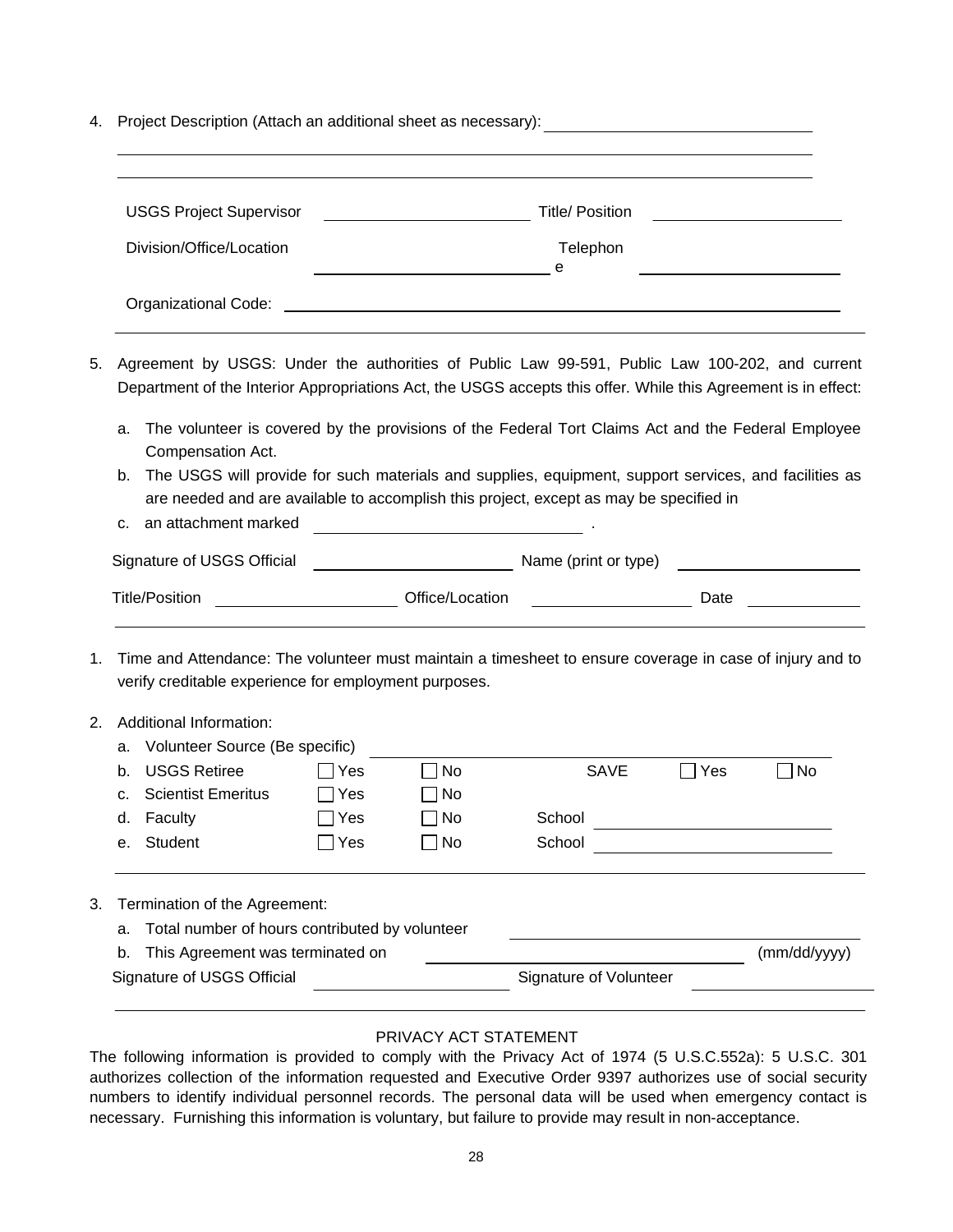**APPENDIX II**



# *U.S. Geological Survey Manual, Appendix 16-1*

# **ANNUAL MOTOR VEHICLE OPERATOR'S CERTIFICATION**

I acknowledge that I am required to operate a motor vehicle as part of my employment with the U.S. Geological Survey. I hereby certify that I possess a valid State driver's license for the vehicles that I am required to operate as part of my official duty. I further certify that my State driver's license has not been suspended revoked or cancelled.

I agree to inform my Supervisor if my state driver's license should be suspended, revoked, canceled, or I should be disqualified from motor vehicle operation at any time for 1 year after signing this certification.

I understand that any false statement on this form constitutes a violation of USC 1001 and is punishable by a fine of up to \$10,000 or 5 years imprisonment or both.

Name of Employee **Name of Employee** 

Signature of Employee

Date Signed: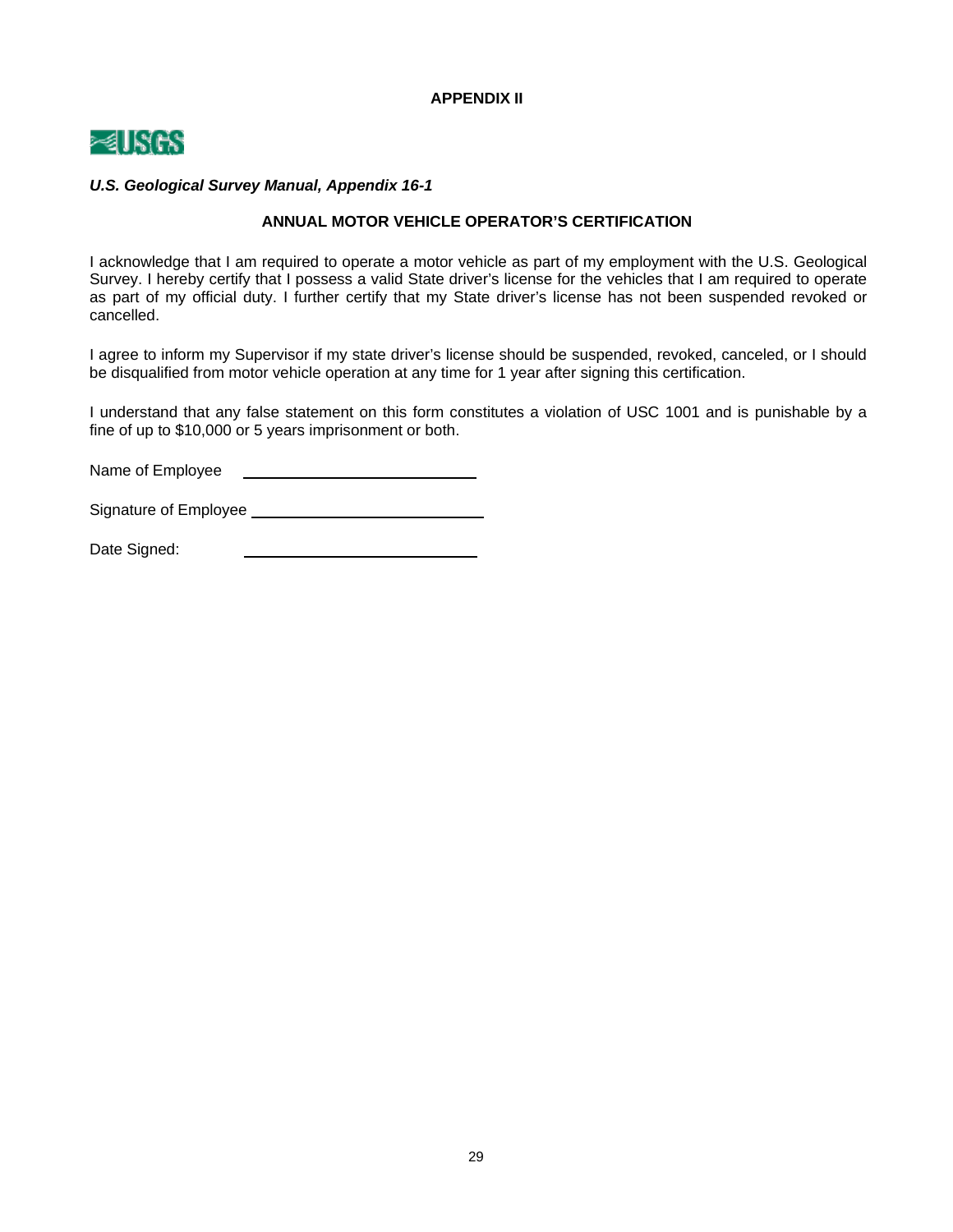

# *Aviation Training and Flight Planning*

All USGS personnel who use aircraft for mission work, their supervisors, and their administrative officers need to be familiar with the requirements of 350-354DM, the Aviation Management (AMD- formerly OAS) Operational Procedures Memoranda (OPM) and Handbooks, and the USGS Safety Manual 445-2-H, Chapter 27. The following is a sample of some of the potential problem areas which are critical for management to address.

#### **User Training**

Each employee, volunteer, and cooperator must complete the required training before engaging in mission flight activities. It is the responsibility of management to ensure that all personnel have the required training.

The training requirements are outlined in OPM 04- 04 [\(http://www.oas.gov/library/opm/04-04.PDF\). I](http://www.oas.gov/library/opm/04-04.PDF))n most cases USGS people flying special-use missions are classified as an "aircrew member", which requires the Basic Aviation Training modules. Aviation Training is available online at http://iat.nifc.gov/ As indicated under "Online" Courses" there are 5 modules required for the Basic Aviation Training. All 5 modules must be completed for personnel to be approved for mission aviation operations. In addition, certain critical or hazardous activities such as animal capture, one-skid landings, etc., require additional training.

The Aviation Transport of Hazardous Materials class is required prior to transport of flammable liquids, batteries, explosives, compressed gasses, ammUnition, or bear repellant. This class is available online at: <http://iat.nifc.gov/>

Training records for all USGS employees and volunteers can be viewed by following the directions at:

<http://internal.usgs.gov/ops/safetynet/AviationTraini> ngRecords-Instructions.doc.



#### **Supervisor Training**

All first- and second-level supervisors of those who use aircraft are required to complete Aviation Management Training for Supervisors (M3). This class will be available online soon, or is available as an instructor-led class. To set up a class at your center, contact a member of the Aviation Advisory Committee or the nearest Area/Region office of AMD (www.oas.gov). Failure to take this class may leave you blissfully unaware, until something goes wrong, of the personal liability to which you may subject yourself by allowing employees to operate outside the scope of their employment.

#### **Procurement**

All aviation procurement must go through AMD, except seat fares on major airlines or end-product contracts. Use of unauthorized aircraft or pilots may incur a \$1000 fine, from AMD as per OPM 04- 06. End-product contracts are contracts for a product (i.e., aerial photos), not for aviation services. **OPM** 04-35 [\(http://www.oas.gov/library/opm/04-35.PDF\) d](http://www.oas.gov/library/opm/04-35.PDF))etails information on end-product contracts and has a table providing guidance in defining an end-product contract. For clarification, if an aircraft is being paid for by flight hour, then you are procuring flight services; this is not an option for an end-product contract. If you have questions, we recommend that all end-product contracts be reviewed by the AMD Contracting personnel to ensure compliance.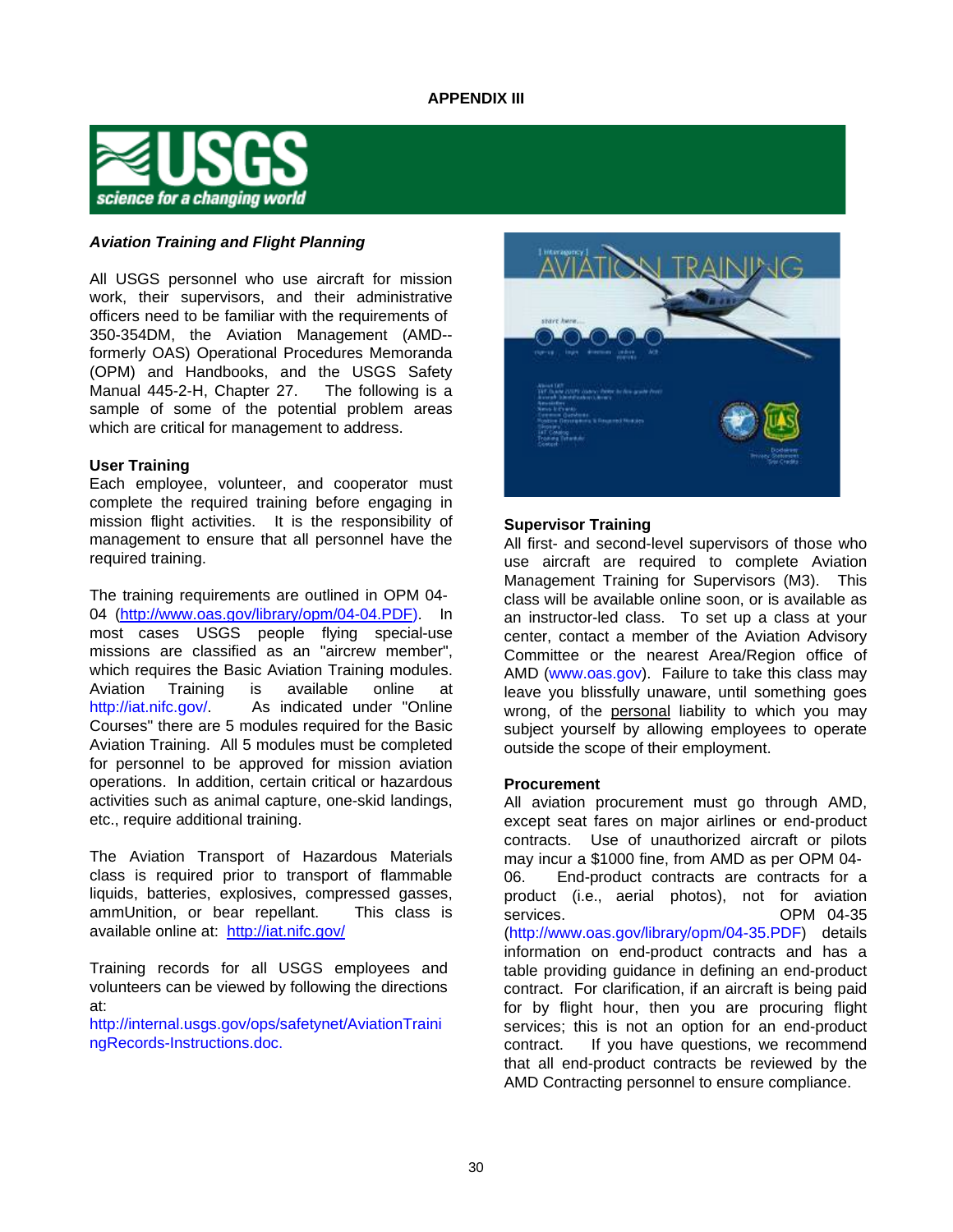# **Flight Plans and Flight Following**

Management must ensure that all aviation operations are conducted in accordance with OPM 04-02 [\(http://www.oas.gov/library/opm/04-02.PDF\),](http://www.oas.gov/library/opm/04-02.PDF)) and that an aviation mishap response plan (see [http://www.oas.gov/oassafty/library/iamrp.html f](http://www.oas.gov/oassafty/library/iamrp.html)or an example) identifies explicit procedures and responsible parties designated to initiate search and rescue operations if necessary.



# **Reporting Usage**

All uses of Government aircraft must be documented, as per 41CFR101-37.407. This is normally accomplished by a Form OAS 23 for contract aircraft or Form OAS 2 for fleet aircraft. In cases where USGS personnel are aboard cooperator aircraft (State, University, or other non-DOI Federal agencies, including military), then a Form OAS 23 must be submitted documenting the hours, but with the comment "Not for Payment Purposes" in the Other Charges/Credits section as per OPM 04-38 [\(http://www.oas.gov/library/opm/04-](http://www.oas.gov/library/opm/04-) 38.PDF).

# **Safecoms**

Managers and project leaders should encourage all employees to report any unsafe acts via the SAFECOM system [\(http://www.safecom.gov/\).](http://www.safecom.gov/))



# **Further Information**

The USGS Aviation Advisory Committee comprises members from each region. Contact any of the following for information:

- Alaska [Tom Light, tlight@usgs.gov](mailto:tlight@usgs.gov) 907-786-7431
- **CR Da[vid Johncox, djohncox@usgs.gov](mailto:djohncox@usgs.gov) 303-236-9171 Bill Christiansen, [wdchrist@usgs.gov](mailto:wdchrist@usgs.gov) 303-236-5513**
- ER Larry Gou[gh, lgough@usgs.gov](mailto:lgough@usgs.gov) 703-648-4404 Chuck Hey[wood, cheywook@usgs.gov](mailto:cheywook@usgs.gov)
- WR [Bobbie Myers, bmyers@usgs.gov](mailto:bmyers@usgs.gov) 360-993-8940
- Aviation Management (formerly OAS) [www.oas.gov](http://www.oas.gov/) 208-433-5000

Additional resources can be found at the internal USGS Safety Office, Specialized Program website: <http://internal.usgs.gov/ops/safetynet/aviat1.html>

A sample Center Aviation Plan is at <http://internal.usgs.gov/ops/safetynet/USGS->CenterAviationMgmtPlan-Template.doc

A sample Project Aviation Plan is at <http://internal.usgs.gov/ops/safetynet/projectplante> mplate.doc

This information sheet is at: <http://internal.usgs.gov/ops/safetynet/AviationFactS> heet.doc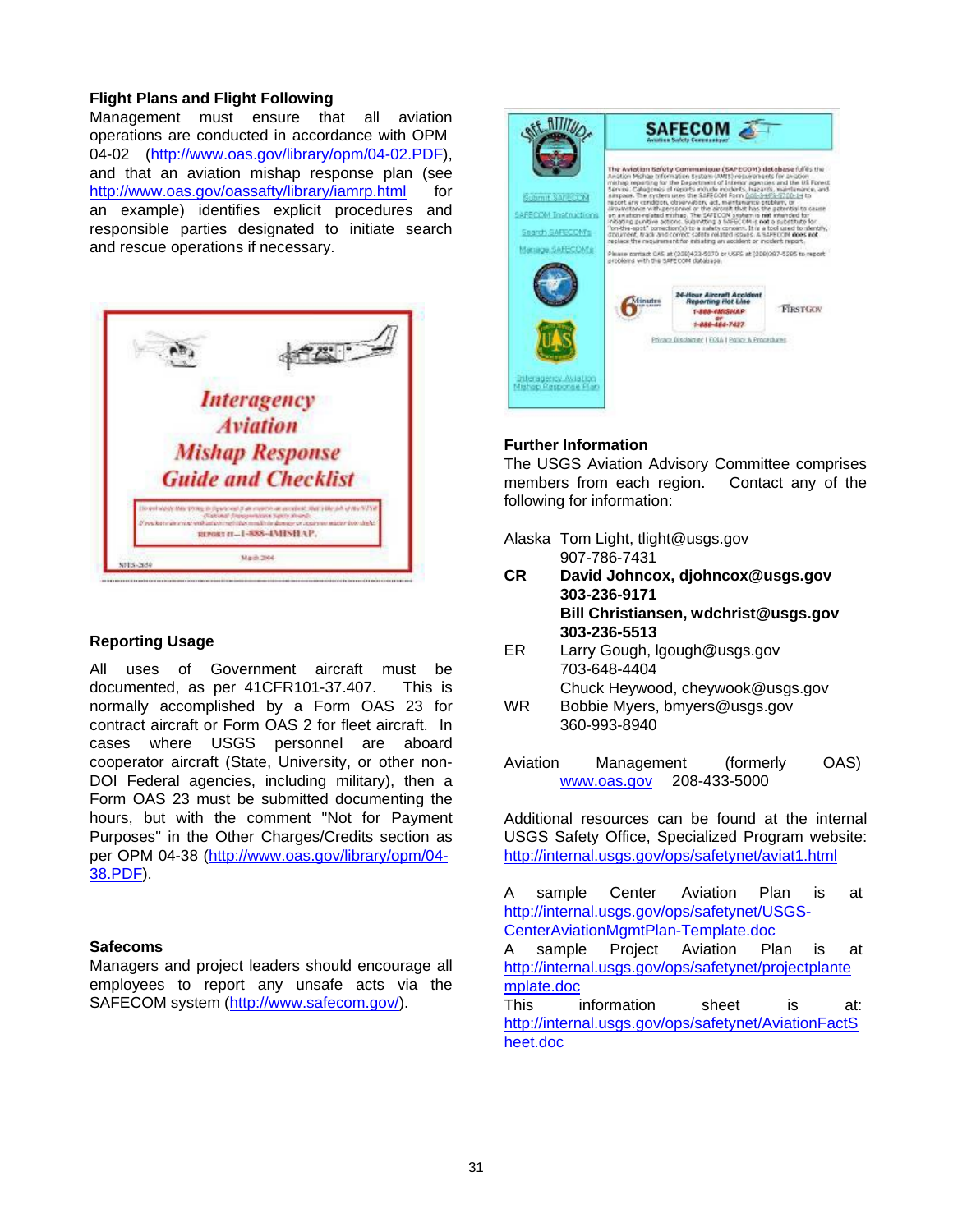

## *Firearms Safety Program*

The USGS provides appropriate firearms safety training for any employee or volunteer, or others that work under USGS funding/direction, who uses, handles, carries, or stores a firearm as a part of their official duties. Firearms are used by Survey employees for defense against potentially dangerous wild animals and for specimen collecting for biological research. Firearms may also be used for signaling and survival in emergency situations.

In 1978, the USGS developed firearms safety training for defense against wild animals following a near-fatal attack on a Survey geologist during the 1977 field season in Alaska. The firearms safety training for personnel involved in specimen collection (biological research) was developed following the National Biological Service being integrated into the USGS as the Biological Resources Division (BRD) in 1997.

Although firearms safety remains a constant emphasis and is a key element of any firearms safety training program, there are substantial differences in the two programs. In the USGS Defense Against Wild Animals (DAWA) training program, the firearms are restricted to those action and model types that can handle powerful, largecaliber cartridges. The firearm is a tool of last resort and is only used when other deterrents are exhausted or impractical. The Specimen Collection (SC) training program deals with a broad range of firearm types, from rimfire to large-bore calibers and includes almost every type of firearm action, make, and model.



The Survey's current firearms policy and training methodology have continually improved since the tragic incident in 1977. Current doctrines are the result of extensive field experience by Survey personnel and many of the training concepts have been adapted from professional firearms training programs. Both the DAWA and the SC firearms training programs are constantly changing as new information from actual field experiences are incorporated into the curriculum and firearms training techniques from other professional training programs are reviewed and tested.

A number of more-specialized USGS Firearms Safety curriculums are being developed to better satisfy the firearms training demands in the USGS. In addition to the DAWA course, separate curriculums and courses are being developed that include: Wild Animal (Bear, Cougar, etc.) Behavior, Bear Pepper Spray and Other Less-lethal Deterrents for Wild Animals, Collection of Waterfowl, Precision Shooting, and Small-Caliber Firearms for Trapping. Others will be added as needed.



These curriculums will have specific instructor certifications and Survey personnel and managers will soon be able to pick and choose which type(s) of training will best satisfy their science program needs.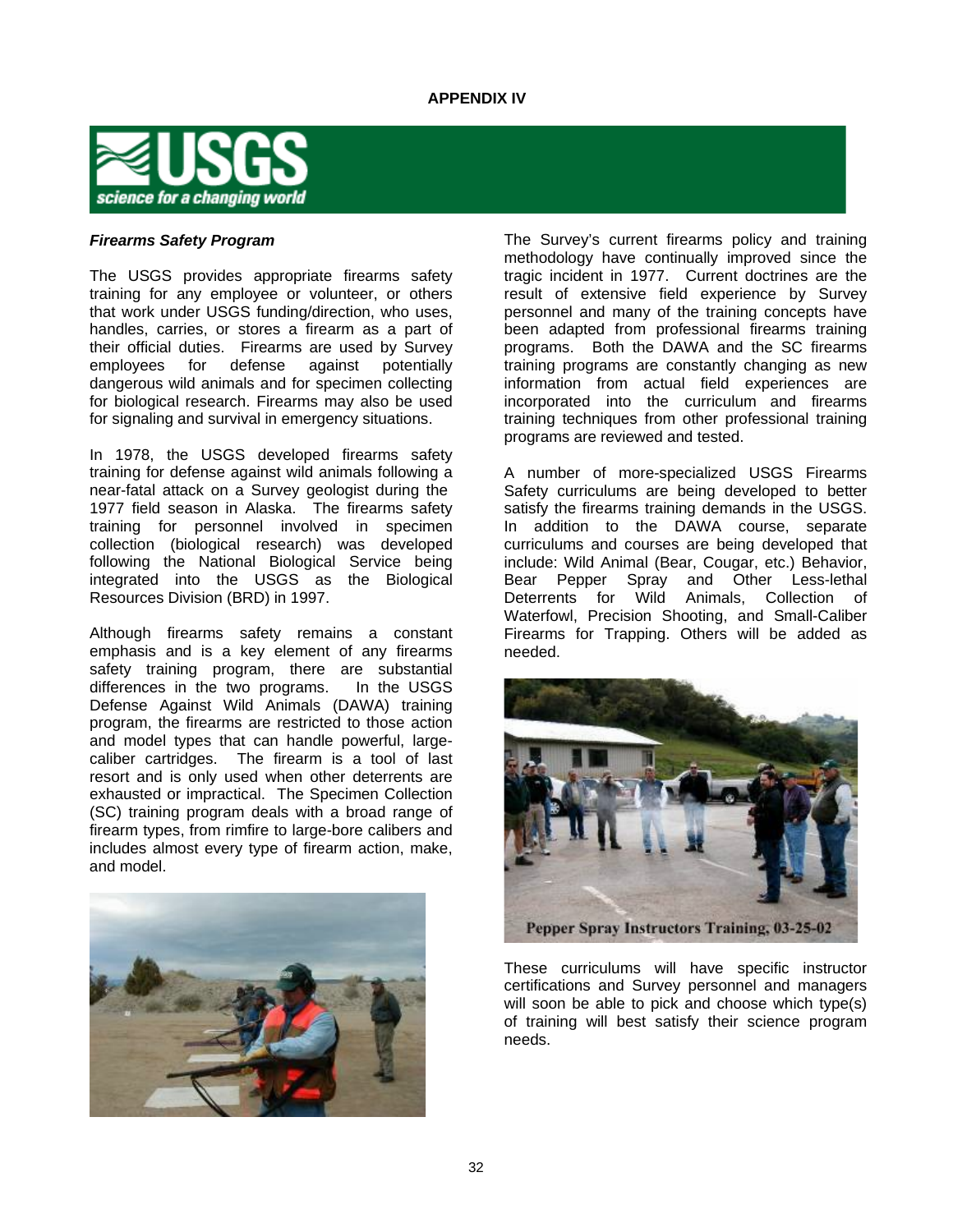# **Obtaining Firearms Authorization**

With supervisory permission, any employee or volunteer can be authorized to carry a firearm while on official duty once they have completed the following requirements as specified in Chapter 29 of the Occupational Safety and Health Program Requirements Handbook, SM 445-2-H:

1) Successful completion of the appropriate Basic or Refresher Firearms Safety Training Course as listed in Ch. 29.3, part B, Firearms Training, [http://www.usgs.gov/usgs](http://www.usgs.gov/usgs-)manual/handbook/hb/445-2-h/ch29.html.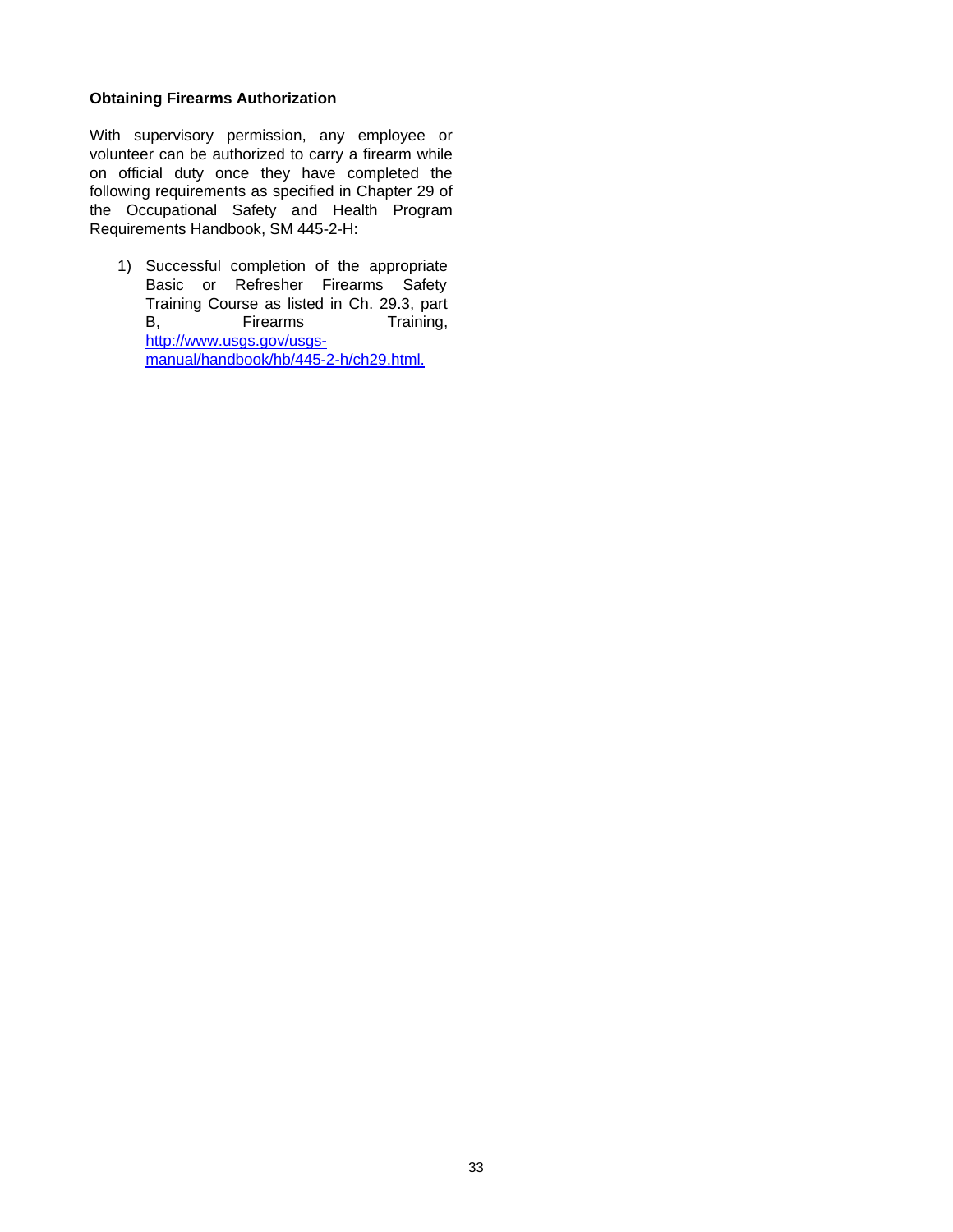- 2) Completion of a Certificate of Need as listed in Ch. 29.3, part A, Certificate of Need and Qualification Inquiry: [http://www.usgs.gov/usgs](http://www.usgs.gov/usgs-)manual/handbook/hb/445-2-h/a291.doc.
- 3) Completion of a Qualification Inquiry, as listed in Ch. 29.3, part A, Certificate of Need and Qualification Inquiry: [http://www.usgs.gov/usgs](http://www.usgs.gov/usgs-)manual/handbook/hb/445-2-h/a292.doc.

USGS Firearms Instructors must be able to independently and effectively teach the fundamentals of firearms safety and safe firearms handling. Instructor certification requires approximately 150 hours of formal training including a USGS Instructor Firearms Class and apprenticing as an assistant instructor. Detailed requirements for USGS Firearms Instructorship are listed in Ch, 29.3, Part D, Firearms Instructors, [http://www.usgs.gov/usgs](http://www.usgs.gov/usgs-)manual/handbook/hb/445-2-h/ch29.html.



USGS Firearms Instructor Course for Defense Against Wild Animals, Santa Clara CA 2002

# **Storage, Security, and Transport**

Details for firearms storage, security, and transport can be found in Chapter 10, Section C of the Physical Security Handbook, 440-2-H at [http://www.usgs.gov/usgs](http://www.usgs.gov/usgs-)manual/handbook/hb/440-2-h/440-2-hch10.html#chapter10\_C.

(1) All firearms shall be held in a secure, locked, and safe storage area.

(2) A Department of the Interior memo on Child Safety Locking Devices for Handguns specifically implies that any firearm (government- or personallyowned) used by USGS personnel shall be under

lock and key when (1) not being used in the field, (2) in transit, or (3) the firearm is not under the direct control of the cognizant person.

(3) Firearms and ammUnition transported on commercial airlines must be declared and a Federal Aviation Administration (FAA) tag must be signed stating that the firearm is unloaded. For field aircraft, the firearm must be declared to the pilot or authorized representative prior to boarding.

(4) Any personnel authorized to use a firearm must follow the State and municipal laws concerning the transportation and mode of carry of firearms in motor vehicles.

(5) Any personnel authorized to use a firearm must follow the State and municipal laws concerning the personal carry of firearms. Only Bureau-authorized firearms may be carried. State permits authorizing concealed carry are not recognized by the USGS.

# **Contact Information**

The USGS Firearms Safety Program is overseen by both Bureau and Regional management. Contact any of the following for further information:

#### BUREAU

Charles D. Blome **Denver, CO**<br>Firearms Program Manager 303-236-1278 Firearms Program Manager [cblome@usgs.gov](mailto:cblome@usgs.gov)

# EASTERN REGION

Wayne E. Martin Reston, VA Regional Firearms Manager 703-648-528[9](mailto:wmartin@usgs.gov) [wmartin@usgs.gov](mailto:wmartin@usgs.gov)

# **CENTRAL REGION**

**Ronald K. Kuzniar Denver, CO Regional Firearms Manager [rkuzniar@usgs.gov](mailto:rkuzniar@usgs.gov)**

## WESTERN REGION (minus Alaska)

W. Karl Gross Menlo Park, CA Regional Firearms Manager 650-329-484[5](mailto:kgross@usgs.gov) [kgross@usgs.gov](mailto:kgross@usgs.gov)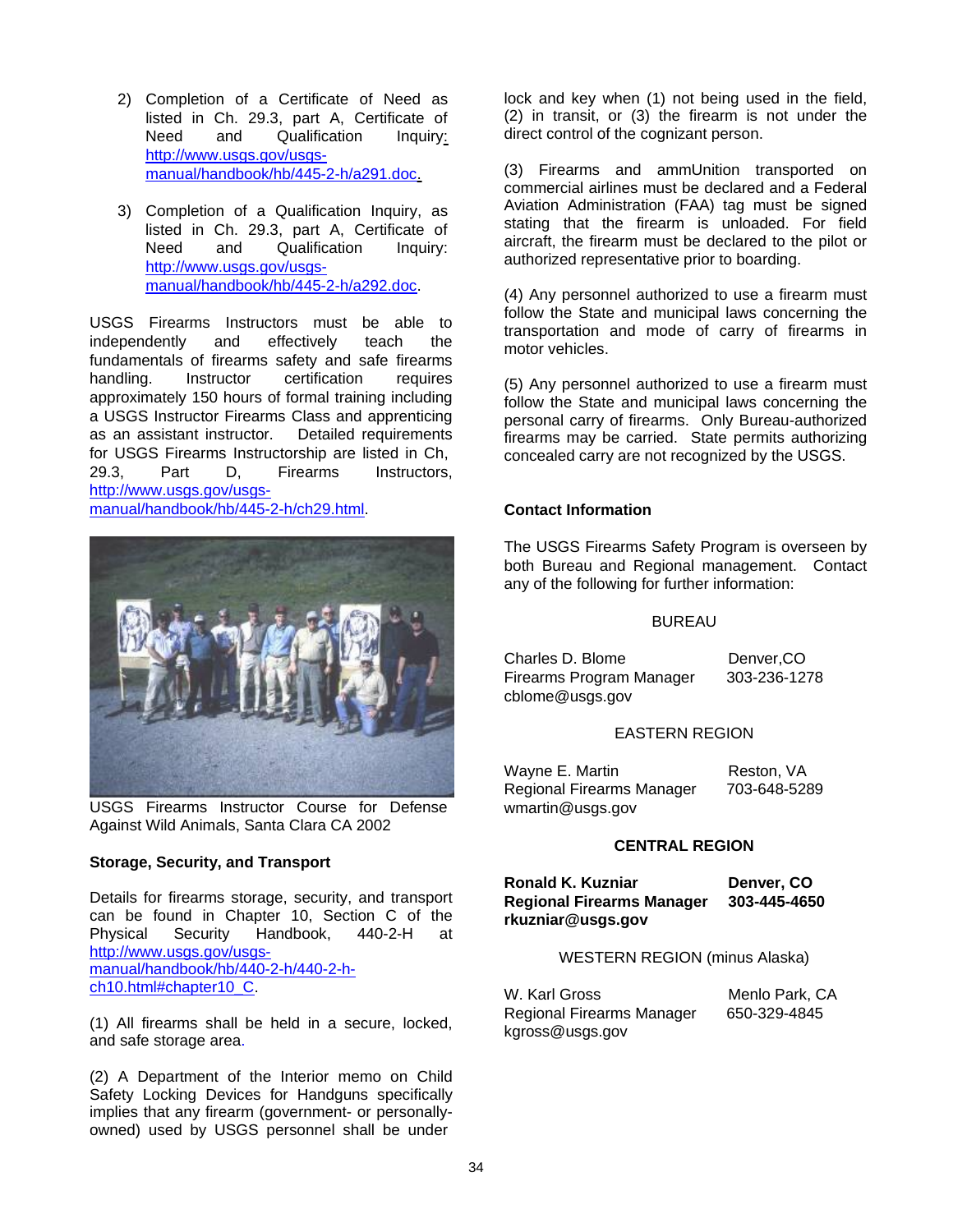# **APPENDIX V**



#### *Watercraft Safety Program*



Watercraft of all sizes, ranging from canoes to ocean going Research Vessels, are used by the USGS in collection of data that is essential for the completion of our science mission. Estimates are that there are as many as 10,000 watercraft used within the Department of Interior. The safety and well being of the vessel operator and crew members of these vessels is of primary concern.

Agency owned or leased vessels are to be mechanically sound and maintained in seaworthy fashion to provide the safest possible work platform. Watercraft must be equipped as required by the US Coast Guard, as well as the state in which the craft is being operated. In addition, the watercraft will be equipped with all the appropriate additional safety equipment necessary to affect the use of the craft in a safe and seaworthy manner to protect the crew and craft to the maximum extent possible.

All USGS personnel who operate a motorized watercraft vessel less than 26 feet in length for mission work must successfully complete the Department of the Interior Motorboat Operator Certification Course (MOCC).

The DOI MOCC Course is certified by the National Association of State Boating Law Administrators (NASBLA) and is accepted by most states as approved training for those states requiring boat safety training.

# **Motorboat Operator Certification Course (MOCC)**

The MOCC Course is a 24 hour minimum class similar to the<br>U.S. Coast Guard Coast Guard Auxiliary course, differing in that there is<br>extensive bands-on hands-on training on the water as well as classroom



activities. First Aid and CPR training is also required to maintain certification.

#### **MOCC Course Curriculum**

MOCC Course Curriculum summary:

- Required and recommended safety equipment
- Boat orientation and Maintenance
- Emergency Procedures
- Boat Trailer and Trailer Maintenance
- Aids to Navigation and Rules of the Road
- Emergency Procedures
- Marlinspike
- Fire Suppression and Pyrotechnics
- Anchoring
- Slow speed and High speed maneuvering
- Launching and Loading techniques

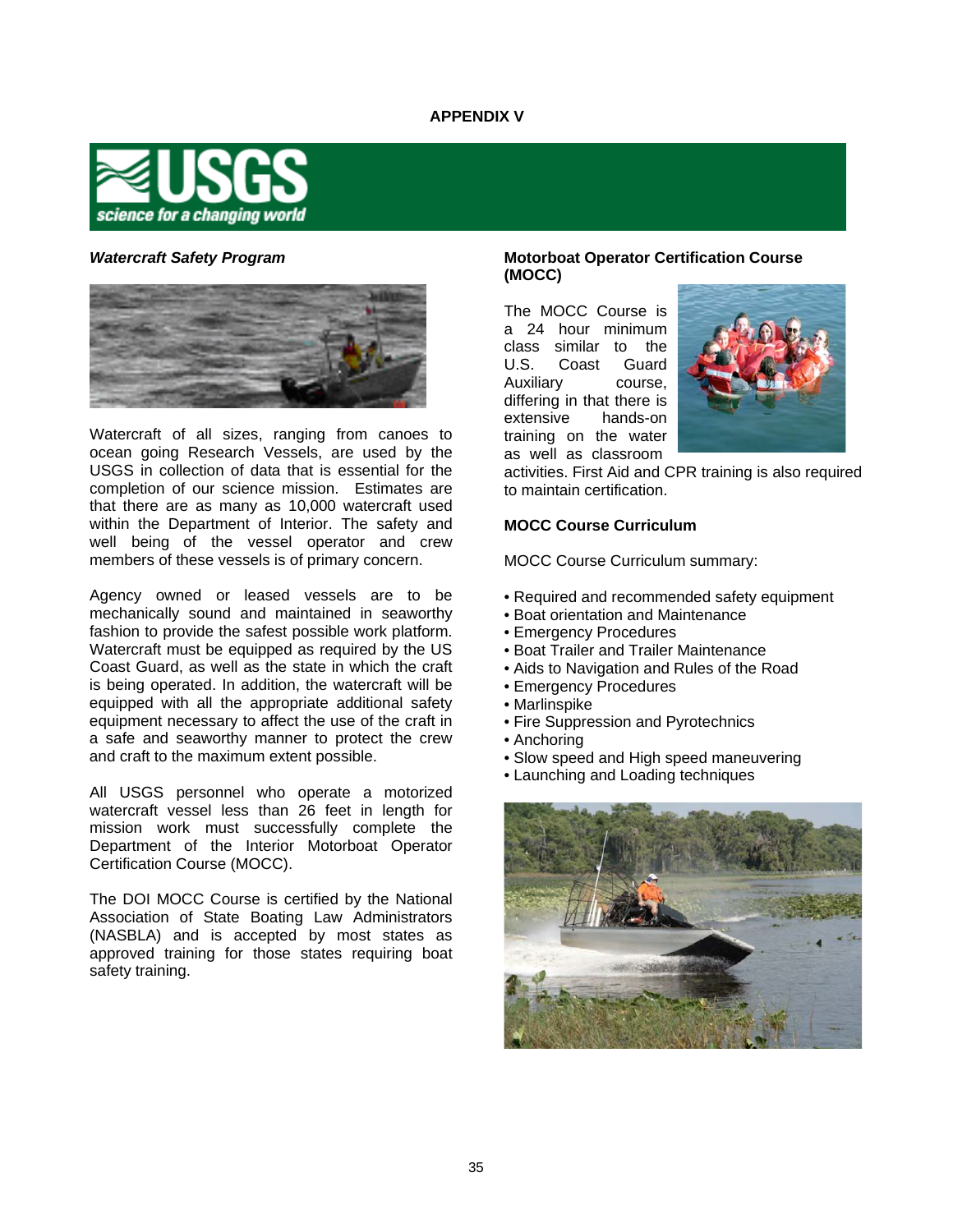## **Special Use Watercraft Training Modules**

"Special Use Modules" have been and are currently being developed within DOI to provide Safety Training in areas of special concern or when using special use watercraft.

- Fast Water Module
- Moving Water Module
- Non-Motorized Watercraft Module
- Hovercraft Module
- Airboat Module

# **Certification**

MOCC Certification is valid for 5 years and recertification is available either on-line or in combination with a MOCC Instructor. See Appendix 31-4 Motorboat Operator Refresher Training.

#### **Available Courses**

Course information is available at the DOI Calendar Year 2004 Safety & Health Events.

#### **Further Information**

For more information about watercraft training, contact your Bureau Watercraft Safety Program Manager or Regional Watercraft Safety Manager for availability of these courses.

#### **Bureau Watercraft Safety Program Members**

#### BUREAU LEVEL

Gary L. Hill, Bureau Watercraft Safety Program Manager 727-803-8747

Bill Miller, Bureau Safety Manager 703-648-7552

Beth Demith, Bureau Safety Council Representative 703-648-7553

## WESTERN REGION

Byron Richards, GD, Regional Watercraft Safety Program Manager 650-369-2365

| John Beeman, BRD, Technical |              |
|-----------------------------|--------------|
| Representative              | 509-538-2299 |

# **CENTRAL REGION**

**Ron Kuzniar, WRD, Regional Watercraft Safety Program Manager** 

**Zach Bowen, BRD, Technical Representative 970-226-9218**

# EASTERN REGION

Bob Winowitch, WRD, Regional Watercraft Safety Program Manager

Terry Kelley, GD, Technical Representative 727-803-8747

# **Website Information**

USGS SM 445-2-H CHAPTER 31 Watercraft Safety

USGS Watercraft Safety Information

DOI 485 DM 22 Chapter 22: Watercraft Safety

DOI Watercraft Safety Working Group (WSWG)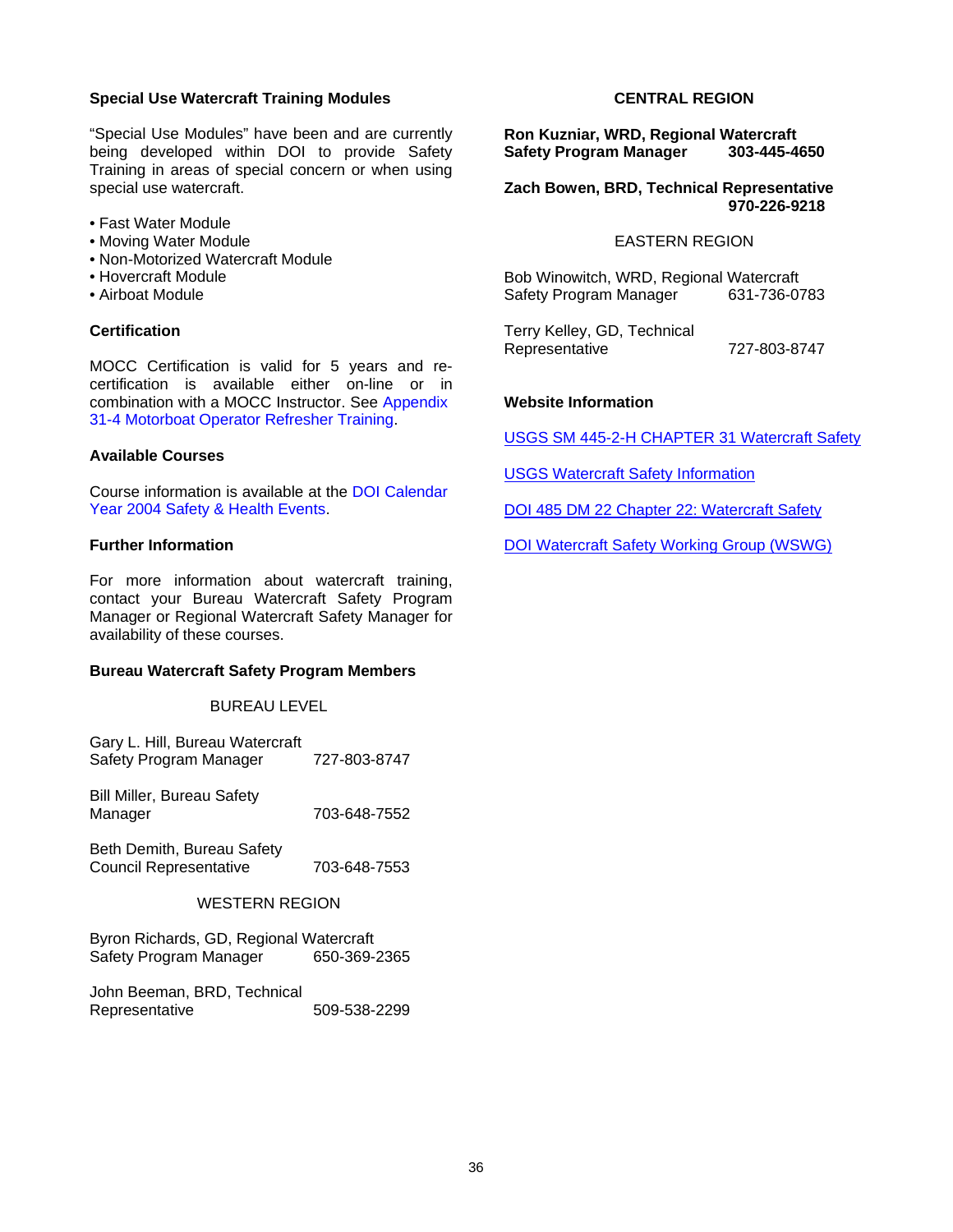

# *Dive Safety Program*

The USGS Dive Safety Program provides the guidance for the Bureau's scientific diving operations. Scientific diving supports a diversity of research projects within the USGS including investigations on: water quality, marine mammal biology, geochemistry, coral reef ecology, water movements and fisheries research.

The Dive Safety Program operates under the Occupational Safety and Health Administration (OSHA) Scientific Diving exemption from commercial diving standards<sup>1</sup>, is overseen by the Bureau Dive Safety Board and follows the guidelines set forth in the USGS Dive Safety Manual and USGS Safety Manual 445-2-H, Chapter 28.

 $<sup>1</sup>$  (OSHA) in 29 Code of Federal Regulations (CFR)</sup> 1910.401, Subpart T - Commercial Diving **Operations** 

# **Obtaining USGS Dive Authorization**

With supervisory permission, an employee or volunteer may become authorized to dive with the USGS after completing the following requirements as specified in the USGS Dive Safety Manual:

- Hold a current open water dive certification from a national training agency and have dive logs.
- Pass a comprehensive medical examination.
- Have current training in First Aid, CPR and Emergency Oxygen Administration for diving.
- Perform an open-water check-out dive and working dive.

Details of these requirements can be found in the USGS Dive Safety Manual.

# **Further Information**

Additional resources including the USGS Dive Safety Manual, Forms and information can be found on the USGS intranet website listed under Safety and Specialized Programs or directly via the following link:

<http://internal.usgs.gov/ops/safetynet/diveweb.html>



# **Contact Information**

The USGS Dive Safety Board is comprised of members from each region. Contact any of the following for information:

# EASTERN REGION

Marc Blouin - Dive Safety Officer, Ann Arbor, MI [mblouin@usgs.gov](mailto:mblouin@usgs.gov) 734-214-7248

Don Hickey - St. Petersburg, FL [tdhickey@usgs.gov](mailto:tdhickey@usgs.gov) 727-803-8747

Chuck Worley - Woods Hole, MA [cworley@usgs.gov](mailto:cworley@usgs.gov) 508-457-2250

# WESTERN REGION

Tom Reiss - Dive Safety Officer, Santa Cruz, CA [treiss@usgs.gov](mailto:treiss@usgs.gov) 650-329-5087

Jim Bodkin - Anchorage, AK [james\\_bodkin@usgs.gov](mailto:james_bodkin@usgs.gov) 907-786-3550